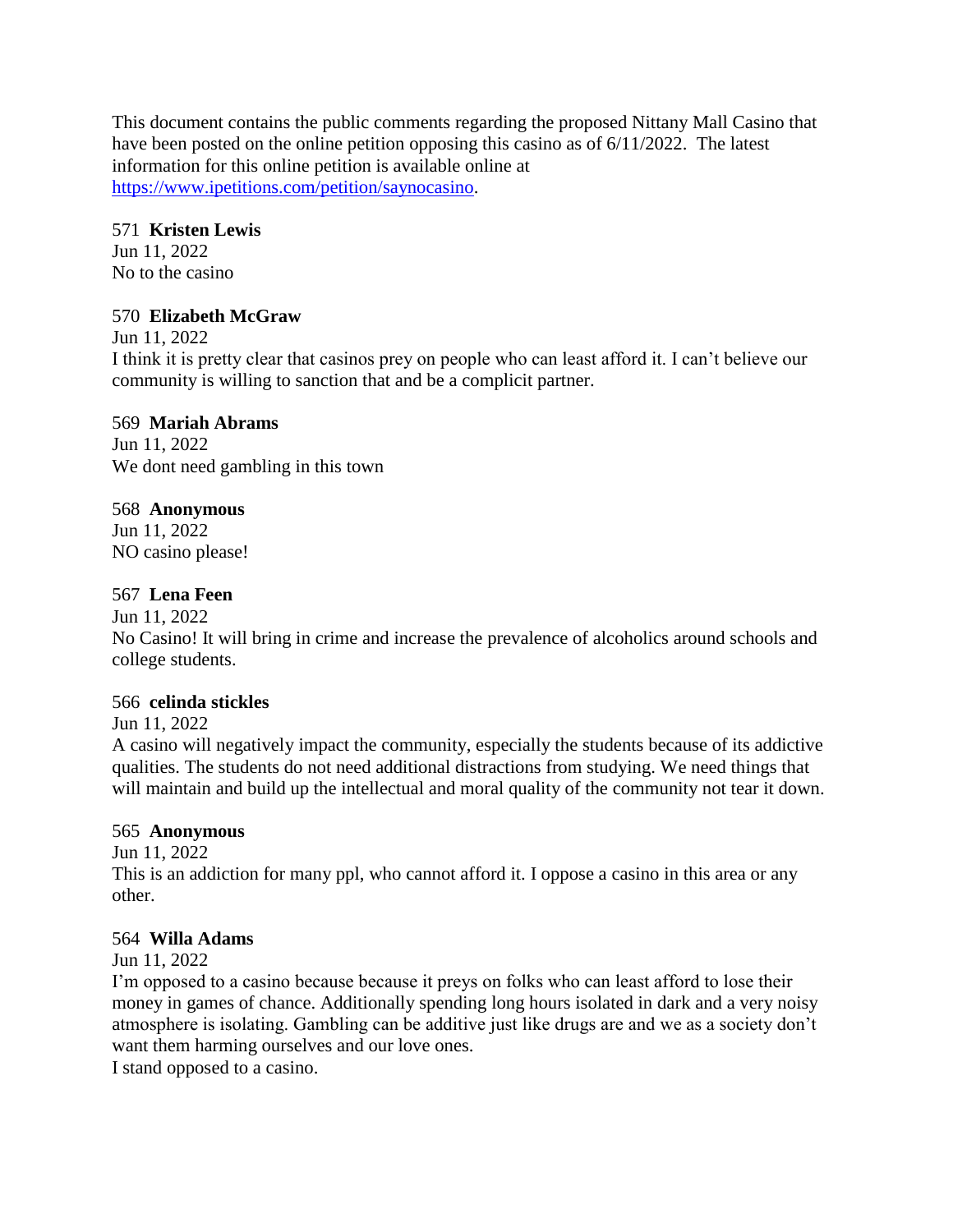## 563 **Paige Sutherland**

Jun 10, 2022 Faculty of Penn State University against the casino

## 562 **Anonymous**

Jun 10, 2022 Recently moved to P.A because I love the community. Please do not build a casino which will lead to crime, gambling addiction, drugs & prostitution. This is not the time for people to be gambling what little income they have. We need money for food and gas

## 561 **Anonymous**

Jun 10, 2022 We don't need this. People are juggling enough to pay bills.

## 560 **Anonymous**

Jun 10, 2022 Not needed...there are better choices for adults over age 18...

## 559 **Michele Tomasetti**

Jun 10, 2022 Please no casino !

# 558 **Roselyn Costantino**

Jun 10, 2022

The impact on this small university town and on the tens of thousands of students here would be very negative for all constituencies.

# 557 **Carolyn Wilhelm**

Jun 10, 2022

Atlantic City has a poverty rate of 40% and it is loaded with casinos. Please please please don't build a casino. It is a poor business model ... only old people go to these places to gamble; young people use their phones. And then the casino owners will ask for some kind of support from taxpayers. Dreadful idea.

## 556 **Ursula Allison**

Jun 10, 2022 NO CASINO IN OUR AREA- Please!

## 555 **Anonymous**

Jun 10, 2022 Don't want this Casino here at State College.

# 554 **Anonymous**

Jun 10, 2022 I am against having a Casino in our community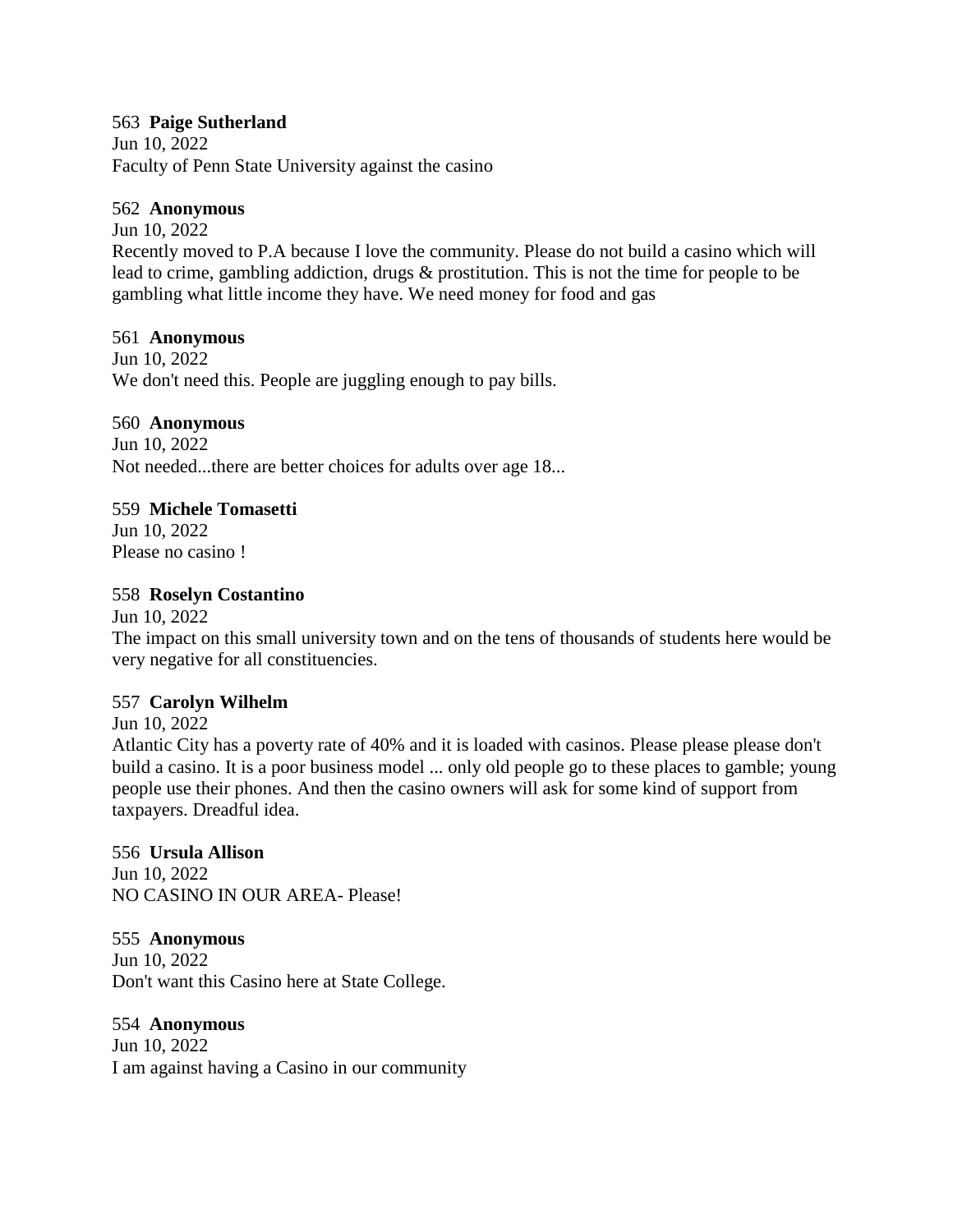## 553 **Xiaoxing Wang**

Jun 10, 2022 Definitely no casino.

# 552 **Robert Harter**

Jun 09, 2022 No casino. Gambling addiction will go crazy!

# 551 **Abbie Loviscky**

Jun 09, 2022

Having grown up in State College, our mall holds many fond memories for me. The last thing I would want to happen to it is turning it into a casino.

# 550 **Don Colburn**

Jun 08, 2022 June 8, 2022

The Pennsylvania Gaming Control Board website includes the words, "The Pennsylvania Race Horse Development and Gaming Act was designed to produce tremendous benefits for Commonwealth citizens through the legalization of casino gaming." Then it talks about jobs and taxes paid to governments.

However, we must ask where that money comes from. That's easy. It comes from people who lost at gambling. Losers at casinos pay for buildings, employees, taxes, and HUGE PROFITS that the owners take home.

What about the compulsive gamblers who no longer have a home to go to??? What about the criminal activity that increases around such places??? What about the poverty of the losers??? What about the stress on the families and marriages??? What about the cost for government aid to losers? What about the cost of law enforcement and prisons?

## PLEASE DENY THE LICENSE FOR THE NITTANY MALL CASINO THAT WOULD HURT SO MANY IN THE STATE COLLEGE AREA+++!!!!!!!

Don Colburn 135 School House Dr. Howard PA 16841

549 **Pritipal singh** Jun 08, 2022 No casino

548 **JUDITH MCCOBIN**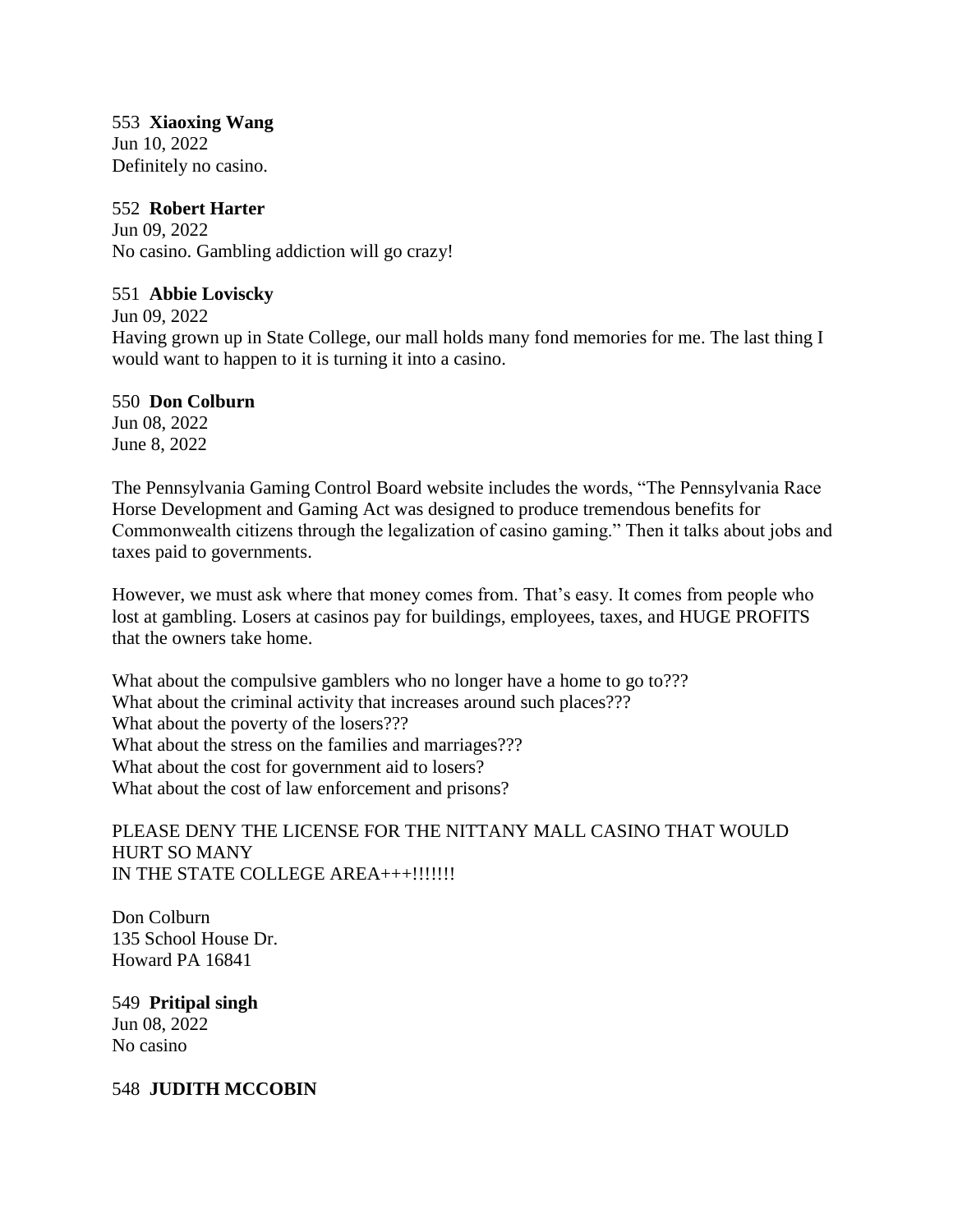Jun 08, 2022 No to the casino.

## 547 **Kamini**

Jun 08, 2022 Before Penn State loses its dignity we all need to say no. My third child going to Penn state

# 546 **David McCobin**

Jun 08, 2022 We don't need more private casinos; they are lose/lose. We need more charity gun raffles;- they are win/win.

#### 545 **Janice Shanafelt**

Jun 08, 2022 I do not support a casino in the State College PA. Gambling is an addiction.

## 544 **Darlene Foster**

Jun 08, 2022 No! I do not want the casino .

#### 543 **Cindy Tier**

Jun 08, 2022

I am strongly opposed to a casino in the Nittany Mall. There are just too many issues that go along with a casino such as gambling addiction, child neglect and attraction of crime. State College has been relatively safe for many years. I hate the thought of the incidence of crime increasing in our area. When parents become addicted to gambling, their children often suffer from parental neglect.

Please deny the casino project.

## 542 **Linda McKean**

Jun 08, 2022 Please don't allow a casino in State College area

## 541 **Joel John**

Jun 07, 2022 College students are broke, are you guys stupid?

#### 540 **Catherine Dauler**

Jun 07, 2022 I am opposed to a casino in State College. Such a bad idea, especially near a university.

## 539 **Anonymous**

Jun 07, 2022 Space in the Nittany Mall can be used to enhance the local community, not detract from it.

#### 538 **Barbara Neumuller**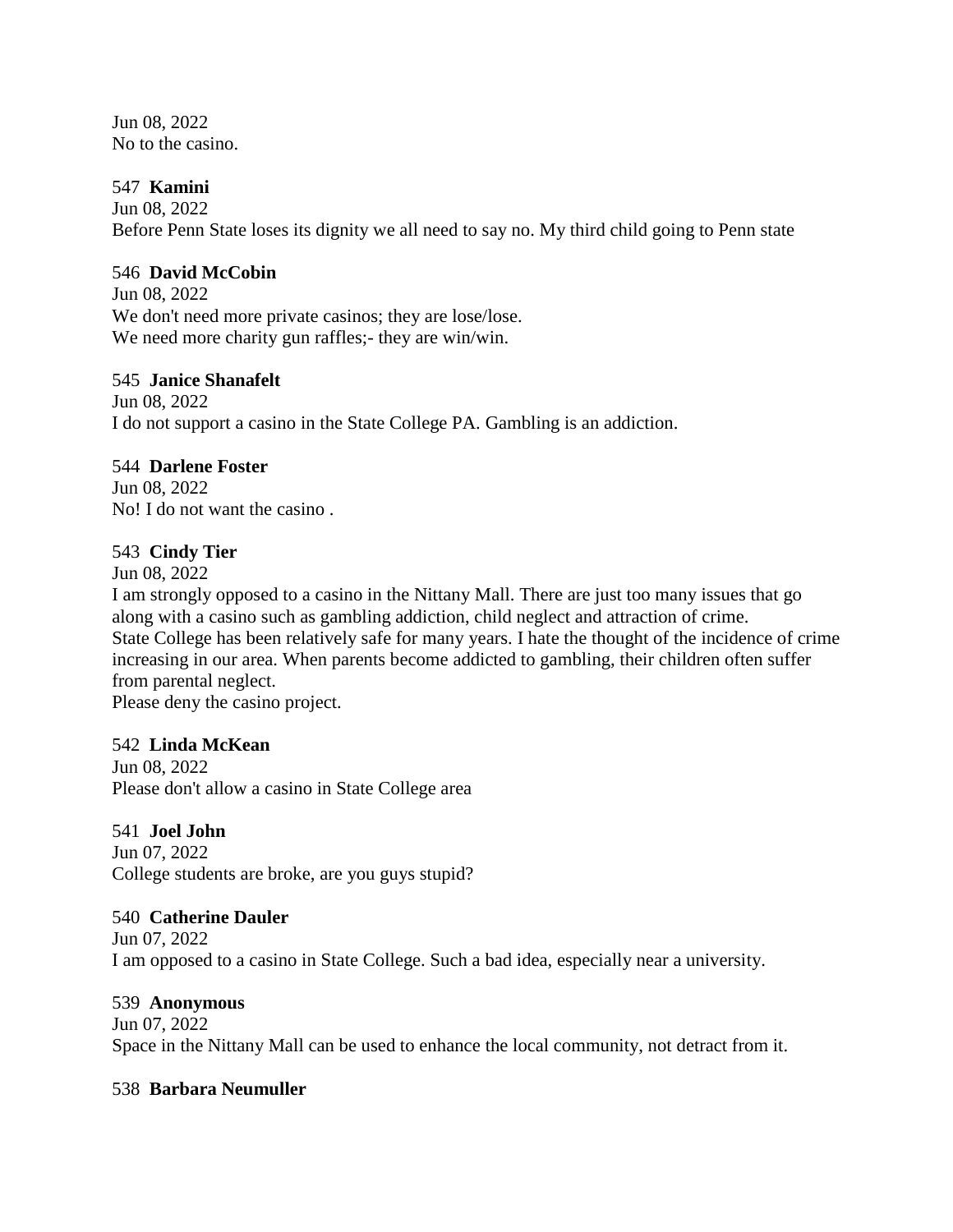Jun 07, 2022 This is a dreadful idea  $\circ$ 

## 537 **Ashley McDonald**

Jun 07, 2022

We are adamantly against having a casino in State College. It will be a threat to safety and present a whole new set of issues our town does not currently combat. Please do not allow for a casino to go into the Nittany Mall. Other businesses will suffer and lose the business of many patrons who will simply want to avoid the casino if present.

## 536 **Erik Foley**

Jun 07, 2022

We can be more creative and original about our economic development. We don't need a casino. Please deny this project.

## 535 **Lauren Breon**

Jun 07, 2022

Please think of the families in this community. We do not want the casino here. We don't want all that comes with it. Protect our families!

## 534 **Xiaohong Sheng**

Jun 07, 2022 No casino in a college town!

# 533 **Anonymous**

Jun 07, 2022 Vote "NO" on the casino in State College

# 532 **Anonymous**

Jun 06, 2022 Casinos are never good for communities.

## 531 **Anonymous**

Jun 06, 2022 It is just not right to have a casino in a college town. Go to Atlantic City instead.

## 530 **Josie Huang**

Jun 06, 2022 Please don't. Thank you.

# 529 **Anonymous**

Jun 06, 2022 I don't wish to see a casino in my community.

# 528 **Anonymous**

Jun 06, 2022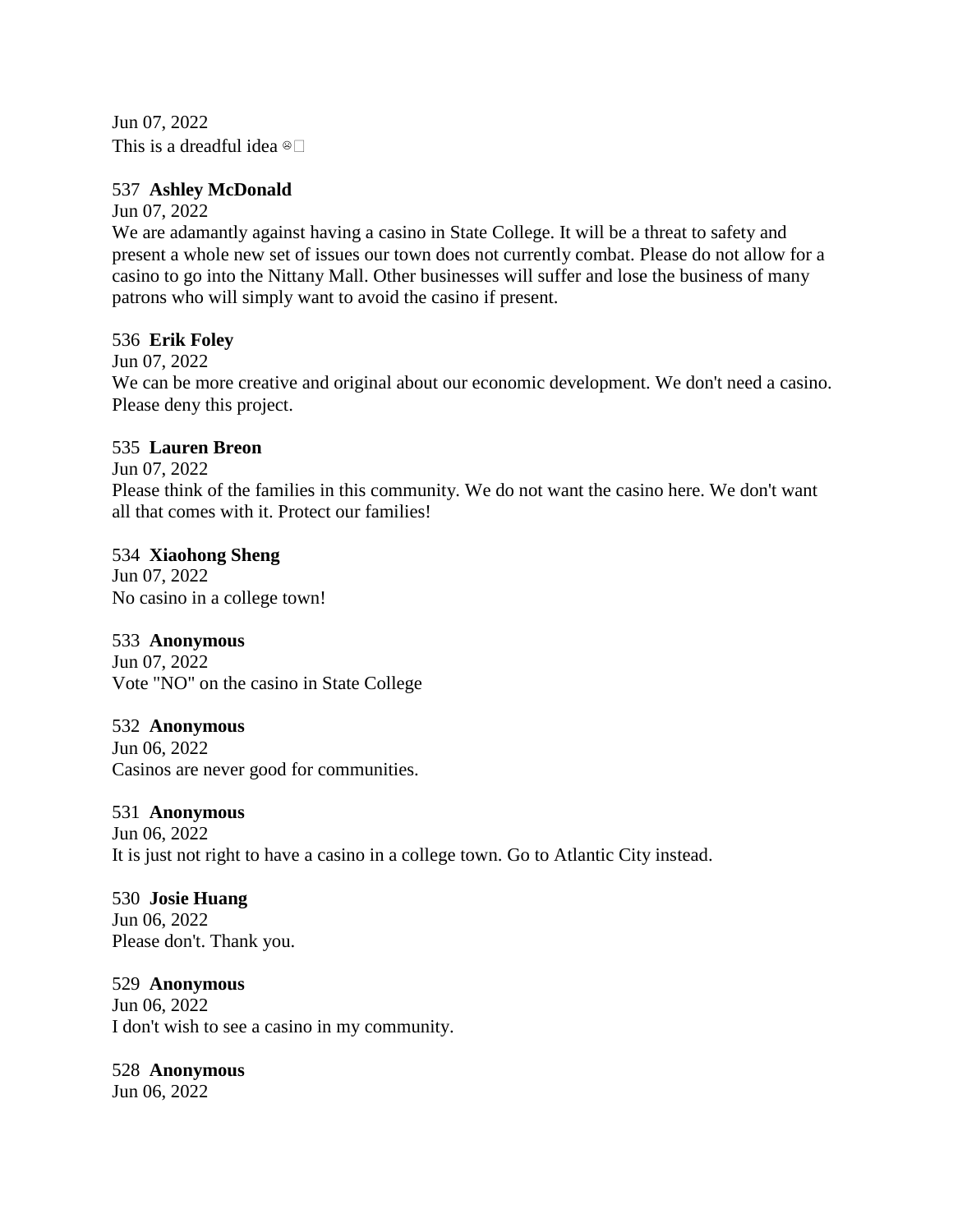I don't want the casino opened in State College.

527 **Amy**

Jun 06, 2022 Strongly opposed to opening a casino in the University Town

## 526 **Dylan Wargo**

Jun 05, 2022 I don't want to see a casino ruin the lives of people in my community

## 525 **Anonymous**

Jun 05, 2022 I strongly opposed to the idea of opening a casino in the State College area.

## 524 **Anna Salis**

Jun 05, 2022 No casino please.

## 523 **Flora Wang**

Jun 05, 2022 There is no reason for a casino in a college town.

# 522 **Paula V**

Jun 05, 2022

A casino in State College? Say hello to trouble and goodbye to the community we know and love.

## 521 **Lijun**

Jun 05, 2022 Casinos will ruin our peaceful community and damage our Happy Valley reputation.

## 520 **Jing Hu**

Jun 05, 2022 I don't want to see a casino to ruin the community.

#### 519 **Anonymous**

Jun 05, 2022 No Casinos

## 518 **Janet Friel**

Jun 05, 2022 Our neighborhood and county don't want the problems associated with gambling.

## 517 **Yuhui Zhou**

Jun 05, 2022 No casinos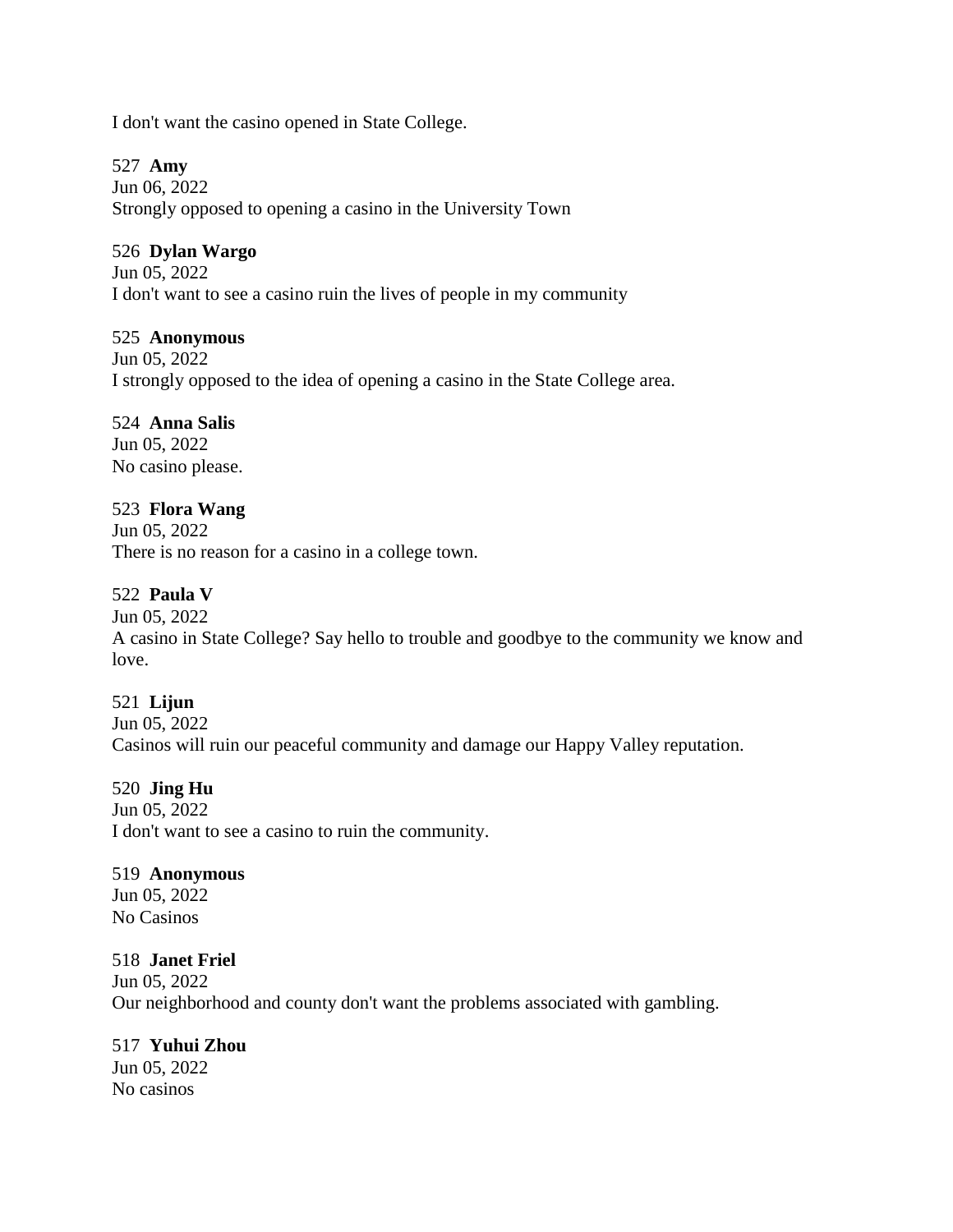516 **Hana W** Jun 03, 2022 NO THANK YOU

## 515 **Steve Wilk**

Jun 03, 2022

Casinos do not help local economies and are only in it to help themselves. Much research has showed that casinos do not contribute to local businesses or help drive up the local economy. The only one benefitting from a casino is the casino itself. We won't even go into all the negatively affected intangibles that a casino would bring.

## 514 **Elizabeth Ann Hanley**

Jun 03, 2022 1

The one thing we DO NOT NEED in College Twp. or anywhere near is a casino! It will not be beneficial to residents, nor to the students! And crime???!!! :-(

## 513 **Gerald G Johnson Jr**

Jun 02, 2022

The owners are this business for a profit and will only remove money from our community.

# 512 **Katie Bechtel**

Jun 02, 2022

I am against because the Air b & b business will bring strangers from the Casino to stay in our neighborhood ... Not Safe & Not Fair to place my children in danger for their financial gain!!!

## 511 **Russ deForest**

Jun 02, 2022

If estimates on the prevalence of gambling addiction among college students are correct, this casino will negatively impact thousands of Penn State students.

## 510 **Jolene Peterson**

Jun 02, 2022 Keep a casino OUT OF OUR COUNTY!!

## 509 **Anonymous**

Jun 02, 2022 Don't trash our community with a gambling playground. No casino here!

# 508 **Heidi Biever**

Jun 02, 2022 No casino!!!!!!

# 507 **Patricia Santoro**

Jun 02, 2022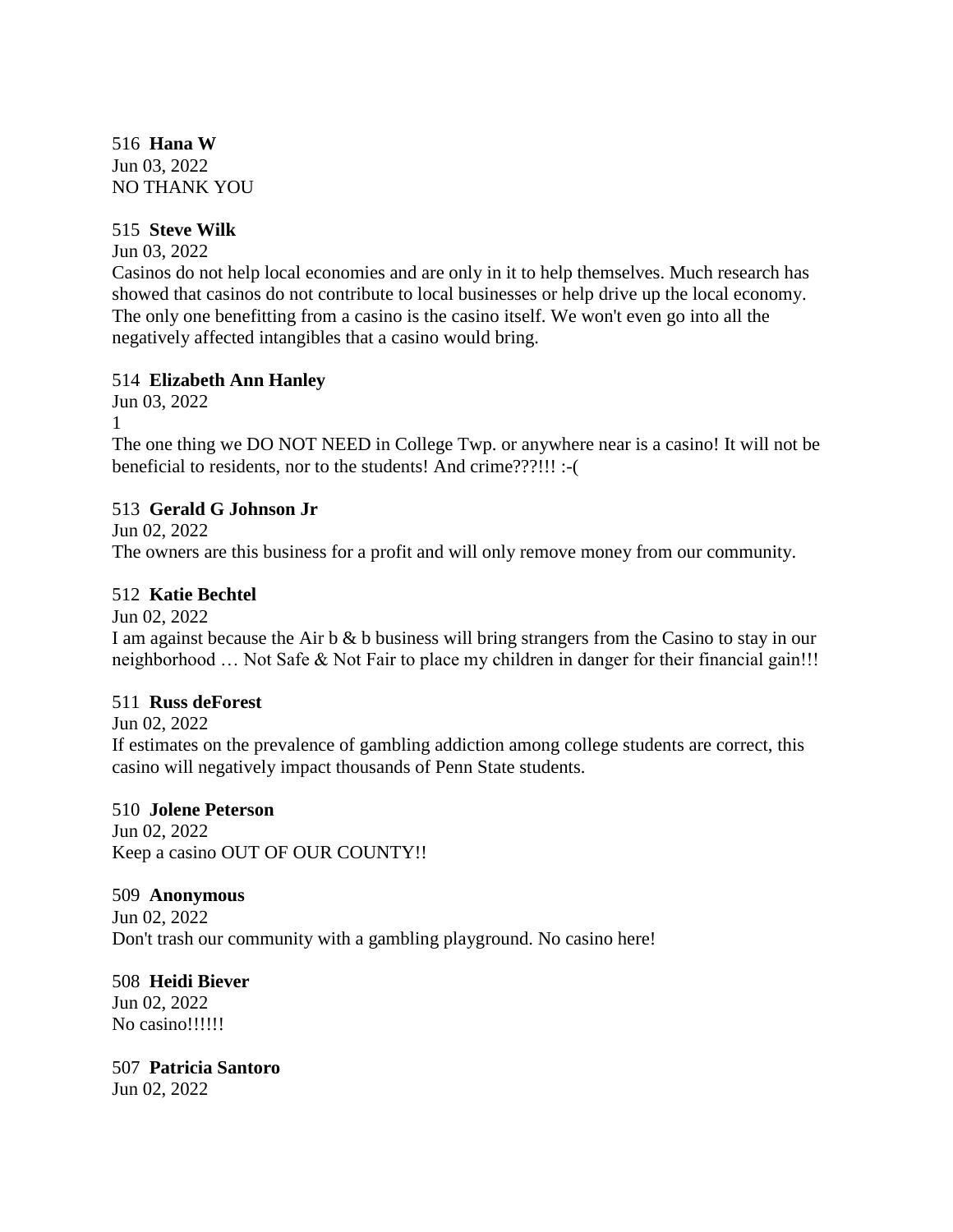Terrible idea

## 506 **Barbara Lang**

Jun 01, 2022 Propery values will fall, crime will increase, gambling addiction will increase, taxes will rise to increase security for local residents. Is Centre County that desperate?

## 505 **Kathleen Postle**

Jun 01, 2022 Casinos bring out the worst in humanity--addiction, drinking, poverty-- and for no good reason other than greed.

## 504 **Sunna deForest**

May 31, 2022 I oppose having a casino at the Nittany Mall.

503 **Ardy S** May 31, 2022

Casinos only fuel addictions.

# 502 **Elizabeth Crisfield**

May 31, 2022 Casinos aren't good for anyone.

# 501 **Anonymous**

May 31, 2022 No casino at the Nittany Mall.

# 500 **Renee Ziegler**

May 31, 2022 No casino at the Nittany Mall! There are better options for filling empty retail spaces.

# 499 **Anne Corr**

May 30, 2022 No casino in the Nittany Mall

# 498 **Sheila Telford**

May 30, 2022

I oppose the Casino in Stare College. My sister was a gambling addict. Her husband took her off bank accounts, she would disappear to gamble, then say she was running errands. She blew 1K in a casino when she said to make a pit stop to use the bathroom. They remortgaged their home many times. Casinos are a danger to everyone in State College, esp. the student population. Crime and drug use increase and quality of life decreases. People will go to the Nittany Mall only to gamble. No casino here!

# 497 **Elizabeth Betts**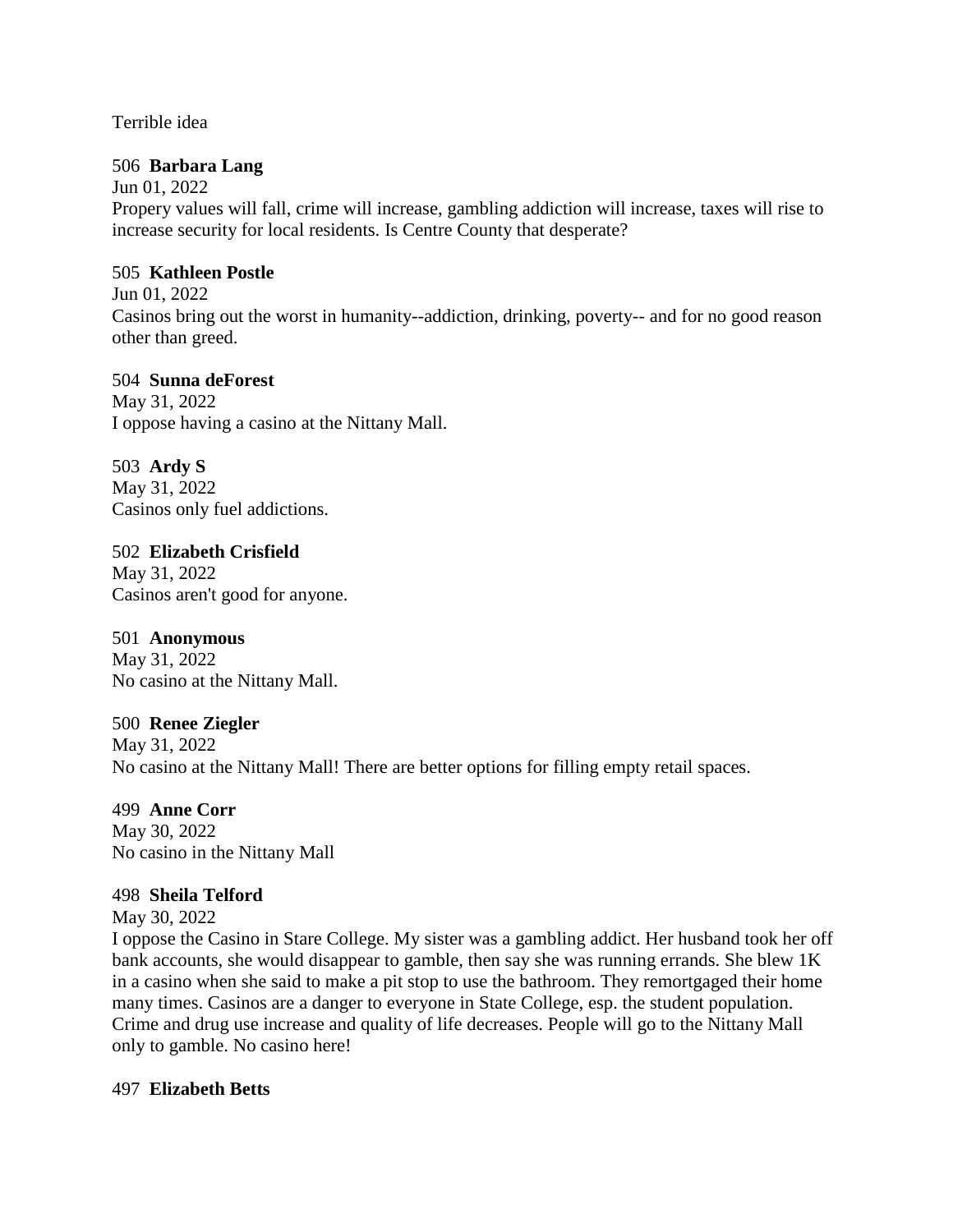May 30, 2022 I join with my community in opposing the casino

## 496 **Joanne C Santamaria**

May 30, 2022 We need creative solutions that will not hurt people, our community, society at large.

## 495 **Anonymous**

May 29, 2022 NO Casino!

# 494 **Anonymous**

May 28, 2022 No casino please!

# 493 **Joseph Wiedemer**

## May 28, 2022

Please do not approve the request for a license for a casino in Centre County. The University youth in the community do not need exposure to gambling. This increases the rate of gambling addiction, which is already under treated.

## 492 **Angela Sommers**

May 28, 2022 No Casinos in State College area!

# 491 **Anonymous**

May 27, 2022 No casino!

# 490 **STEPHEN BUGAJ**

May 27, 2022 No casino!

# 489 **Anonymous**

May 27, 2022 Please DO NOT approve the Nittany Mall Casino!

# 488 **Elizabeth Hutton**

May 27, 2022 The house always wins, and the community loses. I do \*not\* support a casino in State College.

# 487 **Nicole Thierry Summers**

May 27, 2022

I work everyday with people facing eviction, utility termination, and other crises. A casino would simply amplify the level of economic distress our low-income residents face. Casinos lure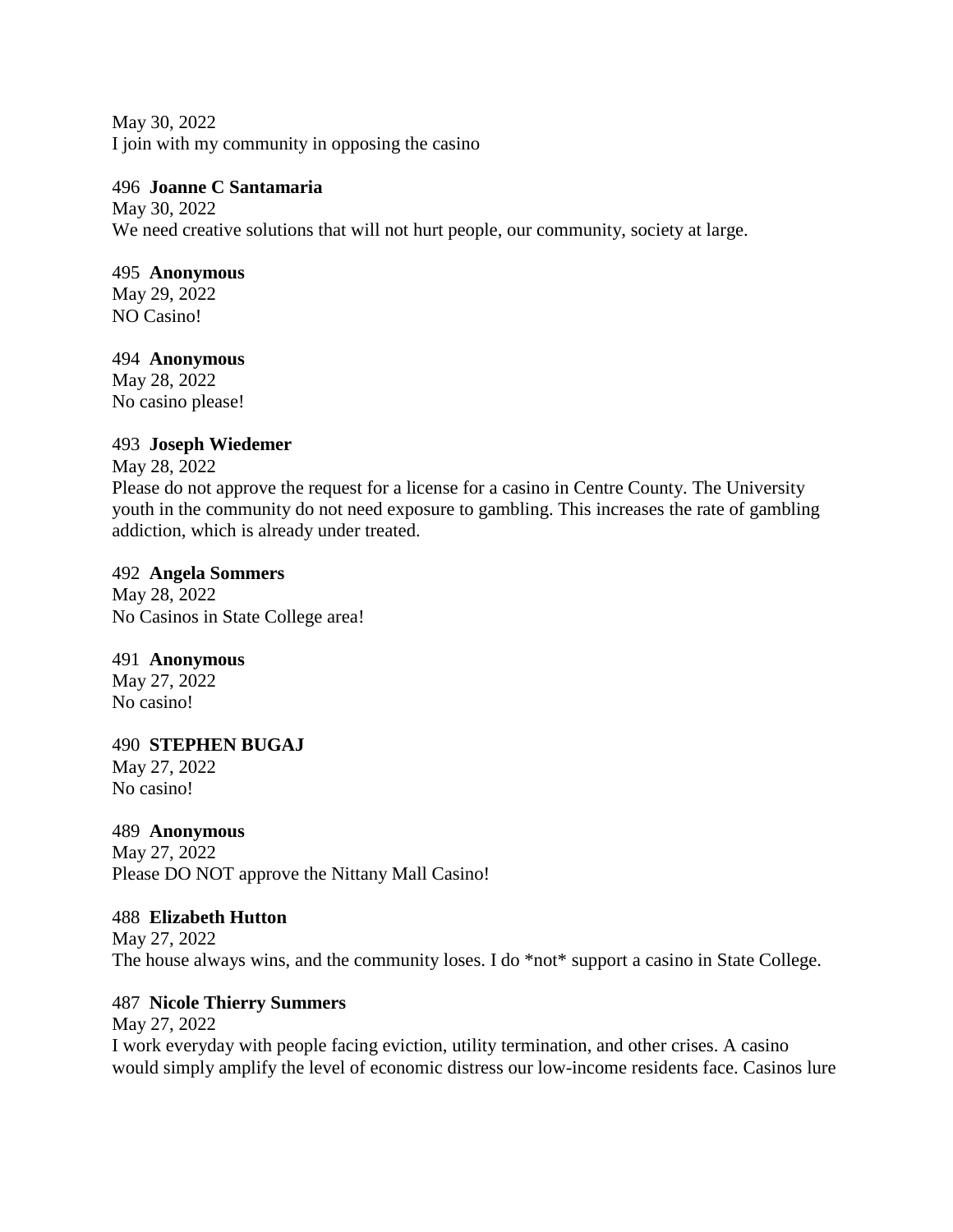the most vulnerable in with promises of glamour and pay outs. Most just end up broke and disappointed. A casino will just contribute to local poverty and its attendant issues.

#### 486 **Anonymous**

May 27, 2022 Too close to university campus

## 485 **Anonymous**

May 27, 2022 Please listen to us.

## 484 **Andrew Morrison**

May 26, 2022 There is no reason for a Casino in State College, PA

## 483 **Sue LaBrecque**

May 26, 2022 We do NOT want nor do we need a casino in our community.

## 482 **Paul Donovan**

May 26, 2022 I oppose putting a casino in state college

481 **Fahima**  May 26, 2022 Do not want casino

## 480 **Anonymous**

May 25, 2022

A casino does nothing to elevate the appeal of this region. In my opinion, casinos cheapen the legitimate hometown feel of an area. It also probably isn't great to lure college students to a venue so close to campus. Additionally, times are changing and the success of a physical casino is in question. Mohegan Sun at Pocono Downs has struggled because of these massive changes in gambling abilities (think apps like Draft Kings). The last thing we need is a run down casino in the future. While I agree with mall revitalization, I just think there must be a better way.

## 479 **Anonymous**

May 25, 2022

There is absolutely no reason for a Casino in State College. Please do not use the excuse to "create jobs' or bring in revenue" with the business brought in during Local events such as Football, the Arts festivals, and sporting events this is moot! Why are you trying to ruin my hometown with your greed?!

## 478 **Anonymous**

May 25, 2022 No Casino. It will destroy the community!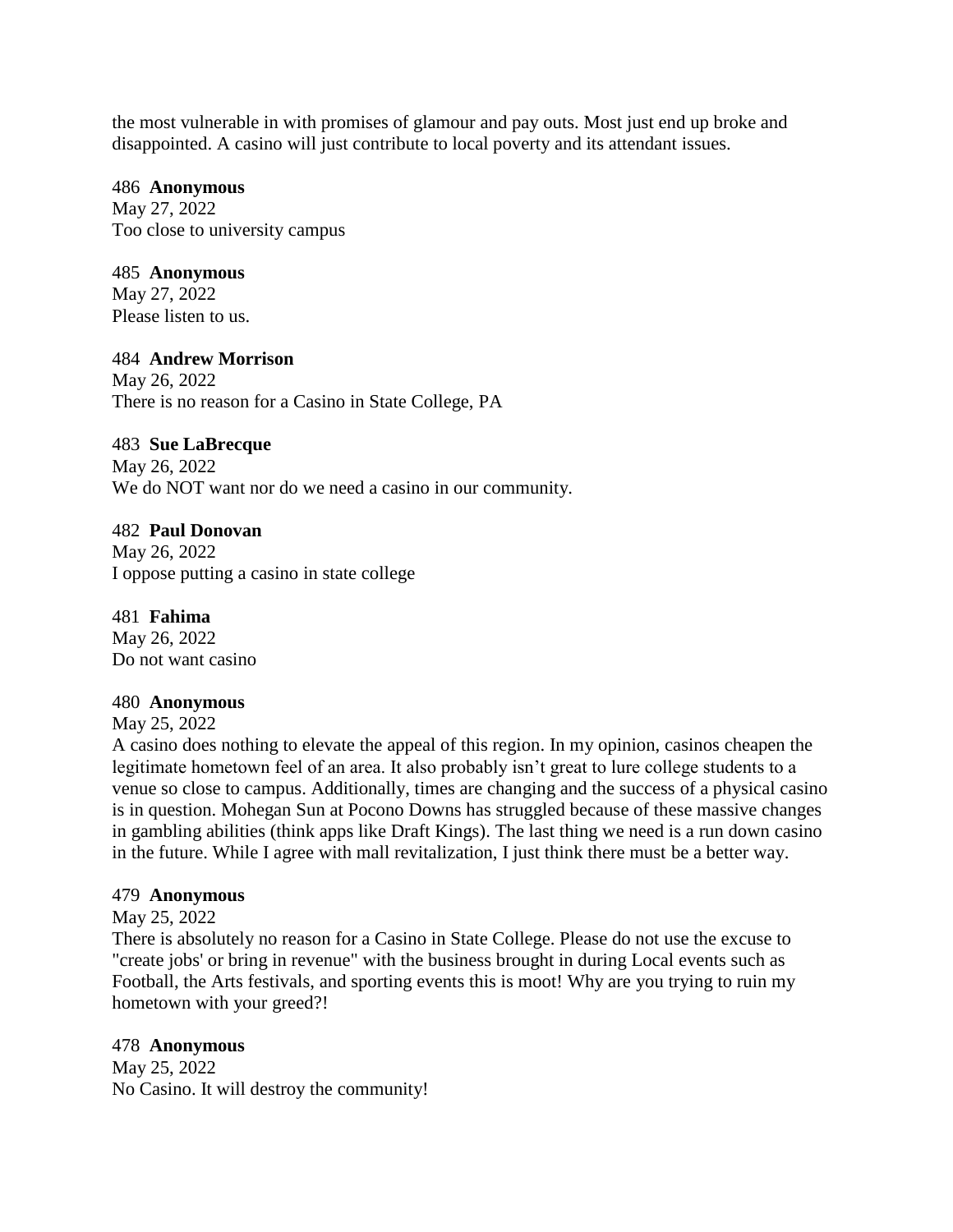## 477 **Catherine S Alloway**

## May 25, 2022

This casino is not appropriate for a family-oriented, research-level college town. The revenues will be eaten up by the cost of additional security and gambling addiction services. NO CASINO in Centre County.

## 476 **Jonathan McVerry**

## May 25, 2022

The rewards are not big enough. Think about the surrounding community, and let's keep the good things about Happy Valley good.

# 475 **Barbara Peterson**

May 25, 2022

I don't think a casino belongs in this wonderful small town. The crime rate will surge along along with DUI and our community will suffer. It will cost the township more than the income will bring in, Parents will consider this a negative for sending students to Penn State. There are plenty of jobs available here .We don't need a casino for employment

## 474 **Linda Mansfield**

May 25, 2022 I do believe this will be harmful to our great way of life.

## 473 **Betsy Kowalski**

May 25, 2022 Horrible to think a rural college town with vulnerable student and country population would think a casino is good idea. Please no!

# 472 **Melissa R Garvin**

May 25, 2022 Do not bring in a casino.

## 471 **Allison Ray**

May 25, 2022

We do not need this here. Penn State is already a joke, don't add this to the list. The fact that I memener of the board of trustees has even the remotest of chances of being tied up in this screams DO NOT PROCEED.

## 470 **Anonymous**

May 25, 2022 We do not want a casino in our area!!

469 **Pat Mortimore** May 25, 2022 There is no reason to have this Casino in the S. College area!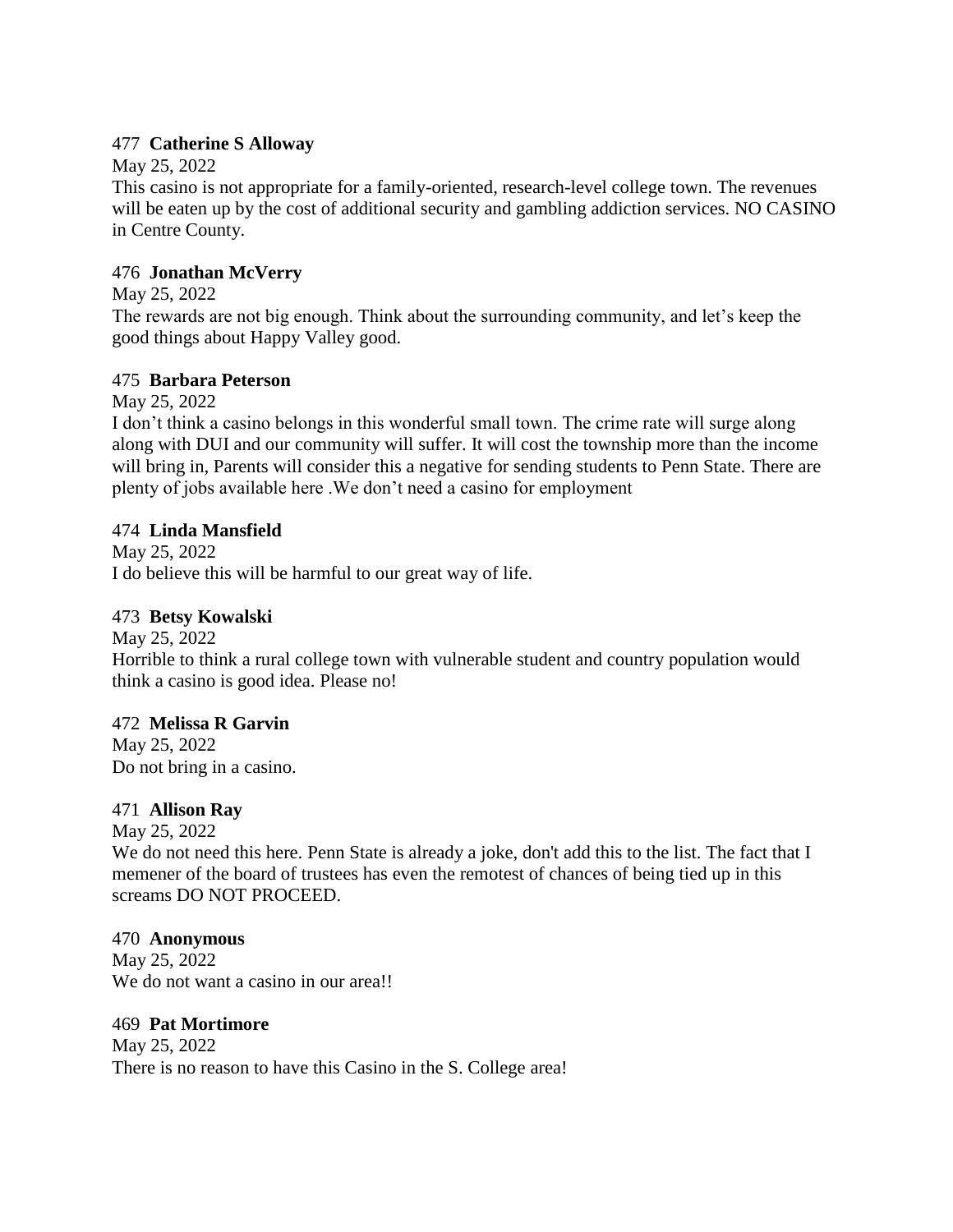## 468 **Karl Mierzejewski**

May 25, 2022 I am totally opposed to having a casino in Centre County.

# 467 **Patricia Slagle**

May 25, 2022 Please don't ruin our community!

# 466 **Doyle Stauffer**

May 25, 2022

I am opposed to this casino in our area. I have personally seen lives and business ruined from gambling!

# 465 **Melinda O**

May 25, 2022 I strongly oppose and will continue to oppose the casino.

# 464 **Kate Avillion**

May 24, 2022 NO good can come from this.

# 463 **Justin Halverson**

May 24, 2022

Please do not approve a gaming license for the proposed casino at the Nittany Mall. It will introduce or exacerbate a number of significant problems in our community. While a casino may create some jobs, it is not worth the damage it is almost certain to do to existing businesses (especially small ones) in the county. Overall, it will lead to a decrease in economic opportunity in our county. (I've lived in State College for 20 years this August.)

# 462 **Darlene Smith**

May 24, 2022 I do not want any gambling in our town or my township period.

# 461 **Anonymous**

May 24, 2022

Casino will be detrimental to our town and community with high population of students and seniors.

# 460 **Pam Steckler**

May 24, 2022

We do no need or want a casino here!

Casinos are detrimental to the health and well-being of the communities they exist within. They siphon off money from existing businesses and bring in an undesirable mentality which is harmful to young people, university students and those who can least afford to participate. The only real winners are the casino owners.

PLEASE do not allow this! It will be a negative for our vulnerable community.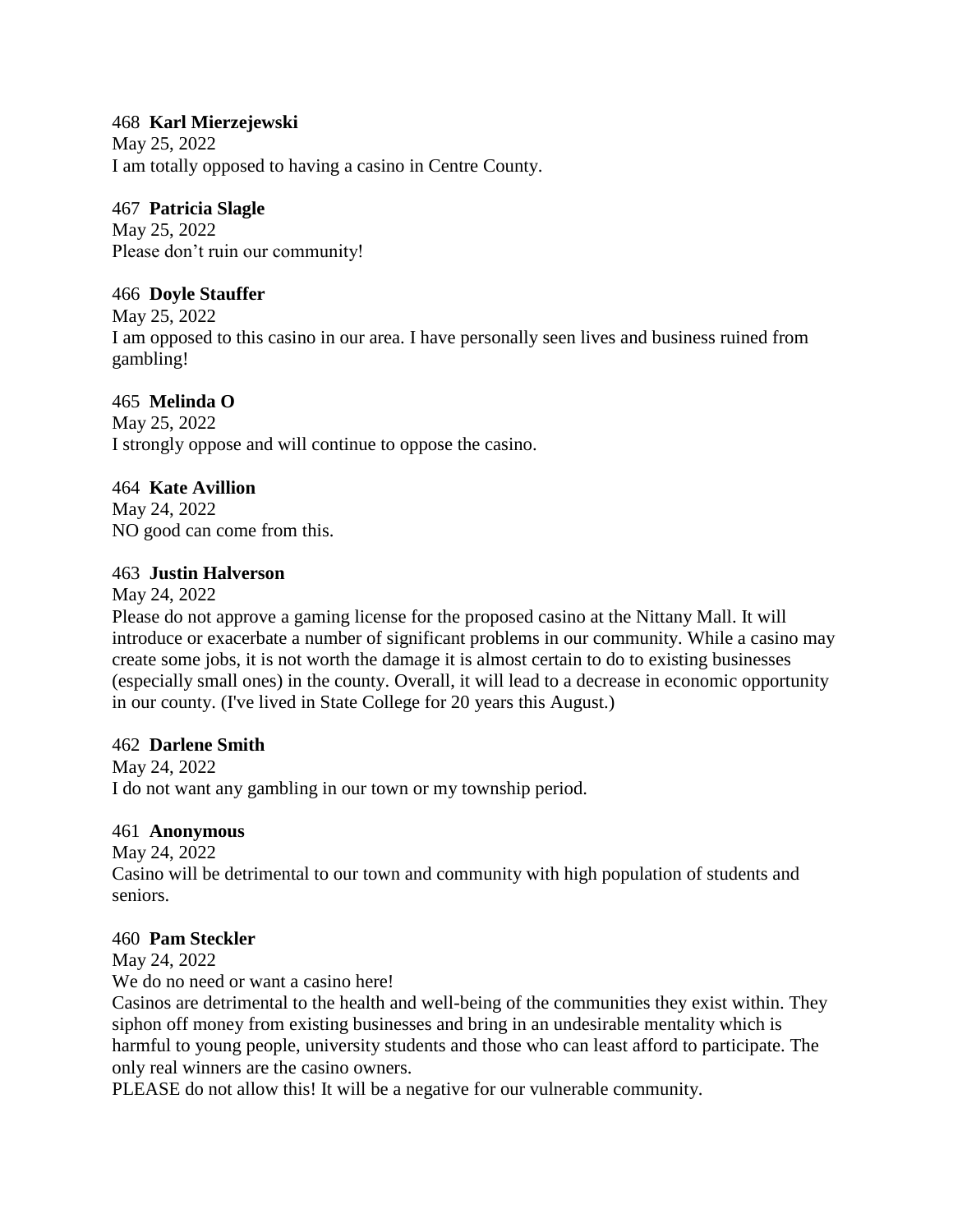## 459 **Tabitha Fisher**

## May 24, 2022

A casino in this location creates a dangerous environment wherein addiction is already high. There are multiple universities near the proposed location, not only Penn State, and this demographic is particularly vulnerable to risky decision making.

## 458 **Kathryn Hynes**

May 24, 2022

Research shows that casinos do not benefit local communities, and in fact can have negative impacts. State College does not need a casino.

# 457 **Caryl Byrne**

May 24, 2022 I agree that the casino would overall be detrimental to the well-being of our community

# 456 **Anonymous**

May 24, 2022 This is drinking poison to quench a thirst.

# 455 **Joanne Tomasch**

May 23, 2022 A casino will not add positively to the quality of life in our community...

# 454 **Lisa Koslicki**

May 23, 2022

This would be bad for local businesses. Where I previously lived, when a casino got built in town, all the local businesses started tanking as the casino was siphoning money out of the community.

# 453 **David Koslicki**

May 23, 2022 I strongly oppose this casino as it will be detrimental to the community.

# 452 **Jun Luo**

May 23, 2022 I strongly oppose the construction of a casino in this college town. It will ruin its reputation!

# 451 **Albert Nakpil**

May 23, 2022 I feel a casino is not needed or desired in our community.

## 450 **Nathan Tack**

May 23, 2022 We do not want a casino in State College! We want cheaper housing!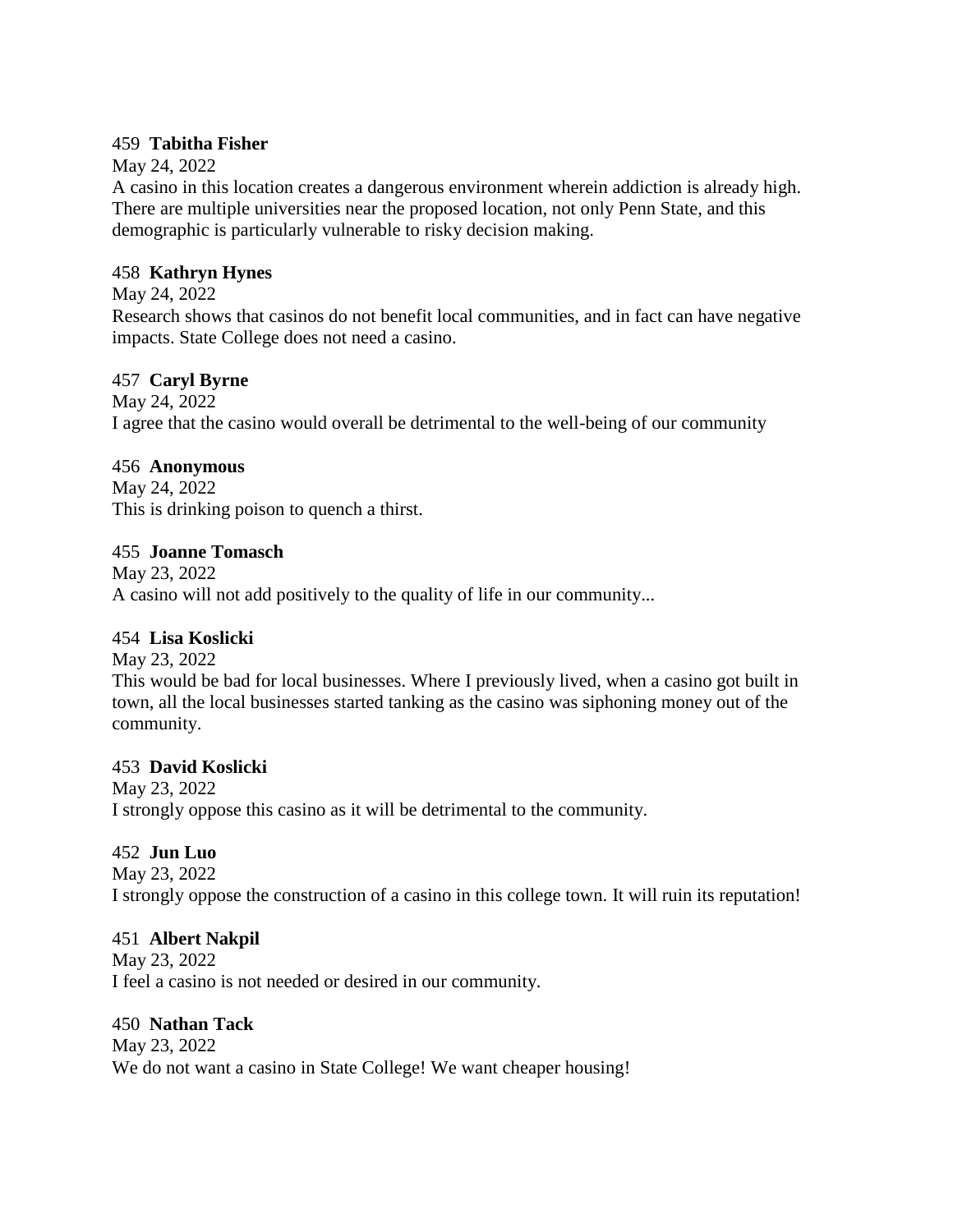## 449 **Mina A Yindra**

May 22, 2022 1

A former employee of a casino, I can verify that nothing they promise will come true; only during the honeymoon period will they strive to look like an honest, community-concerned enterprise. If you look at the statistics, it is verifiable that every area where casinos enter suffers a downturn in community social and financial quality, an excessively high rate of gambling addiction, and the crime rate increases (including domestic violence due to the family tragedies gambling causes). To think, with the PSU student population, you would even consider this is frightening. I worked in the upper levels of security- it is never an honest enterprise, no matter what a beautiful face they put on it. No, I am not a former disgruntled employee who was fired or disciplined; I simply couldn't take working for an organization that puts profits over people, without exception.

## 448 **Anonymous**

May 22, 2022 We do not need or want a casino in State College!

## 447 **Embert Messelink**

May 22, 2022 A casino in the State College area would create a downgraded community.

## 446 **Patty Satalia**

May 21, 2022 A casino in SC is as welcome as an incinerator.

## 445 **Fred Saylor**

May 21, 2022 Nobody "needs" a casino.

## 444 **Janet Magner**

May 21, 2022 No Casino here please !

# 443 **Andrew G McKinnon**

May 21, 2022 The proposed casino is a bad idea, not a healthy direction for our community to go.

## 442 **Anonymous**

May 21, 2022 1

It would be a net negative to the community, especially morally, but also economically as it would serve to enrich only an extremely limited few at the cost of many people.

## 441 **Monica Gastiger**

May 20, 2022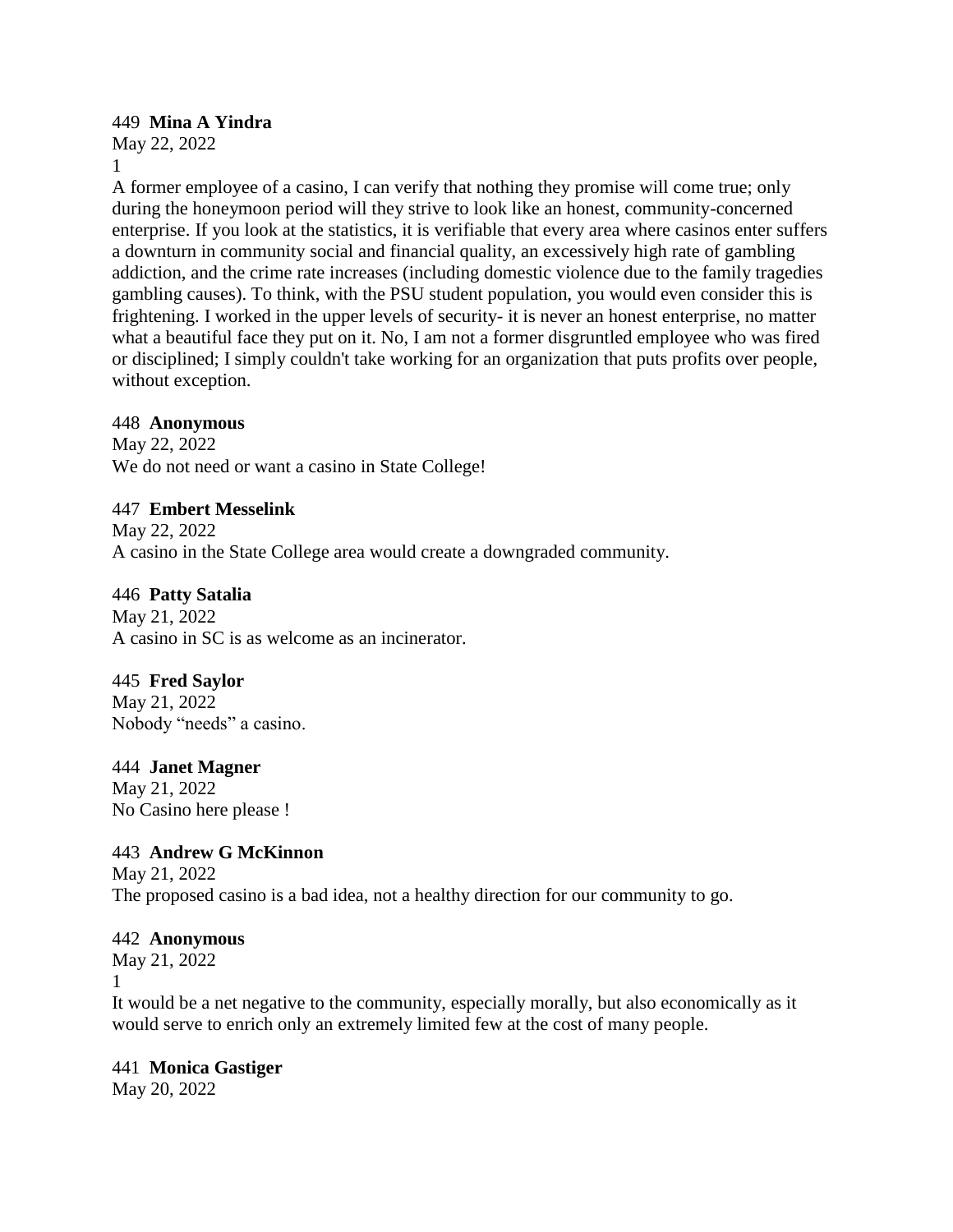No Casino

## 440 **Anonymous**

May 20, 2022

1

This is not a desirable element for our community, there is a potential for attracting unwanted actors.

## 439 **Sue Paterno**

May 20, 2022 No casino

# 438 **Linda Barton**

May 20, 2022 Please do not allow a casino to be established at the Nittany Mall.

# 437 **Jonathan Moore**

May 20, 2022

1

A former PSU trustee profiting from their position and noone stopping them due to the conflict of interest? I'm shocked. Take your sleazy business back under the rock from whence you slank!

# 436 **JOHN FURRY**

May 20, 2022 Oppose casino in Centre County Pennsylvania.

# 435 **Casey Goodall**

May 20, 2022 A college town is no place for a casino

# 434 **Carolyn Hatley**

May 20, 2022 Deny License please! Our community will be impacted in a negative way. Thank you.

# 433 **Anonymous**

May 20, 2022 This is not the environment we want to raise our children in.

# 432 **Clarice Bainbridge**

May 20, 2022

1

This is not the first time I have written and signed my opposition to the casino, which still has the notice in the mall that it was coming! Please do not allow this scourge to become part of our identity!

# 431 **Joanne schimmel**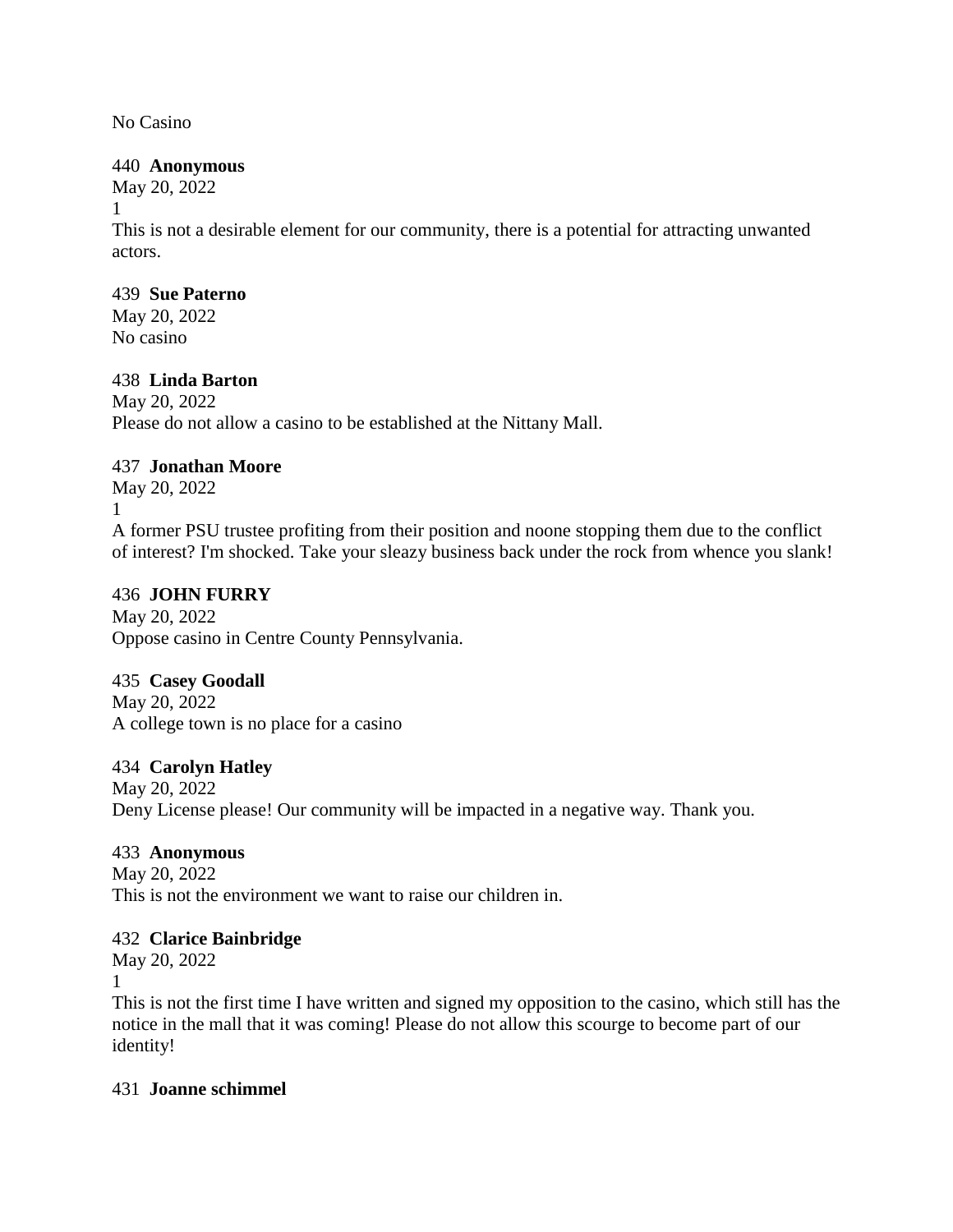May 20, 2022

1

I am against bringing a casino to our area. Potentially causing addiction behavior, increase in drunk drivers on our roads.

## 430 **Anonymous**

May 20, 2022 Opposed to the casino!

# 429 **Anonymous**

May 20, 2022 This will ultimately have negative impact on our community.

# 428 **Anthony L Grillo**

May 20, 2022 1 Atlantic City was brought low on the promise of casinos. The failure of that promise is clear. There is no need for a casino in the State College area. I oppose it, unreservedly.

# 427 **Kelsey Martin**

May 20, 2022 please deny the license for a casino at Nittany Mall!!

# 426 **Ellen Nagy**

May 20, 2022 I strongly oppose this casino. It will alter our community in a negative way!

# 425 **Margaret Higgins**

May 20, 2022 I oppose the casino.

# 424 **Eleanor Louise Schiff**

May 19, 2022 I oppose the casino in our community.

# 423 **Bill Rose**

May 17, 2022 Firmly opposed

# 422 **Patricia Timbers**

May 17, 2022 Let's do something better. NO Casino in Happy Valley

# 421 **Cocolin Jeanne**

May 16, 2022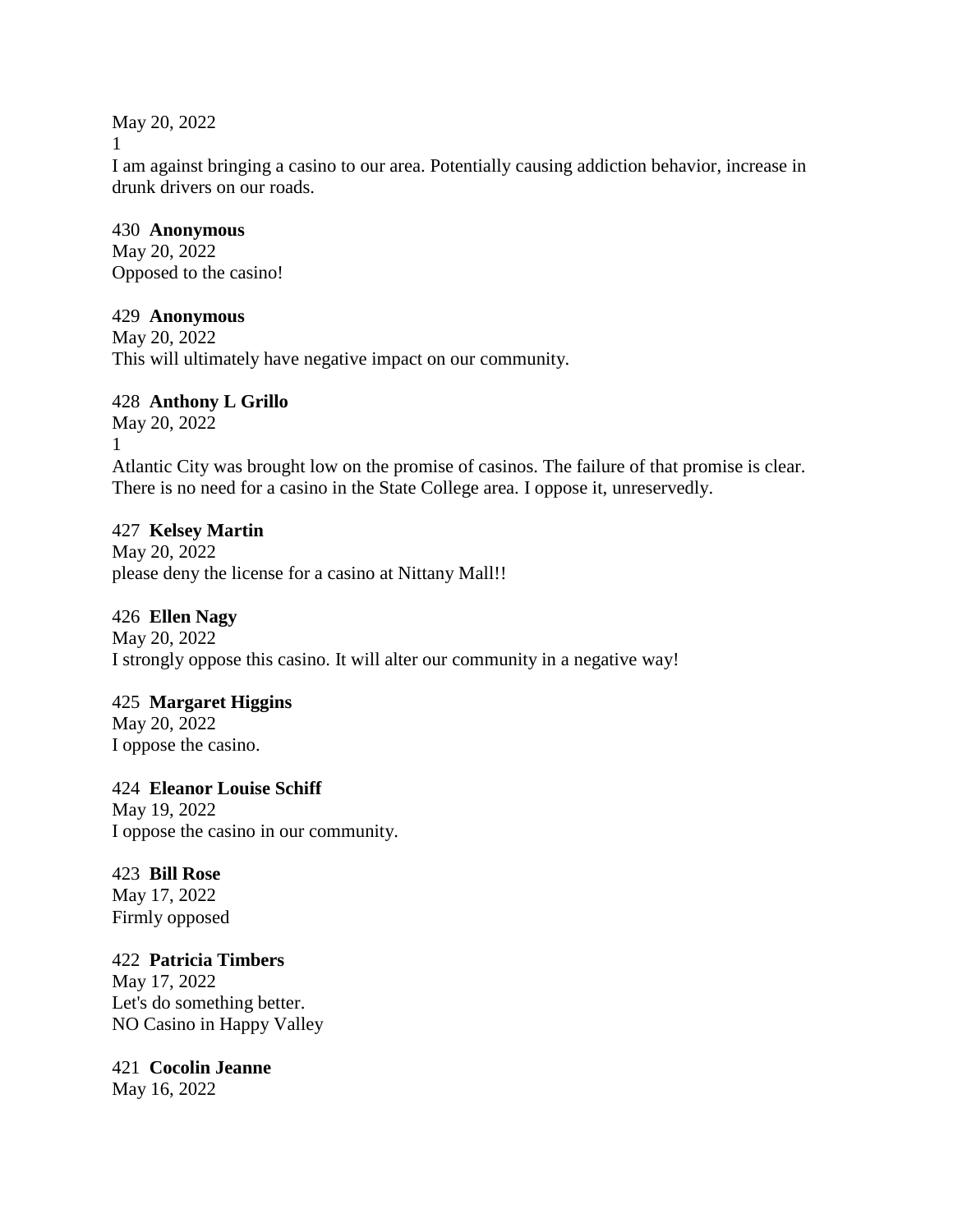We do not want this in our community!

420 **Anonymous**

May 16, 2022 I oppose the casino

# 419 **Marsha Perini**

May 16, 2022

1

I see no valid justification (e.g., jobs, economy boost, neighborhood improvement) and have heard no strong argument to compel community-loving persons in this area to support this viceenabling and blight-inducing influence into our community. Please do not approve license.

# 418 **Anonymous**

May 14, 2022 The negatives far outweigh the positives in this situation. NO CASINO!

# 417 **Robert Maney**

May 13, 2022

1

Please disapprove this casino. Our community is education-centered and would not benefit in any way. The only winners would be the casino owners.

# 416 **Leslie Webb**

May 13, 2022

We need some community meeting to brain storm other more positive for the town uses of the Nittany mall. Some proposed a wellness center with many health oriented businesses. Juicers , a branch of Natures Pantry , a tea house. Stores selling Yoga and athletic clothes. Gift stores selling all natural fabric clothes . And a good vegetarian restaurant .

# 415 **Wilson Hutton**

May 13, 2022

1

Casino Fact #1: The house ALWAYS wins. And the money the house rakes in from local residents here will not stay here, will not be invested here. But people who do live here, lured by Lady Luck's siren song, will wind up poorer, and in greater need of local services. Expect this casino to have minimal positive impact on the area in the form of jobs and tax revenue, and significant negative impact due to problem gambling.

# 414 **Terefech Strauss**

May 13, 2022

Please no casino in our town. It will change everything and it will be a very bad addition to State College. Use the space at the Nittany Mall more wisely so that it is more of a community space.

# 413 **Maryam Frederick**

May 12, 2022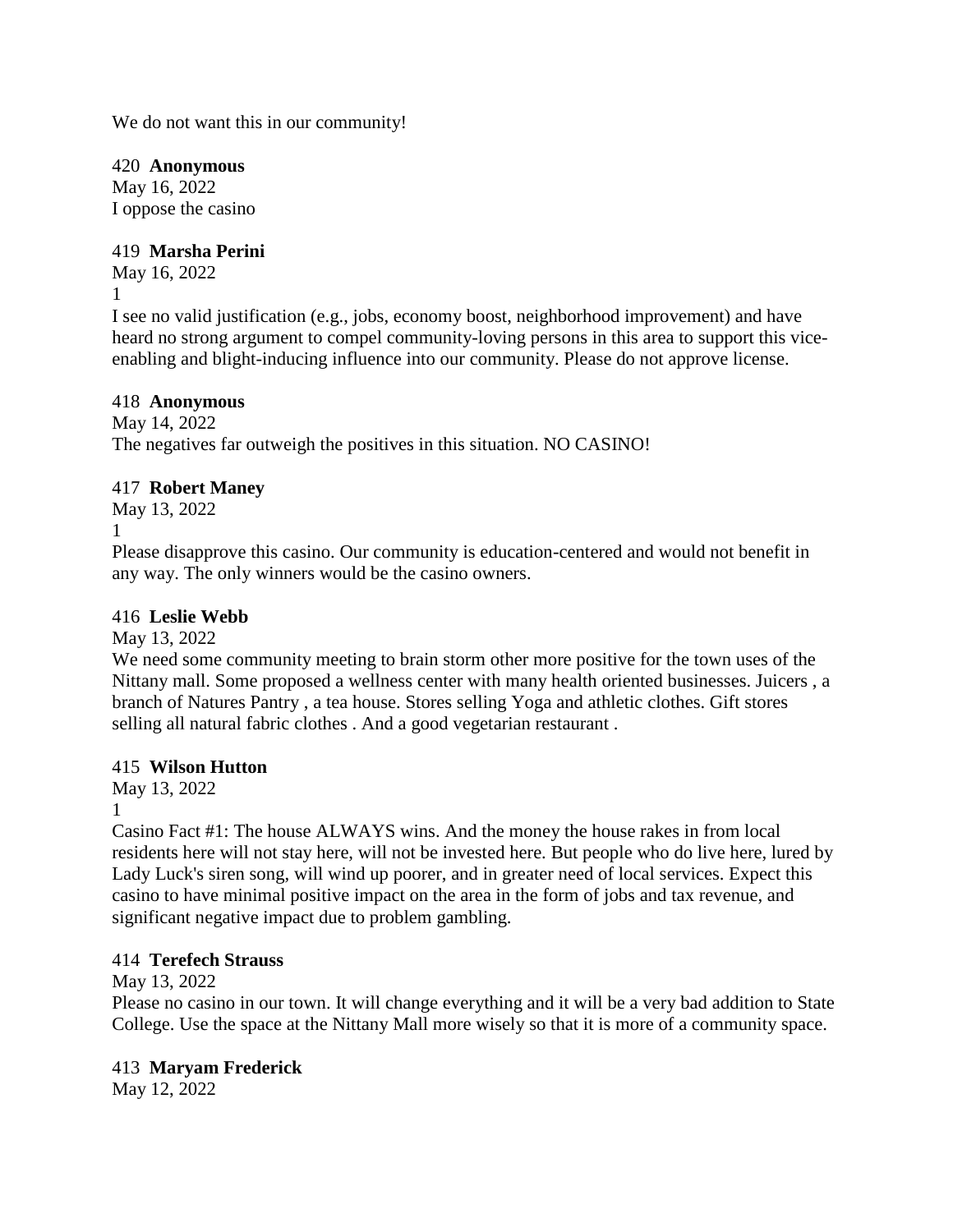I am against bringing a casino to our town.

#### 412 **Anonymous**

May 12, 2022 Please deny the license for proposed casino at the Nittany Mall.

## 411 **Dorothy and Dan Thompson**

May 12, 2022 Please stop the casino in State College, PA. we do not need it in our area.

## 410 **Lynda Fisher**

May 12, 2022

1

Please no casino in our neighborhoods. Our young children do not need the drugs, alcohol etc. that will come because of this. We do not need more addiction on top of drugs and alcohol. It will ruin families.

# 409 **Lori Rose**

May 12, 2022 I do not want a casino in Centre County.

## 408 **Leslie Brautigam**

May 12, 2022

As an oncology nurse, I'm aware of how detrimental such an environment can be to overall wellbeing, particularly among our older adult population. I strongly urge those charged with the responsibility of approving or denying this project to consider the long-term consequences and prioritize the well-being of citizens above any profit.

Sincerely, Leslie Brautigam, MNHP, RN

## 407 **marc s warren**

May 12, 2022 Is a casino really in the best interest of college age people?

406 **Peihui** May 12, 2022 Say NO to casino

# 405 **Jacqueline Wolfe**

May 12, 2022 Not a good addition top our community!

404 **Robert Wolfe** May 11, 2022 We don't need it here.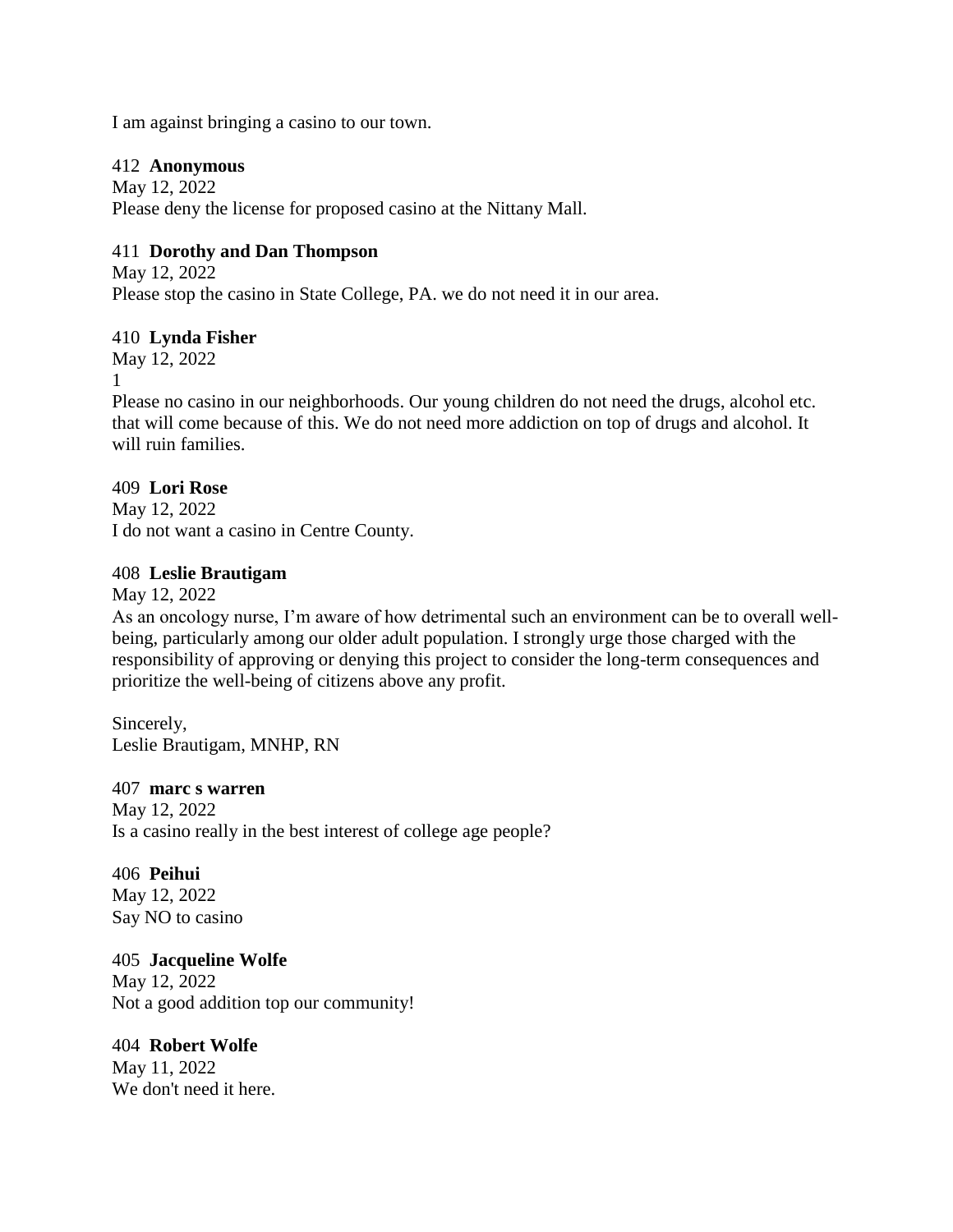#### 403 **Anonymous**

May 11, 2022 I say NO to the casino

## 402 **Aggie**

May 11, 2022 I do not want any kind of casino at the Nittany Mall in State College, Pa.

## 401 **Beth Oberdick**

May 11, 2022 Gambling can ruin peoples' lives. We do not need this in State College, PA.

# 400 **Patricia C Dolan**

May 11, 2022 Strongly oppose the casino.

## 399 **Andy Hunsberger**

May 11, 2022 No thank you, casinos is the last thing we need.

## 398 **William Thwing**

May 11, 2022

I am the parent of two PSU grads one of whom is raising 4 children in State College. I do not want my grandchildren raise in a community where addictions - to gambling, drugs, sex , etc. is normative. This is what happened in Atlantic City and many other communities where casinos are located. Furthermore organized crime always arrives and corrupts local, county and state politics to it's advantage. If you want to ruin the

Lives of students of 10,000 students/ year who come to state College to get an education and then send them forth to become leaders and decision makers in t towns and cities throughout Pennsylvania, the region, nation and the world for the sake of short term gain, the you are cools and you will spread your disease to others. Please, don't invite these parasites into your community and ruin the good name of Penn State world-wide

# 397 **Emily Burns**

May 11, 2022

Many communities regret bringing a casino to the area, in particular tin such close proximity to residential areas. Let's not be one of them.

## 396 **Anonymous**

May 11, 2022

As a local behavioral health provider, I have concerns about a casino being put in a town where so many families live. While it would bring additional business to State College, it would also bring additional crime, public drunkenness, and increase the risk of gambling addictions. I do not support a casino being in State College.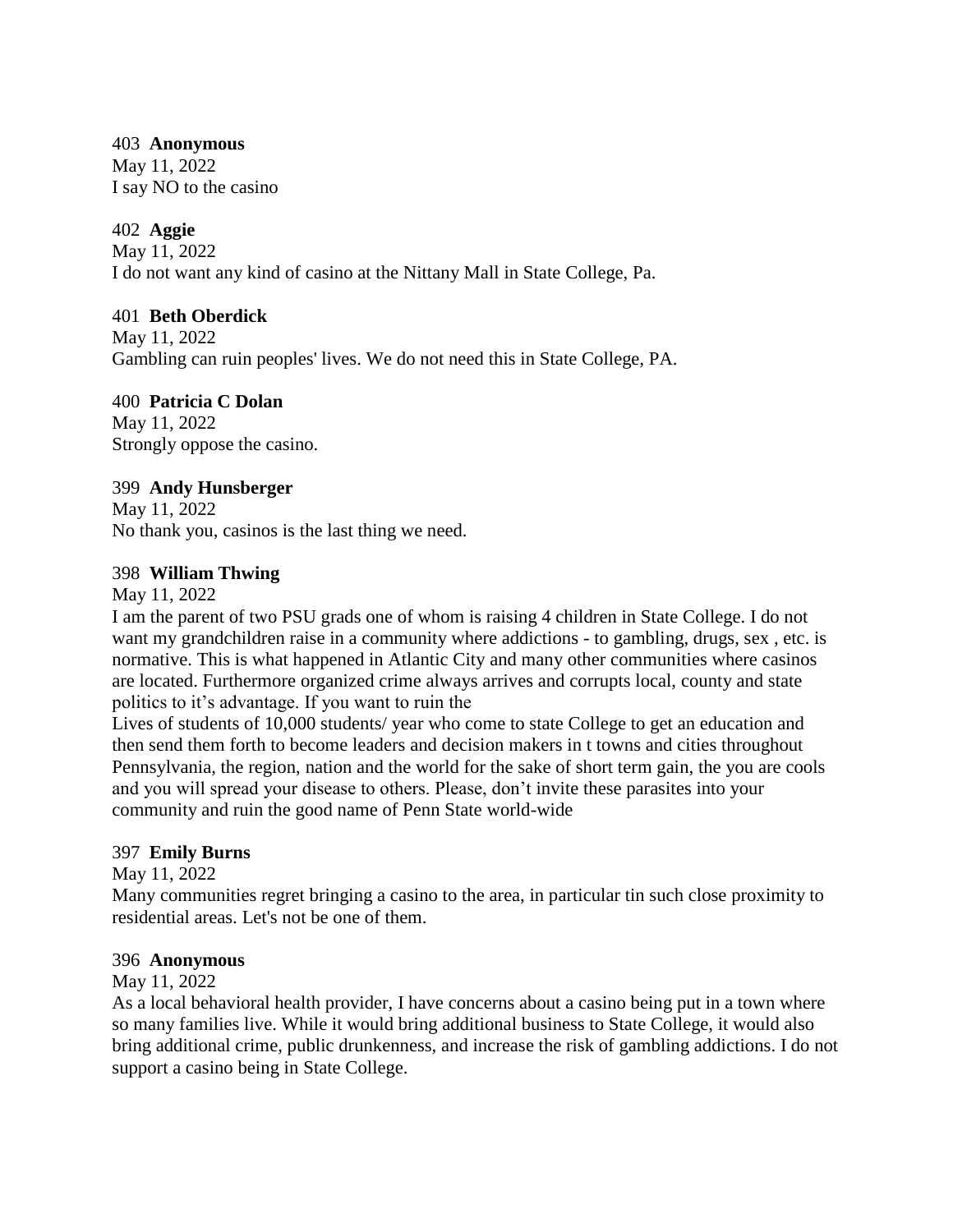## 395 **Joshua Kirby**

## May 11, 2022

There are many lessons we can learn from other communities who were lured into hosting casinos and then regretted it. Let's not convince ourselves that this could be good at the detriment of what will be left behind after we've proven it was bad.

## 394 **Christine**

May 11, 2022

Casinos are not stand-alone businesses - aside from the obvious destruction that gambling can cause, they open the door to many other forms of corruption wherever they turn up. Keep them out of Nittany Mall and State College in general!

## 393 **Teri Spence**

May 11, 2022

The addition of a casino to our community would result in implications which could cause detrimental challenges to this small college town. Please do not allow the license to be issued!

## 392 **Anonymous**

May 11, 2022 I am vehemently opposed to the casino proposed at the site of the old Nittany mall.

## 391 **Christina Pillot**

May 11, 2022 A casino would be a harmful long term influence for our community.

# 390 **Lynne Heritage**

May 11, 2022

A casino is NOT an asset to any community. It would bring crime and addiction. I oppose in the strongest way, building a casino in State College.

## 389 **Monica Septien**

May 10, 2022

I firmly oppose the establishment of a casino in our community. A business that profits creating addiction should not be allowed in our city.

## 388 **Ruth Martin**

May 10, 2022 I strongly oppose the building of a casino in our community.

## 387 **Christina Cook**

May 10, 2022 This casino would irrevocably deteriorate our local and university community.

# 386 **Robin Guillard**

May 09, 2022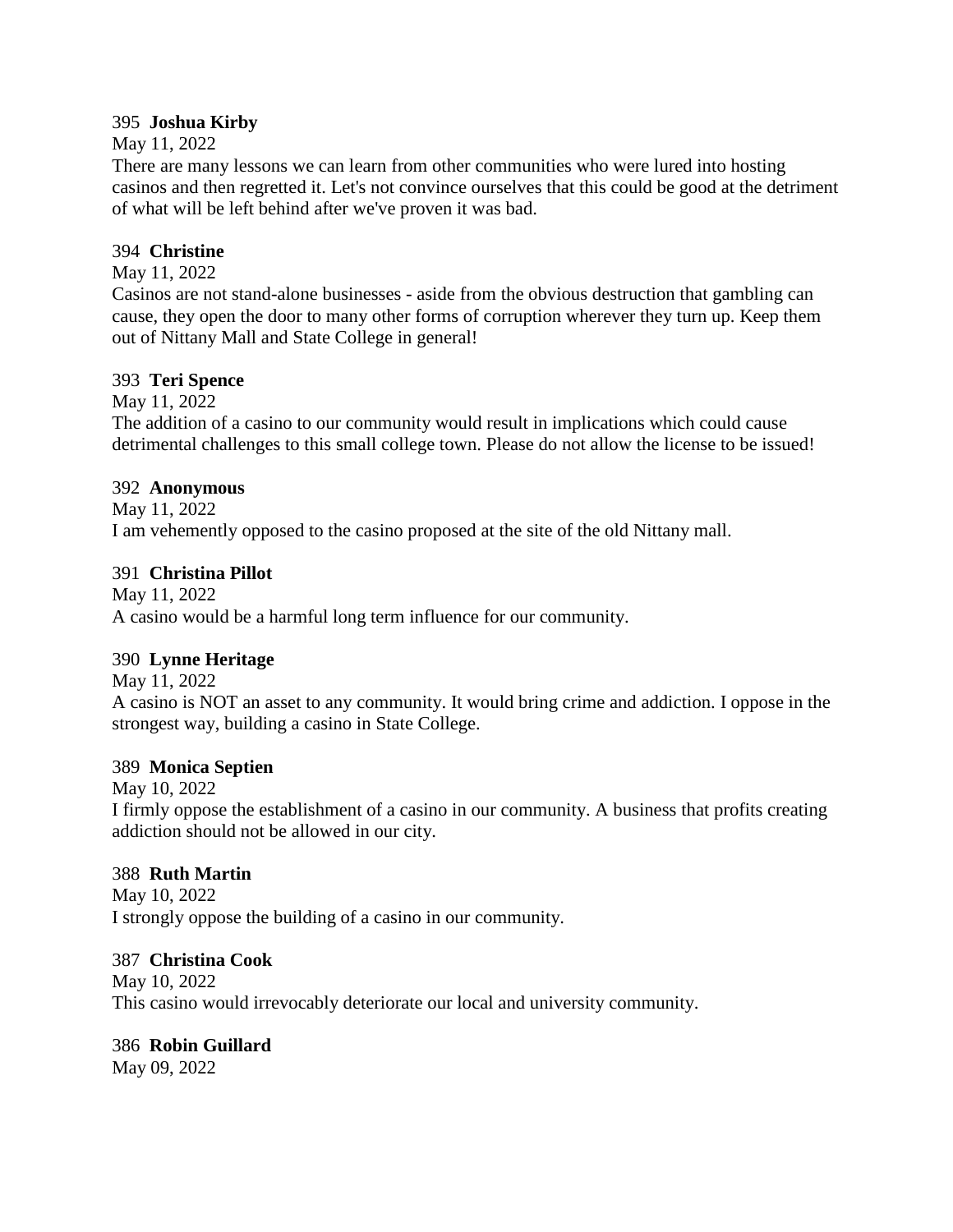I am vehemently opposed to the introduction of a casino so close to our neighborhood and Penn State University! Students have enough challenges with tuition prices increasing exponentially. The alcohol problem among the students will only fuel more abuse.

## 385 **Debra Kozel**

May 09, 2022 Casinos bring crime to the area surrounding it. We don't want that here!

## 384 **Rosita strang**

May 09, 2022 Will damage our community

## 383 **Anonymous**

May 08, 2022 Say no to the casino

# 382 **MICHAEL E FISHER**

## May 07, 2022

As a pastor in our local community, I stand opposed to bringing a casino to the Nittany Mall. Statistics reveal that having a casino in a community increases crime, addictions and poverty. Why would anyone ever want to see their community disintegrate spiritually, morally and economically? I believe you'll find that most local residents are against this proposal. Please do not bring this to the Centre County region.

## 381 [Anonymous .](https://www.ipetitions.com/user/anonymous/19489374)

May 07, 2022

If the Nittany Mall Casino is approved, the developers have pledged to honor the support of Old Main by renaming it the Stonewall Barron Casino. Keep fighting this casino to ensure its parking lot remains barren.

## 380 **Josh Purviance**

## May 07, 2022

A casino is NOT in the long-term interests of the State College community. It disproportionately preys upon students and lower-income members of our community, has a negative effect on property values and the health of the area, and the bulk of the proceeds go to stakeholders that have no local presence in our community.

# 379 **Terrill**

## May 06, 2022

I am a local teacher. I have lived and taught in communities with casinos and have seen first hand the detrimental effects that addiction and the proximity of a casino can have on adults and their children.

# 378 **Thomas Loebig**

May 06, 2022 Casinos make the poor, poorer and the rich, richer.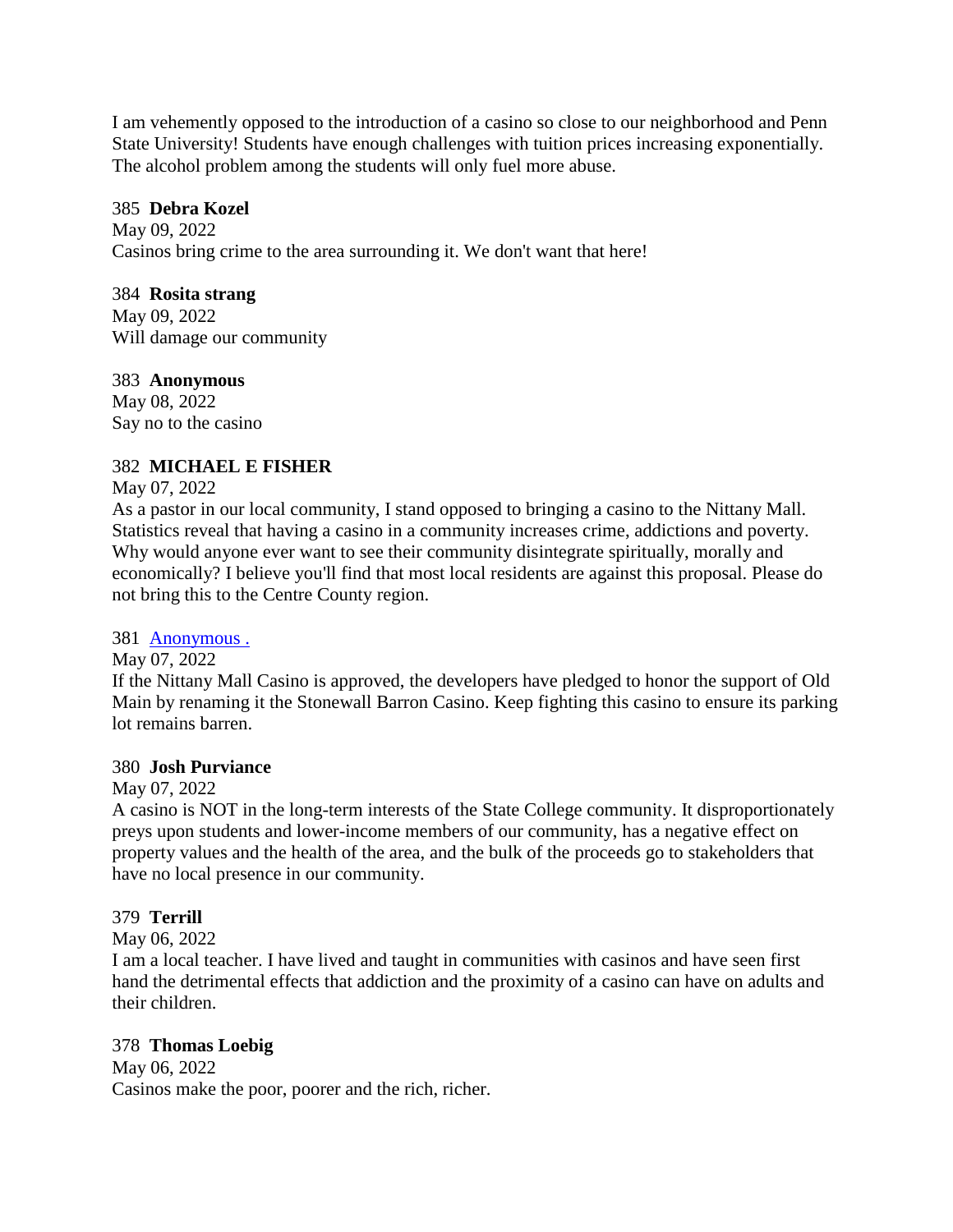## 377 **David Witherite**

May 06, 2022 It will just bring trouble for our community.

## 376 **Eleanor R Witherite**

May 06, 2022 We don't need a casino in State College. It was be destructive morally and financially.

# 375 **Carole Donald**

May 06, 2022

Casinos are sad depressing places. Places where people think they are going to strike it rich quickly. All that ends up happening is people losing money and becoming addicted. We do not need this in state college.

## 374 **Penelope Eifrig**

May 06, 2022

I would love to see the mall become a healthy venue for Centre County. There is a huge demand and desire for pickleball here, and the combination of pickleball and food is a hit across the country. Older folks could come do their walking in the mall in the winter, and then get hooked on pickleball. The community has enough players already to support it, and if you build it, they will come!!

## 373 **Judith Kelly**

May 05, 2022 Don't want it!!!

# 372 **Perry Denniston**

May 05, 2022 We don't need this in State College.

# 371 **David Lin**

May 04, 2022 I oppose the proposal of having a casino in the mall of State College.

# 370 **Tom Witmer**

May 04, 2022 A casino would be destructive to the community so I strongly oppose one being established in Centre County or elsewhere.

## 369 **Adrienne Fee**

May 04, 2022 We are very strongly opposed to allowing a casino in Centre County. It is bad for our community, and very bad near a university.

## 368 **Qian Ma**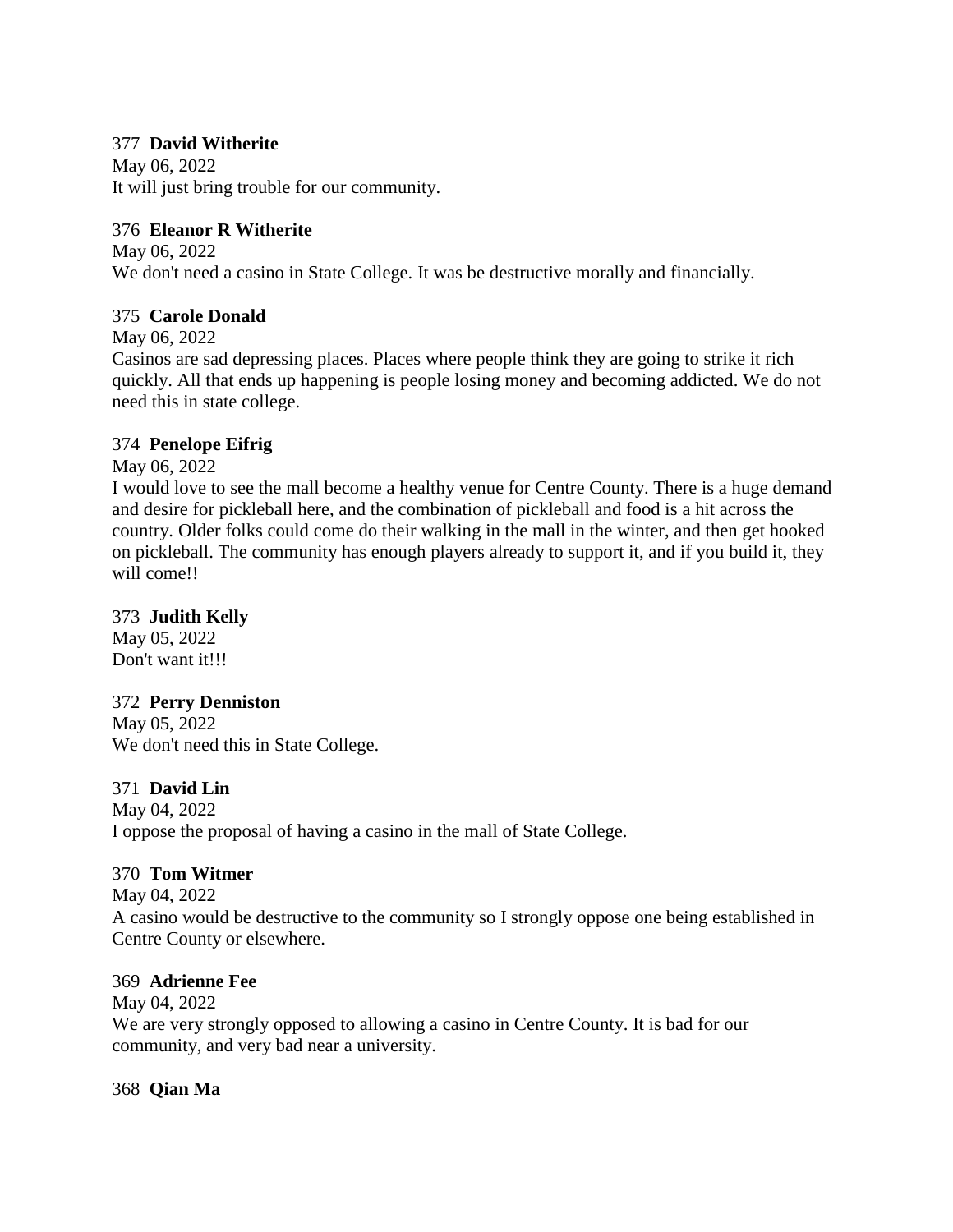May 04, 2022 OBJECT!

#### 367 **Anonymous**

May 03, 2022 Protect our children from gambling

## 366 **Anonymous**

May 03, 2022 Casino will bring in the wrong kind of atmosphere and morale wrongs

## 365 **Susan Young**

May 03, 2022 Opposite to the the casino in State College a university city.

## 364 [Daniel Materna](https://www.ipetitions.com/user/daniel-materna/19484901)

May 01, 2022

The casino proposed for the Nittany Mall is not a done deal. Please e-mail the Pennsylvania Gaming Control Board today at boardclerk@pa.gov and ask them to deny approval of the casino's license application. Most importantly, please don't choose to sit this one out. We don't want or need a casino in our college town!

## 363 **Benjamin Hagerup**

Apr 30, 2022

As a father and a long-time State College resident, I am strongly opposed to the proposed casino at the Nittany Mall. Please do not approve a license for this casino in our community.

## 362 **Alice Pope**

Apr 30, 2022

As a Penn State alumna who is deeply invested in the well-being of current and future students, I strongly oppose this casino -- which is cynically located close to the campus in order to attract students. Research shows that casinos placed near college campuses increase gambling addiction among students. Our students already have enough mental health challenges without adding the certainty of increased distress and academic failure that a casino will bring.

## 361 **Kristi W**

Apr 29, 2022 My husband and I are against the proposed casino at the Nittany Mall. Keep casinos out of Centre Country!!!

360 **Vaughn**  Apr 29, 2022 Very strongly opposed to a casino in Centre County.

359 **Kathryn Shirk** Apr 29, 2022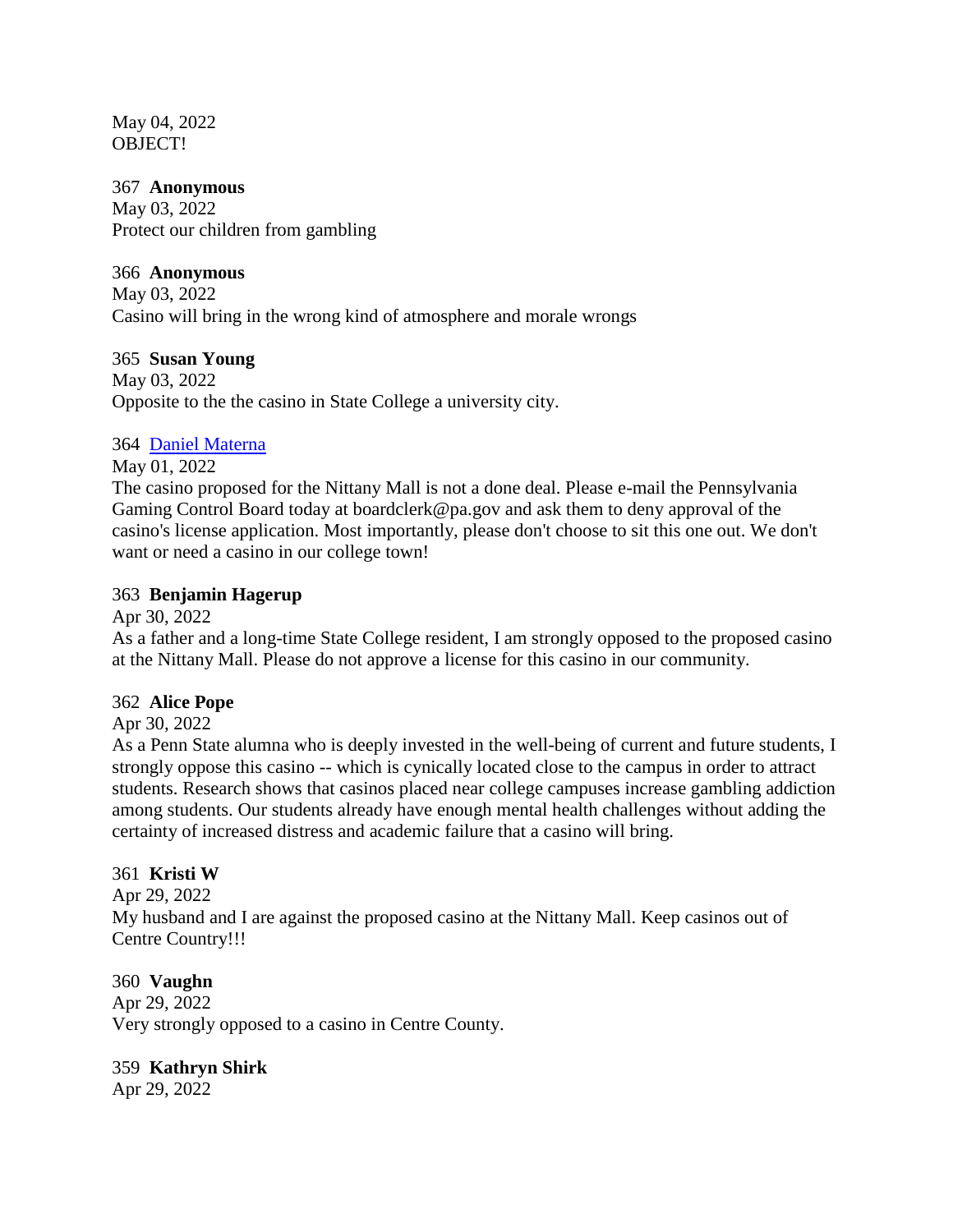We are very strongly opposed to having a casino at the Nittany Mall.

## 358 **Alice Rodkey**

Apr 29, 2022

If gambling is not a problem, as some people believe, why are there always disclaimers on the ads and in the casinos that say if you have a gambling addiction, you can have help provided to you? Seems like a serious mixed message to me.

## 357 **Cortney B Fouse**

Apr 29, 2022 This casino is going to bring vandalism and crime to this beautiful town.

## 356 **Paul G Shaffer**

Apr 28, 2022 I am opposed to any casino in Centre County.

## 355 **Sharon Guenot**

Apr 28, 2022

According to addictioncenter.com, it is estimated that around 2 million people in the US are addicted to gambling and that for as many as 20 million people, the habit seriously interferes with work and social life. This site also points out the social detriment gambling is to society. Squandered paychecks are spent in hopes of that elusive payout while their families depend on government assistance. Broken marriages are caused by financial strain forcing the single parent into low-wage employment to make up for the gambled money. Gambling addiction sucks the productivity from the potential employee who would be paying taxes into the system. The gambling addict also has more health issues leading to more medical costs.

Just a cursory internet search comes up with many gambling addiction help and recovery resources or credible sources showing the negative social effects.

https://www.icrg.org/sites/default/files/oec/pdfs/ncrg\_fact\_sheet\_gambling\_disorders.pdf

https://www.mayoclinic.org/diseases-conditions/compulsive-gambling/symptoms-causes/syc-20355178

https://www.baylor.edu/content/services/document.php/144584.pdf

So when you think of all the revenue and jobs that will be created, think of the hungry kids and the single parent who is forced to get a job to make up for the lost income b/c of missing or nonexistent child support. Who really hits the jackpot in these situations - not the family or society as a whole? It's a vicious cycle and the long-term damage will cost way more than the surface short-term benefits.

354 **David Spaugh** Apr 28, 2022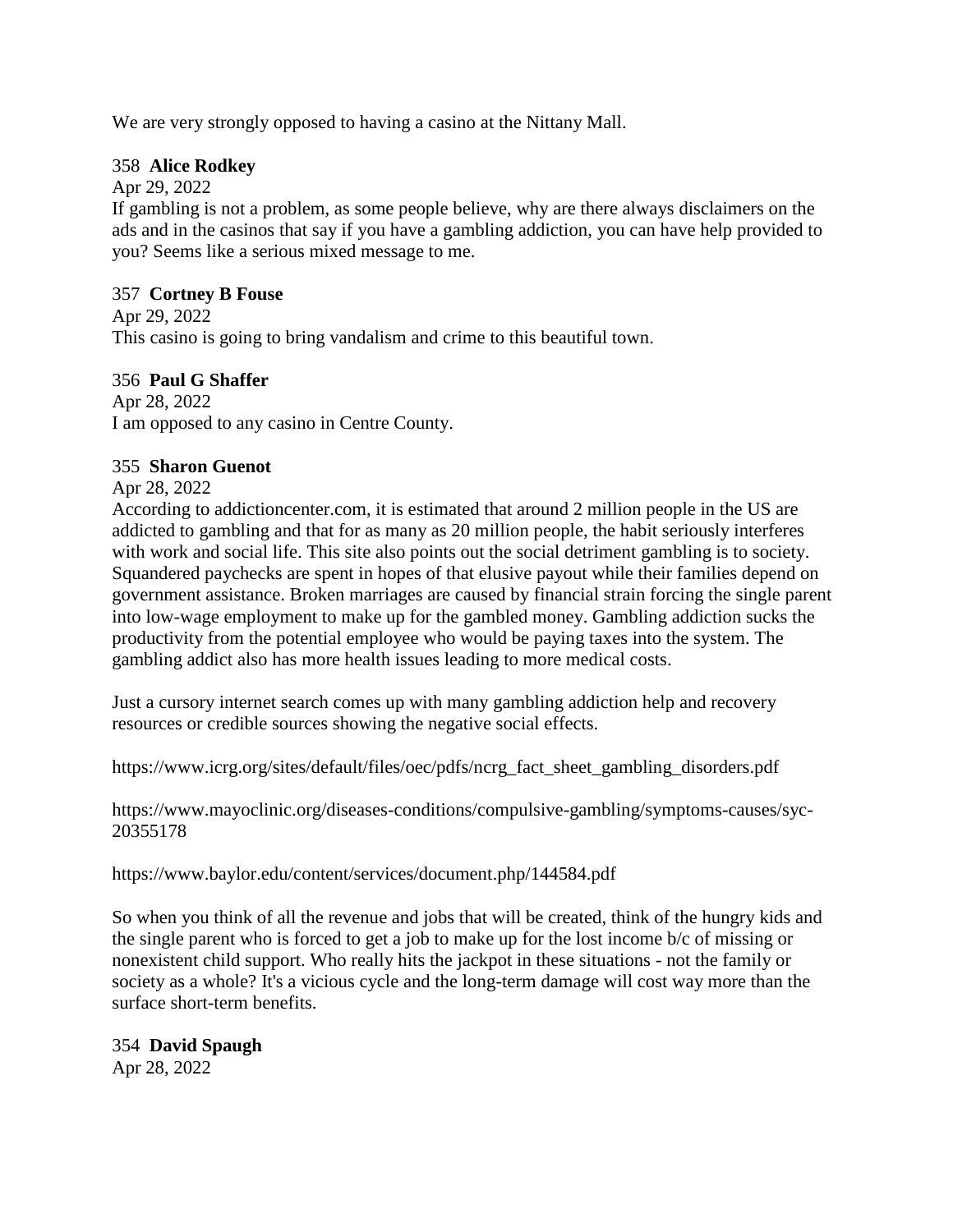Casinos bring with them pan handling, organized crime, homelessness, unemployment, prostitution, and other forms of lawlessness and social ills. The people who will be making money off this venture won't care because they will not be living where they will feel the effects of their venture. Centre County would be stupid to allow this.

# 353 **Anonymous**

Apr 27, 2022 A casino is a bad idea for a town that was founded on farming and nature

# 352 **Michael Collins**

Apr 27, 2022 This is the wrong type of business to bring to State College.

# 351 **Beth Resko**

Apr 27, 2022

Denying the license for the proposed casino at the Nittany Mall is crucial for the health and safety of our community.

# 350 **Anonymous**

Apr 27, 2022 No casino

# 349 **Xuehua Xiang**

Apr 27, 2022 A casino at Nittany Mall is a terrible, terrible idea for the community!!

# 348 **Anonymous**

Apr 26, 2022 Voting no to deny the casino license

# 347 **Jeffery Jones**

Apr 26, 2022 No casino in Centre County.

# 346 **Walt Johnston**

Apr 26, 2022 Casinos create negative human lifestyles, require gambling adiction services, drain money (and not just from the rich!). Short term revenue, long-term problems. Our county & state need this!

# 345 **Amy Moore**

Apr 26, 2022 Please do NOT bring a casino into State College, it will only have a negative impact on the community.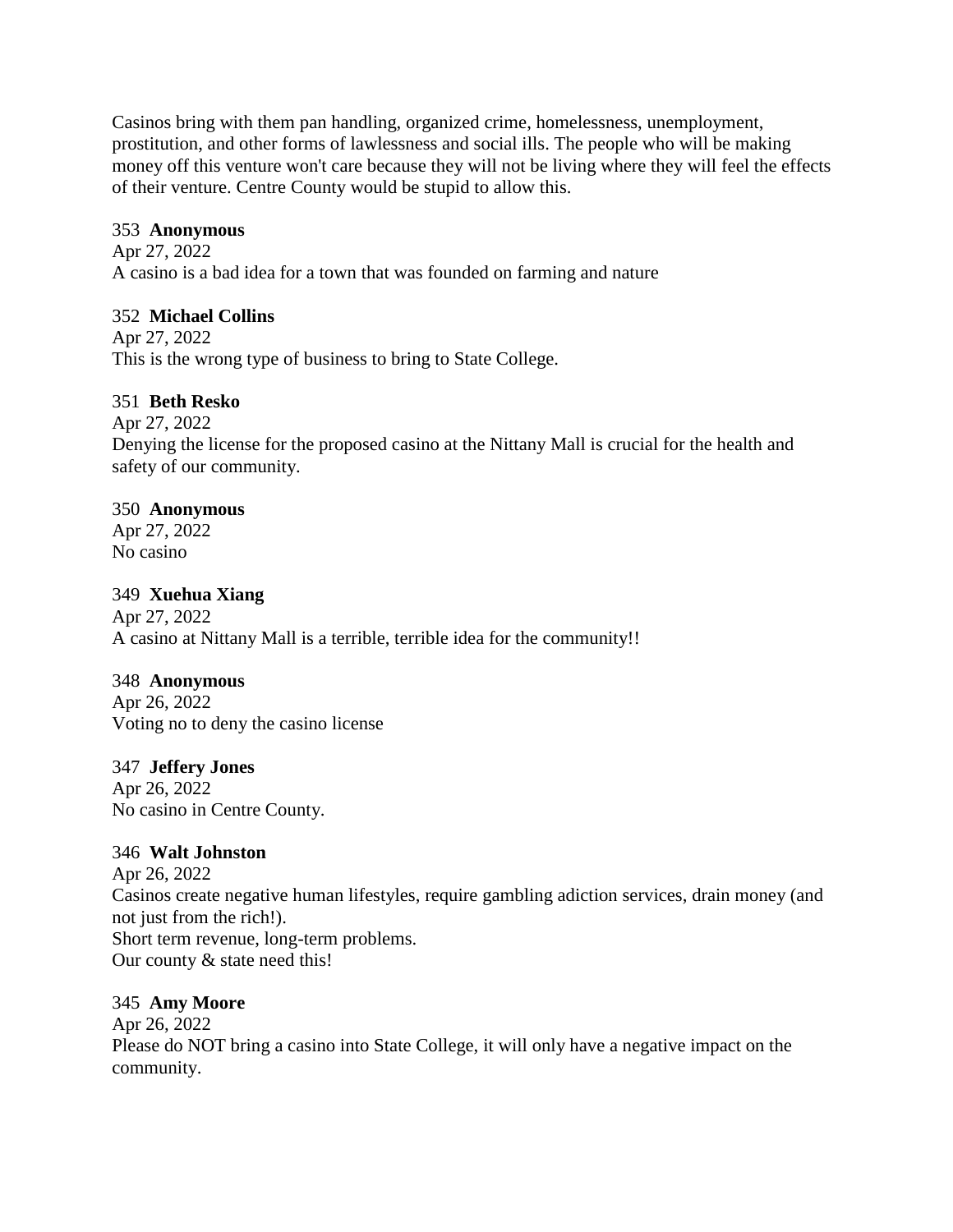## 344 **Marsha Haack**

## Apr 26, 2022

A casino in State College will make the rich richer and the poor poorer. It will also cause many to become addicted to gambling.

## 343 **Katharine Kingera**

Apr 26, 2022 No casino!

## 342 **Anonymous**

Apr 26, 2022

Casinos are detrimental to the local citizens. There are plenty of places for casino activities in existing facilities.

# 341 **Kathy McClintic**

Apr 25, 2022 Casinos take advantage of low income. Casinos can bring crime. Do not allow a casino to come to centre county.

## 340 **Ryan Booz**

Apr 25, 2022

The addition of a casino to our community will only benefit the owners at the expense of so many others.

# 339 [Heather Ricker-Gilbert](https://www.ipetitions.com/user/heather-ricker-gilbert/19484806)

Apr 25, 2022 My family and I are opposed to having a casino in the Centre Region. We see no value in a gambling casino. Heather Ricker-Gilbert

## 338 **Brenda Hameister**

Apr 25, 2022 A casino will not be a positive addition to our community in any respect.

# 337 **James Pflumm**

Apr 25, 2022 I oppose locating a casino in State College, PA

## 336 **G Randolph Hudson**

Apr 25, 2022

The proposed casino is one issue that our region's conservatives, liberals and centrists can all agree on: No gambling here, please. We share a higher vision for the Centre Region. We value strong families, good jobs and healthy recreation. And we agree that a casino brings none of these.

## 335 **Jeff Davidson**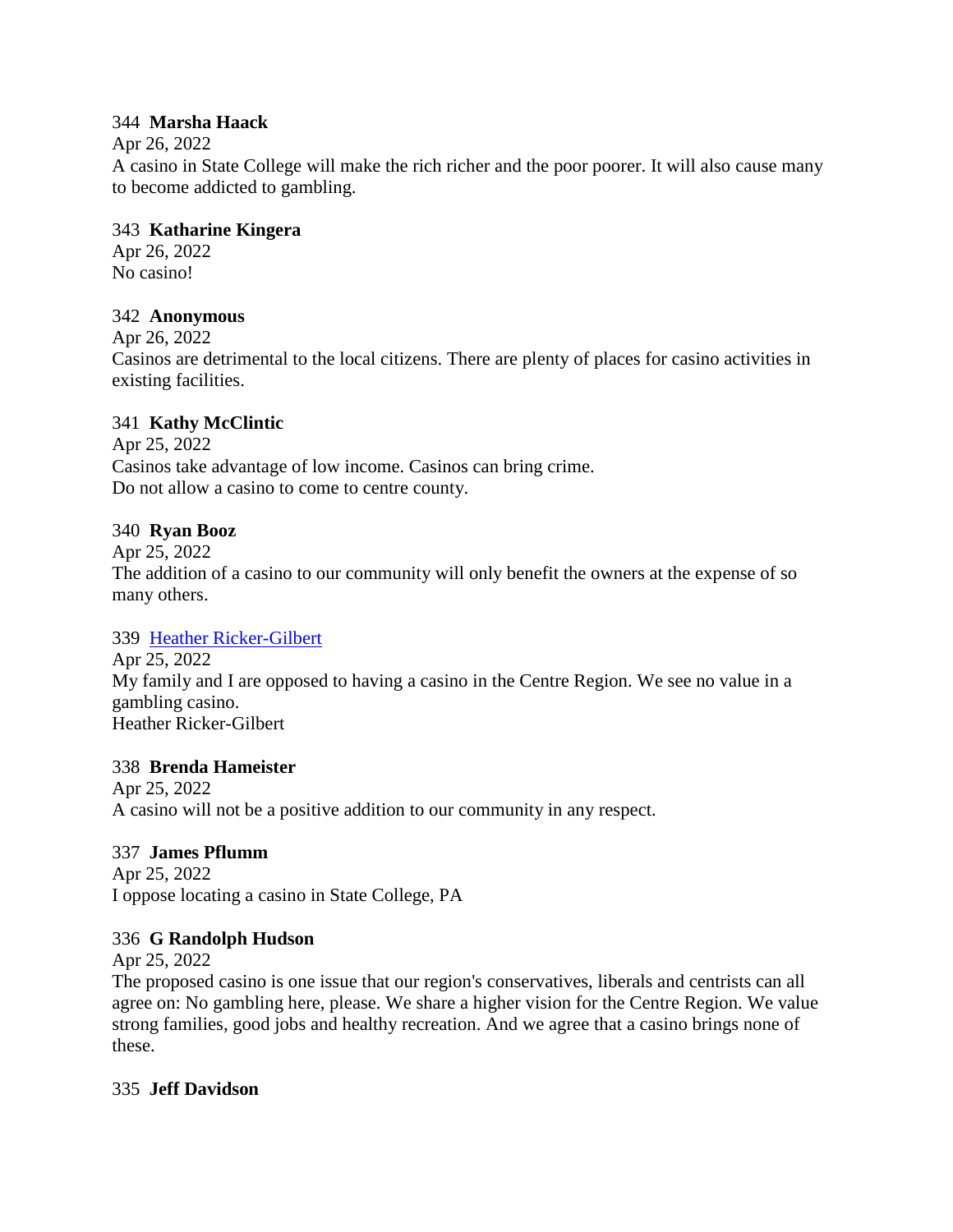Apr 25, 2022

This area does not need a casino - there are many more productive ways for the region and its citizens to grow and improve.

# 334 **John Homan**

Apr 25, 2022 I don't want this thing in State College

# 333 **Judith Dorman**

Apr 25, 2022

I am so against this casino going in at the mall in State College. Our Penn State students have enough temptations with evil things. just look up and find how many gambling addicts there are. Way too many. The govt. needs to find another way to get taxes. Our kids are the future leaders and they are being taught all the wrong stuff. Gambling Addition is real and we do not want it here in Centre County

# 332 **Jodi Rice**

Apr 25, 2022

Gambling is a vice that destroys families and communities. I oppose all gambling and would like to see it eradicated from our state. In particular I oppose a casino in our community.

# 331 **Susan Spaugh**

Apr 25, 2022 I oppose the casino in Centre County/State College. Casinos have a negative effect on communities, increasing crime.

# 330 **Nancy Vollmer**

Apr 25, 2022 I am completely opposed to a casino in State College or anywhere in Centre Country.

329 **Pin Huang** Apr 25, 2022 1 赌场不是一个好的娱乐。(= "Casinos are not a good entertainment" in Google Translate)

# 328 **Nancy cord baran**

Apr 24, 2022 No casino please

# 327 **Alicia Hughes**

Apr 24, 2022

I've lived near a. Casino and it was NOT a good experience! State College is a family town and a college town. A casino does not represent the values of either of those towns.

# 326 **Donna Shaffer**

Apr 24, 2022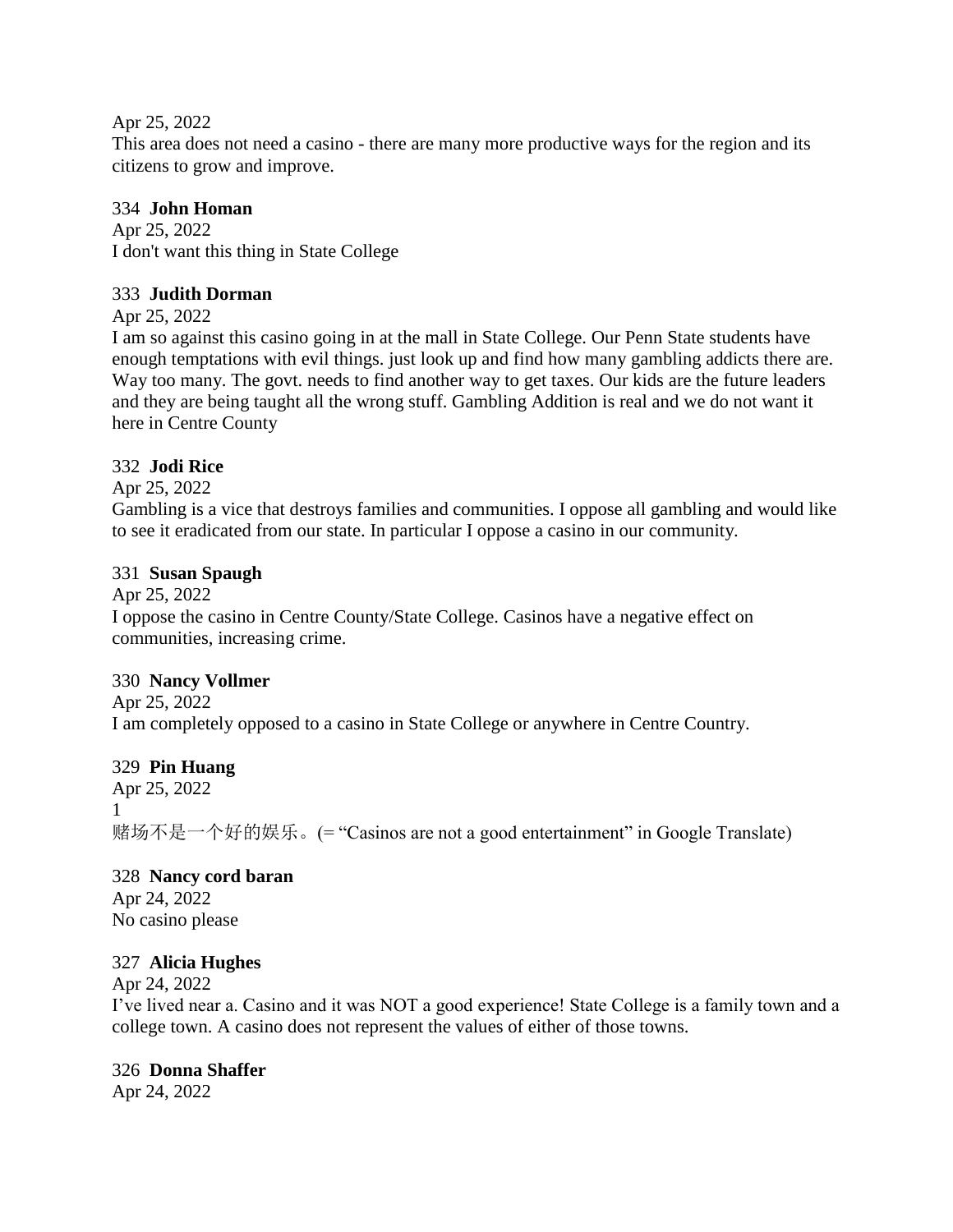Having lived within a mile of the casino in King of Prussia, we saw first hand the negative aspects of having a casino in our community. It was very disheartening to drive by and see the handicapped parking spaces nearly always filled. We need to be sensitive to those among us who need help and not put them in a position of false hope. Gaming is not a positive influence for our children, students, families and friends. Let's set our standards for State College on excellence.

# 325 **Meg Smith**

Apr 24, 2022 The Centre Region is a wonderful place for families that does not need a casino.

# 324 **Jacquelyn A Bonomo**

Apr 24, 2022 A casino is the wrong business for our area. It will not help us develop as a community.

# 323 **Bridget Donnelly**

Apr 24, 2022 I am Opposed to putting a gambling casino in Centre County.

# 322 **Kelly Herbick**

Apr 24, 2022 I oppose the cascino.

# 321 **Claire Amick**

Apr 23, 2022 This proposed casino will hurt those that can least afford the \$\$\$\$ they will lose!

# 320 **Jeff Martin**

Apr 23, 2022 Gambling is bad for individuals, bed for families, and bad for the community.

# 319 **garen w smith**

Apr 23, 2022 other than Las Vegas, I am not aware of casinos improving the lives of citizens in surrounding areas

# 318 **Miles Cummins**

Apr 23, 2022 This WILL bring crime to our area

# 317 **Howard Pillot**

Apr 23, 2022 As an advocate for young people in our community this casino is a terrible idea and takes away from our university and family town atmosphere.

# 316 **Nathaniel P Markowski**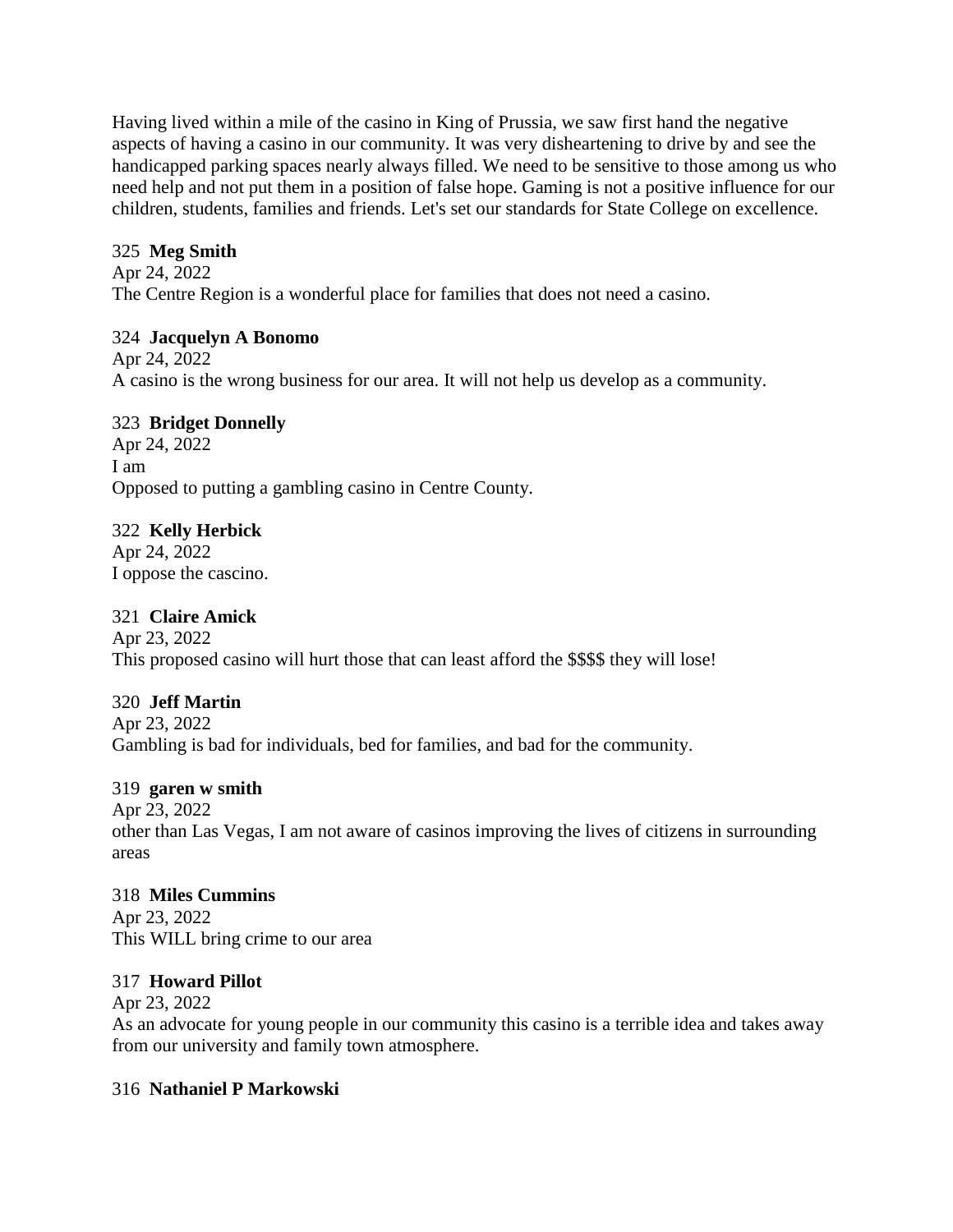## Apr 23, 2022

It's a college town, there's absolutely no need for a casino. Keep them elsewhere.

## 315 **Martha Micuda**

## Apr 23, 2022

When I moved to College Township, PA in 1970, I could never have dreamed that I would one day have to sign a petition to stop a casino from opening in my peaceful university community. A casino is not a proper fit for my neighborhood or the State College Area at large. The quality of life here is excellent for the most part, although greedy investors and developers are doing everything thay can to lessen and destroy it. Developers from Chicago and elsewhere are building high-rise structures on many street corners of State College whether the community needs them or not. Developers and investors are eyeing areas around State College, including College Township. The proposed casino is just one example. Never mind that most of the people who will regularly frequent such an establishment will be the ones who can least afford to do so.

Gambling (or gaming as it's delicately called now) can often become like any other addiction. You think it will never affect you or your loved ones, but I bear witness that it can. I have a loved one with a serious addiction, and it has destroyed her life and perilously impacted her family. I would not wish this fate on anyone. I don't understand why a community such as ours with all it has to offer would want a casino with all it brings. There is more to life than money, although the movers and shakers who will benefit monetarily from a casino at Nittany Mall might not think so. Malls all over America are dying. It is just a sign of our times. The Internet is rife with clever and meaningful ways that malls have been repurposed to benefit the communities and residents where they are located. Surely a university community such as ours could do the same.

After the novelty and newness of a casino in our midst wears thin, do the majority of residents here want to deal with the aftermath? Sure, College Townshlp officials will have a few more dollars to spend and probably mismanage to some degree. But will residents see their taxes decrease? I doubt it. Will casino-based "tourism" truly benefit the community? I doubt that too. If even one child is left alone at risk to harm or predetors at Nittany Mall, in a car in the Mall parking lot, or inside a local motel or hotel, would a casino be worth the risk? I don't think so Would parents of Penn State students want their children to gamble big-time or become addicted to gambling while in the care of the University, its administrators, and esteemed trustees? I seriously doubt that too. Why would any university, in this case a major, respected land-grant one, want that legacy for its students and community?

Just look on the Interet and around you. Do you really want a casino here? I know it's easier and more convenient to not speak out, to remain anonymous, and to let a few wealthy and wellplaced individuals decide our community fate and what they declare is in our best interests, but I hope we will not do that here. I do not want a casino in my neighborhood, and I don't think you do either.

314 **Erica Wisinski** Apr 23, 2022 We do not need a casino here.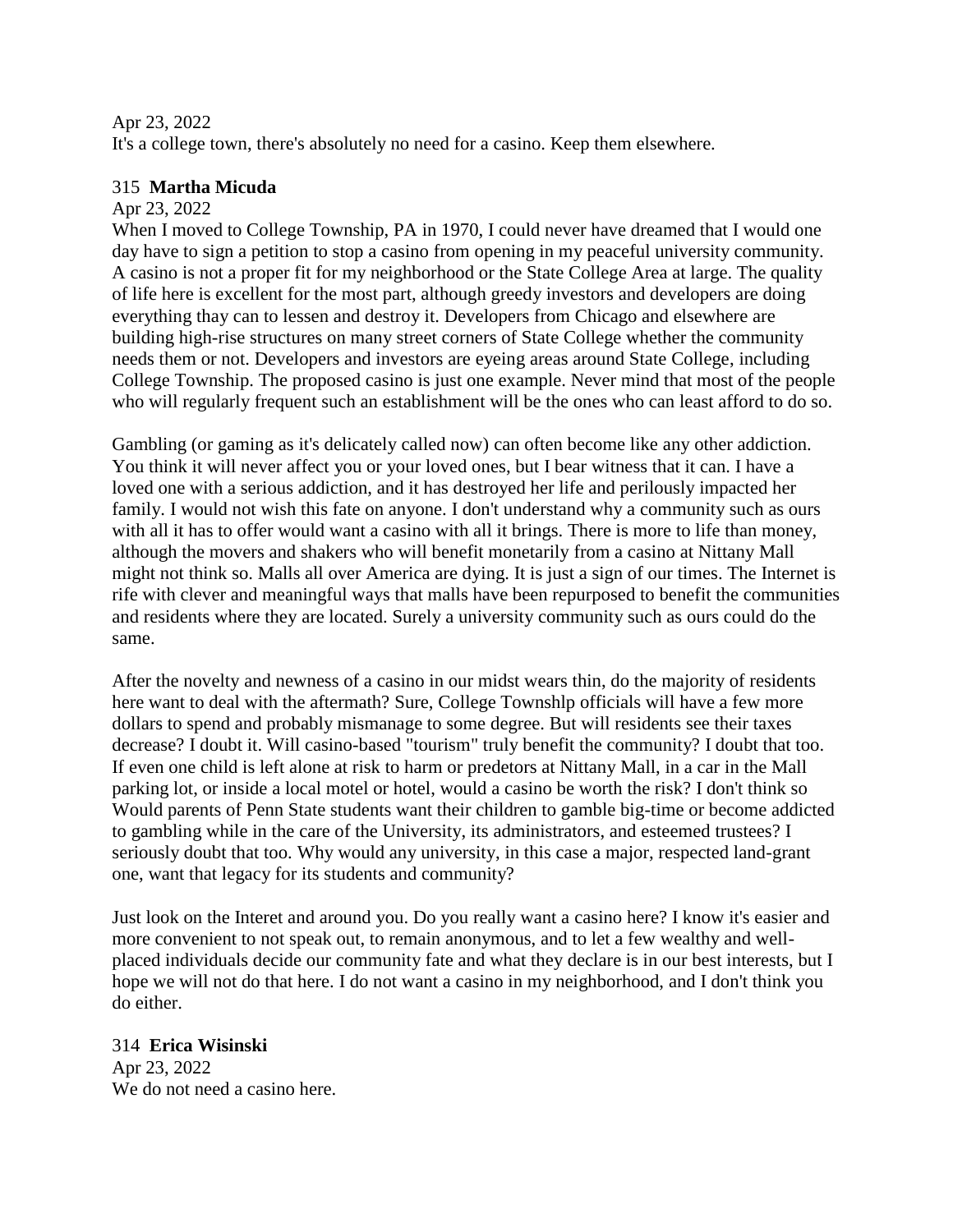## 313 **Lauren Malcolm**

## Apr 23, 2022

I have young children and am a licensed social worker in the state of PA. I've seen firsthand the economic devastation that casinos create in communities, and I think it's a terrible idea for our community here to have one.

## 312 **Anonymous**

# Apr 23, 2022

Please do not approve this casino. I'm concerned for the negative impact it will have on our college students, our neighbors who are at risk of financial fallouts, and the negative impact on the safety of our town.

## 311 **Danielle Summers**

Apr 23, 2022 No casino please.

# 310 **Haifeng Wang**

Apr 23, 2022 We do not need a Casino in Sate College.

# 309 **Karen Lose**

Apr 23, 2022 Thanks for your efforts to stop gambling and crime in our area.

# 308 **Tim Kerchinski**

Apr 23, 2022 Please deny the approval of the Nittany Mall Casino. I live near the Nittany Mall and a Casino is not what our community wants.

# 307 **Vicki Summers**

Apr 23, 2022 No thank you. Been to Vegas. I don't want it here. It destroys people and the area.

# 306 **Bruce Trinkley**

Apr 23, 2022

Gambling is addictive and preys on those least able to afford it in our society. This casino must not be allowed in our community. I have seen what casinos have done to Native American communities in the West and it is NOT good for anyone except the venture capitalists making millions from these enterprises. STOP IT NOW.

# 305 **Jennifer Norton**

Apr 23, 2022 This is not a good choice for our community.

304 **Peter Buck**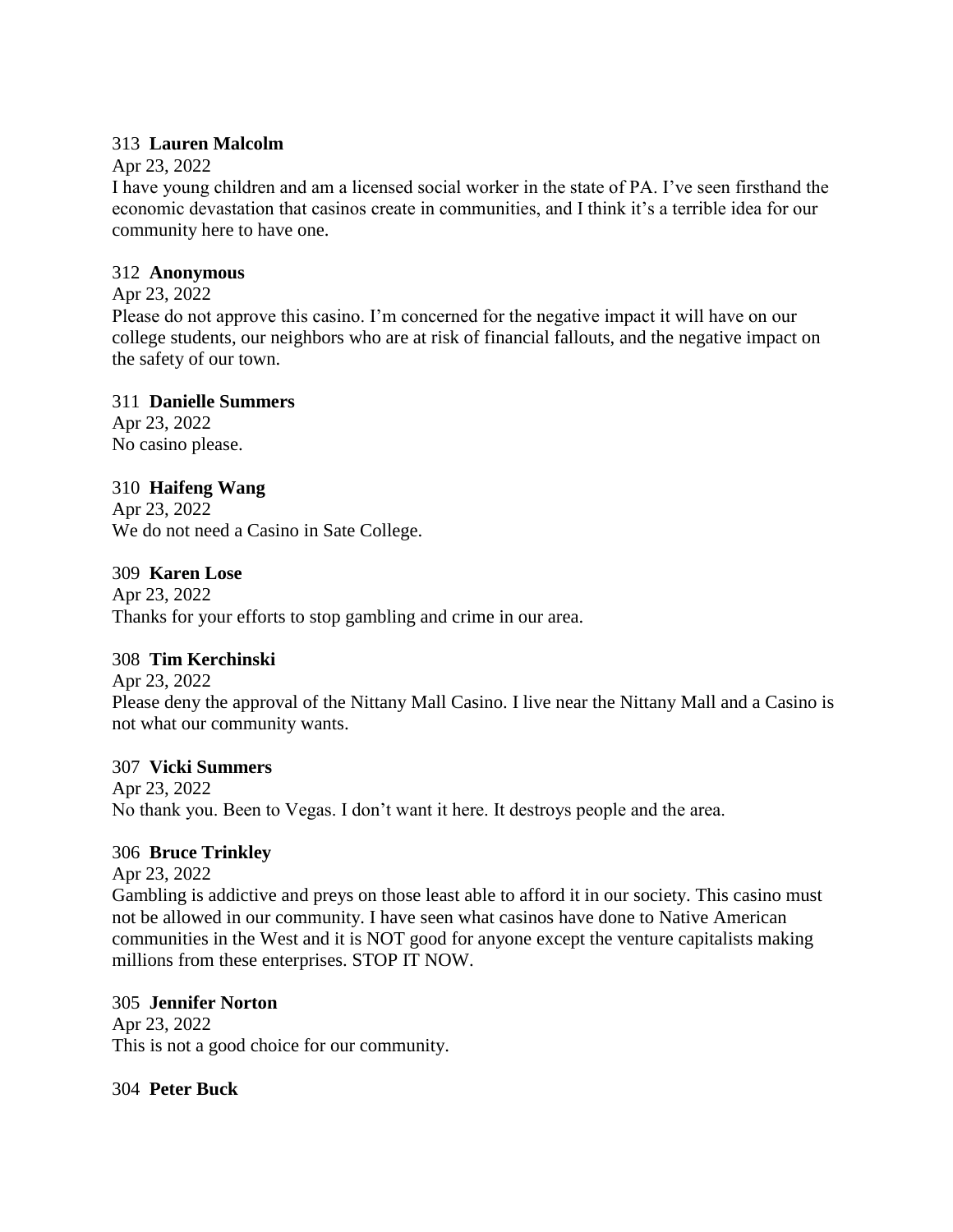#### Apr 23, 2022

Gambling helps unlucky, desperate, and vulnerable people to destroy themselves. Some have apparent accepted the trade-off of big money for vanishingly few, some service jobs, a little tax revenue, & the house winning for out-of-town owners now for participation in long-term social crises. There's a reason Ferguson Township didn't accept the enabling legislation. We didn't want to aid  $\&$  abet decay  $\&$  destruction.

## 303 **Anonymous**

Apr 23, 2022 This is not a good idea for a college town. It will ruin our community

## 302 **Sam Richards**

Apr 23, 2022

I'm just not feeling this. If the local government(s) need more revenue, then raise taxes. It just seems like bad mojo to generate that revenue on false hope, somewhat rare moments of uplift, and many more moments of disappointment.

## 301 **James Pflumm**

Apr 22, 2022  $40,000$  Students + 1 Casino = Gambling Addiction

## 300 **Anonymous**

Apr 22, 2022 I do not think a casino would be healthy for our community

## 299 **Justin Michael Collins**

Apr 22, 2022 I oppose the proposed casino for the Nittany Mall.

## 298 **Barry Kroeker**

Apr 22, 2022

The casino would be a black eye on the State College community. I stand opposed to gambling and the many vices it breeds naturally.

## 297 **Daniel Tracy**

Apr 22, 2022 We don't need a Casino.

## 296 **Theresa D Lafer**

Apr 22, 2022

This is a foolish idea. People are not going to come here for a day, or a mini-vacation it is in the middle of agricultural communities without the attractions of even a small city.

It will attract those who are already addicted to gambling itself; and it has the potential to encourage the development of that particular disease in the nearby University population.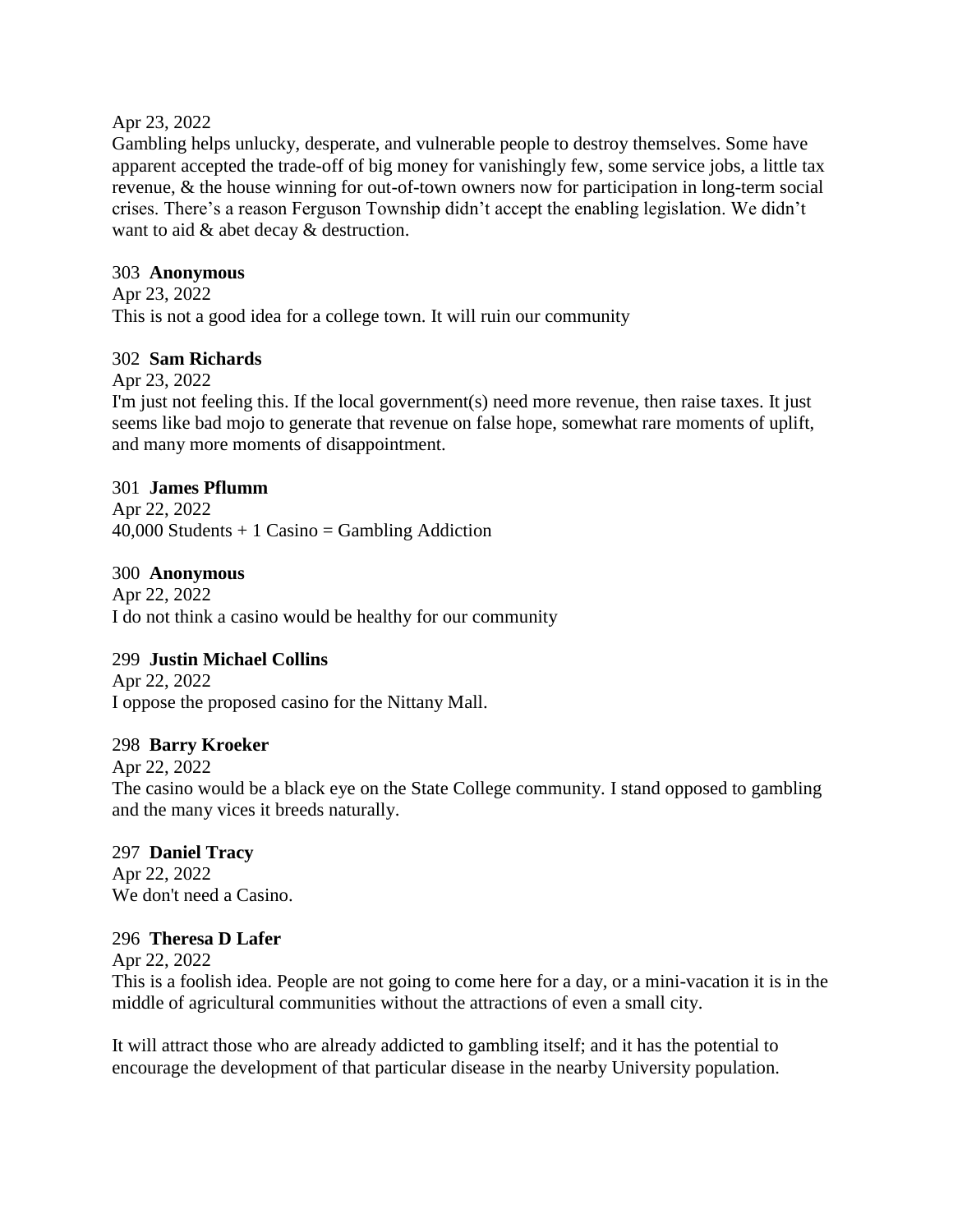Most of all it is NOT an income producer for the community, there will be no money spent that will remain here in the Township or the County.

This is bad public planning and we hope the Control Board will deny this license request.

# 295 **Anonymous**

Apr 22, 2022 No casino

# 294 **Madi Wenger**

Apr 22, 2022 We don't want a casino in our community.

# 293 **Barbara Morar**

Apr 22, 2022 A casino will only bring problems. Don't ruin our town.

# 292 **Constanza Ehrenhaus**

Apr 22, 2022

Casinos are detrimental to the communities that host them, they do not benefit the economy and they encourage problem behaviors as excessive drinking and gambling. This town already suffers from a drinking culture.

# 291 **Mary Carol Frier**

Apr 22, 2022 The casino will be a detriment to Centre county. It will export money out of the county and our businesses will suffer, not to mention the people "recreating at the casino". The house always wins!

# 290 **dorothy halsnik**

Apr 22, 2022 please do not build a casino.

# 289 **Leann Diederich**

Apr 22, 2022

A casino would bring many problems to our area and is not the development we need in Centre County.

Here are some points to consider: The new American casino is primarily a facility filled with modern

slot machines.

A modern slot machine is a sophisticated computer, engineered to

create fast, continuous, and repeat betting.

Modern slot machines are carefully designed to ensure that the

longer you play, the more you lose.

Modern slot machines are highly addictive.

Modern slot machines are engineered to make players lose track of time and money. Casinos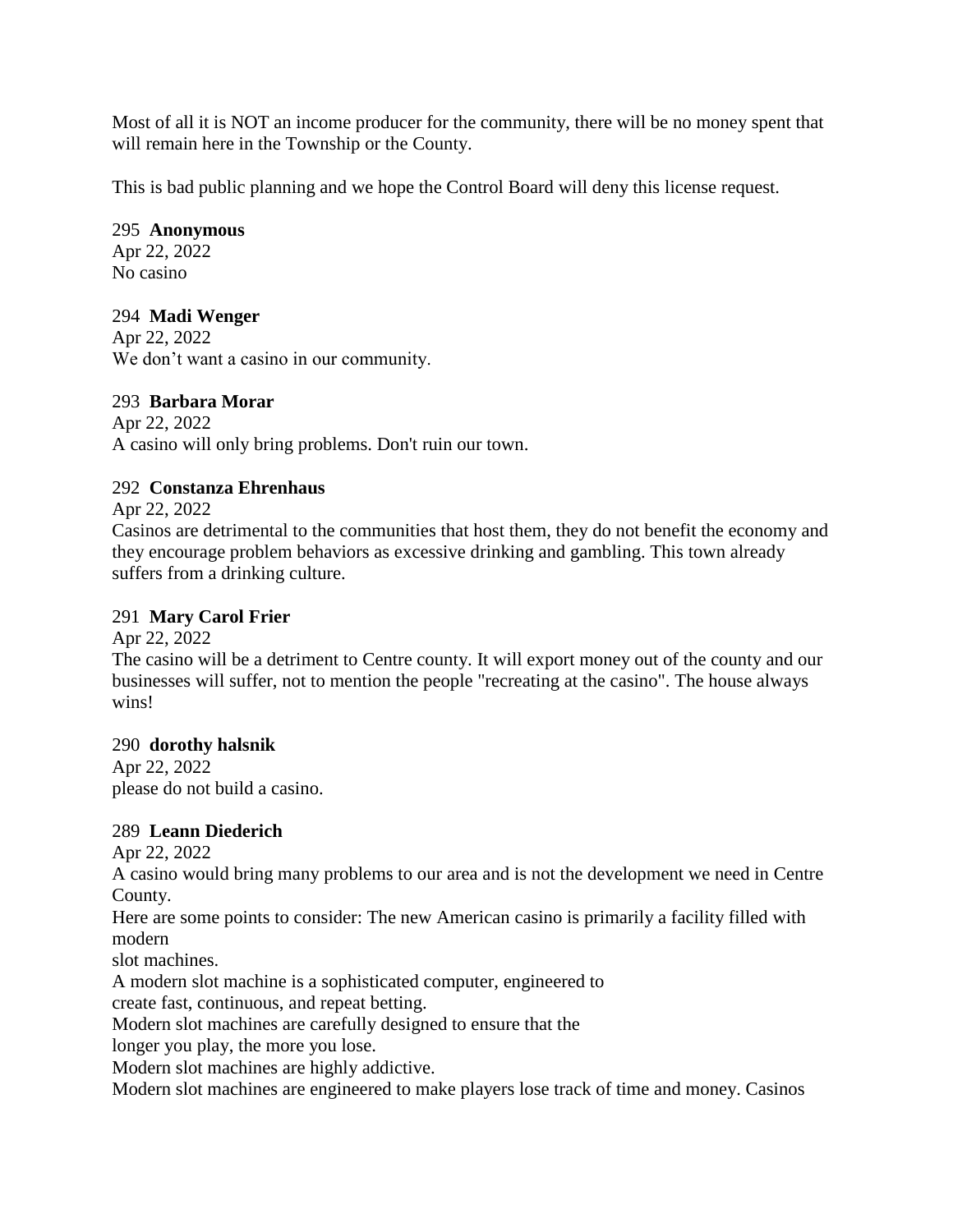depend on problem gamblers for their revenue base.

Living close to a casino increases the chance of becoming a problem gambler.

Problem gambling is more widespread than many casino industry leaders claim.

Problem gambling affects families and communities as well as individuals.

Young people are viewed as the future of casino gambling.

Working in a casino appears to increase workers' chances of having gambling problems.

Working in a casino appears to increase workers' chances of having health problems.

(A report from the Council on Casinos; 2013)

## 288 **Glenna Malcolm**

Apr 22, 2022

There are many examples of ways to repurpose malls that can enhance communities that don't include setting up a casino in an area that already has a large jail nearby.

## 287 **Chase C**

Apr 22, 2022

It's common practice that casinos don't have clocks or windows so people are unaware of how long they have been gambling and so they (and what's left of their money) stay in the casino. This doesn't translate to spending in the community, at a minimum, and sets up even worse outcomes. No to the proposed casino at the Nittany Mall. We can do better.

# 286 **Emily**

Apr 22, 2022 This will adversely affect the neighborhoods closest to the mall.

# 285 **Anonymous**

Apr 22, 2022 Will destroy our community and family life.

# 284 **Richard Look**

Apr 22, 2022 This is a recipe for disaster both for State College families and PSU students who already have mounting debt.

# 283 **Lee McGann**

Apr 22, 2022 I would prefer a good department store, not a casino.

## 282 **Anonymous**

Apr 22, 2022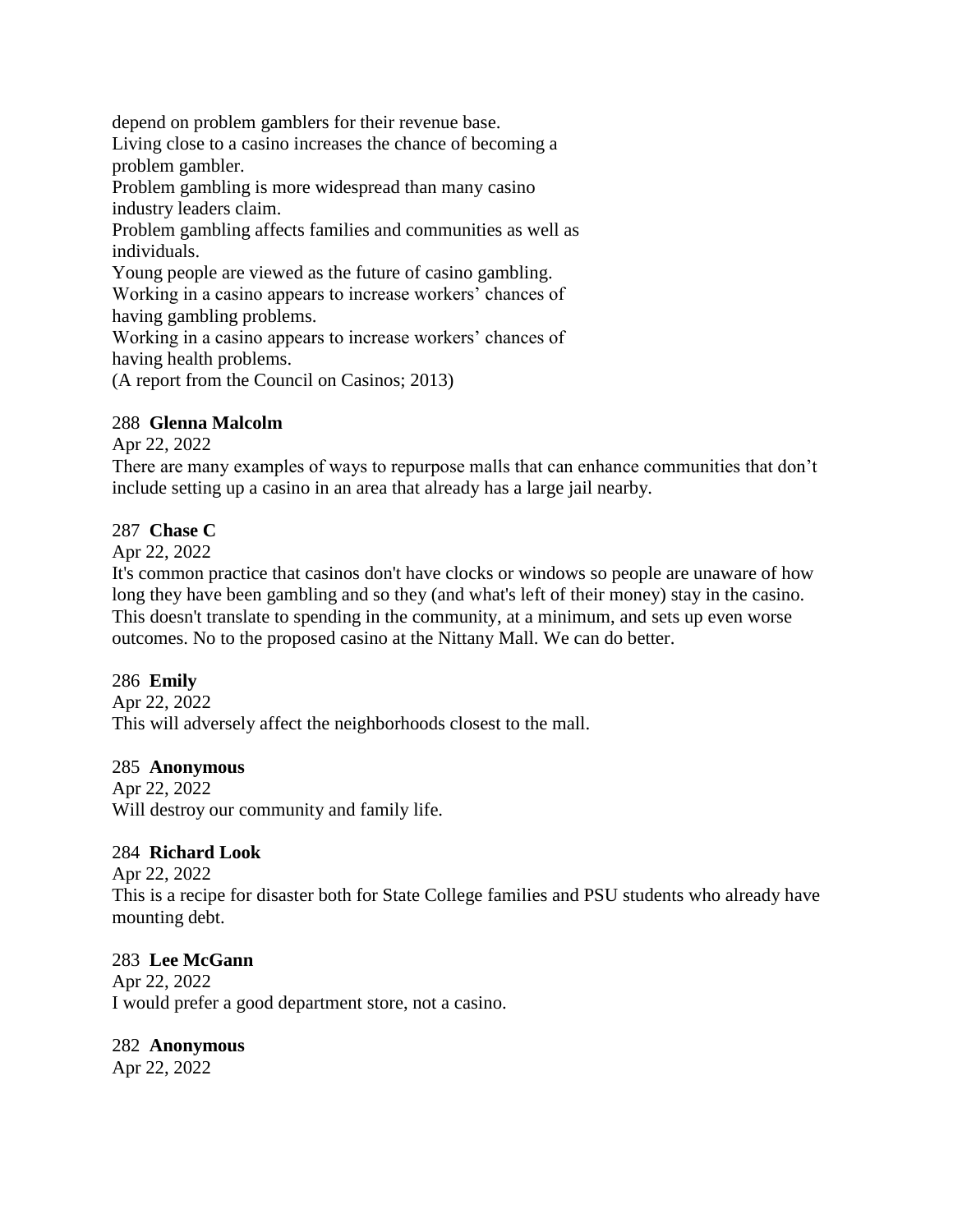Gambling is a "tax on the poor" because of the disproportionate number of lower-income Americans who participate in it.

Casinos do not revive local economies. They act as parasites upon them. Communities located within 10 miles of a casino exhibit double the rate of problem gambling. Unsurprisingly, such communities also suffer higher rates of home foreclosure and other forms of economic distress and domestic violence.

## 281 **Faye Burtch**

Apr 22, 2022

This will bring even more human trafficking to state College

## 280 **Susan Streit**

Apr 22, 2022

No to the casino in our community. Let's work to build up families, not allow an enterprise for their harm.

## 279 **Jeanne Boggie**

Apr 22, 2022

Please do not allow the casino to be built in State College or any town within 100 miles of this community. The problems that will result will grossly outweigh any tax benefit. This is not good for our community v

## 278 **Anonymous**

Apr 21, 2022 I am not in favor of a casino in our community.

## 277 **Anonymous**

Apr 21, 2022 I am opposed to a casino in my community.

## 276 **Angela Keller**

Apr 21, 2022

Please DO NOT bring this casino to State College. There are so any more good and creative ideas that could be implemented with this property. Every community deserves better. Gambling is a quick money maker for a few and a terrible blight for the many.

## 275 **Jayne Glocke**

Apr 21, 2022 NO to the casino in State College, PA. Our community deserves better.

## 274 **Anonymous**

Apr 21, 2022

I live in PA and have a full time student at PSU in State College and will add a second full time student in the fall of this year.

# 273 **Mariah Chuprinski**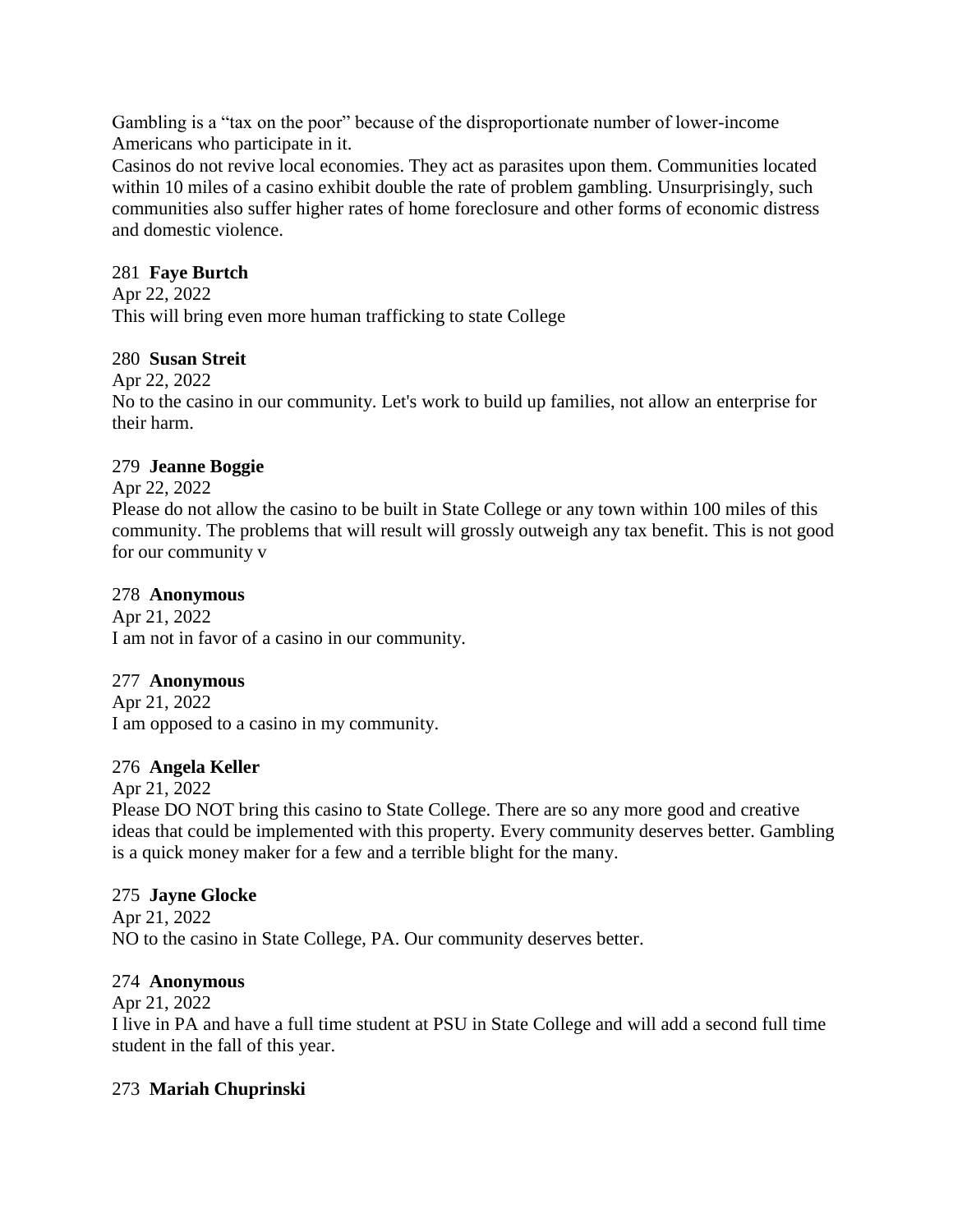Apr 21, 2022 Please reconsider the proposal for a casino in State College. For my part, I strongly disagree with the proposal.

## 272 **Anonymous**

Apr 21, 2022 Please stop the casino! It does bring crime to the area.

## 271 **Marie CORNELIUS**

Apr 21, 2022 This would ruin my hometown.

## 270 **Otis Statham**

Apr 21, 2022 That is close to family neighborhoods. No.

## 269 **Anonymous**

Apr 21, 2022

Casinos are only built to make money. This means the people playing lose money. We do not want to support this in our community.

## 268 **Debra Herman**

Apr 21, 2022

I am opposed to having a casino in Centre County and so close to a large university. Especially now that a fireworks outlet will be opening, less that a mile from the proposed home of the casino. The local police will have their hands full with both of these businesses in close proximity to college students. Say "no" to this casino!

## 267 **Carol Pilgrim**

Apr 20, 2022 I have a second home in State College and am totally opposed to having a casino near my home.

## 266 **Priya Poehner**

Apr 20, 2022 I'm opposed to the casino being so close to my house and my neighborhood.

#### 265 **Ruth Macfarlane**

Apr 20, 2022 NO casino is State College, PA please!

## 264 **Anonymous**

Apr 20, 2022 State College does not need a conduit to gambling addiction.

## 263 **Pauline Vraneza**

Apr 20, 2022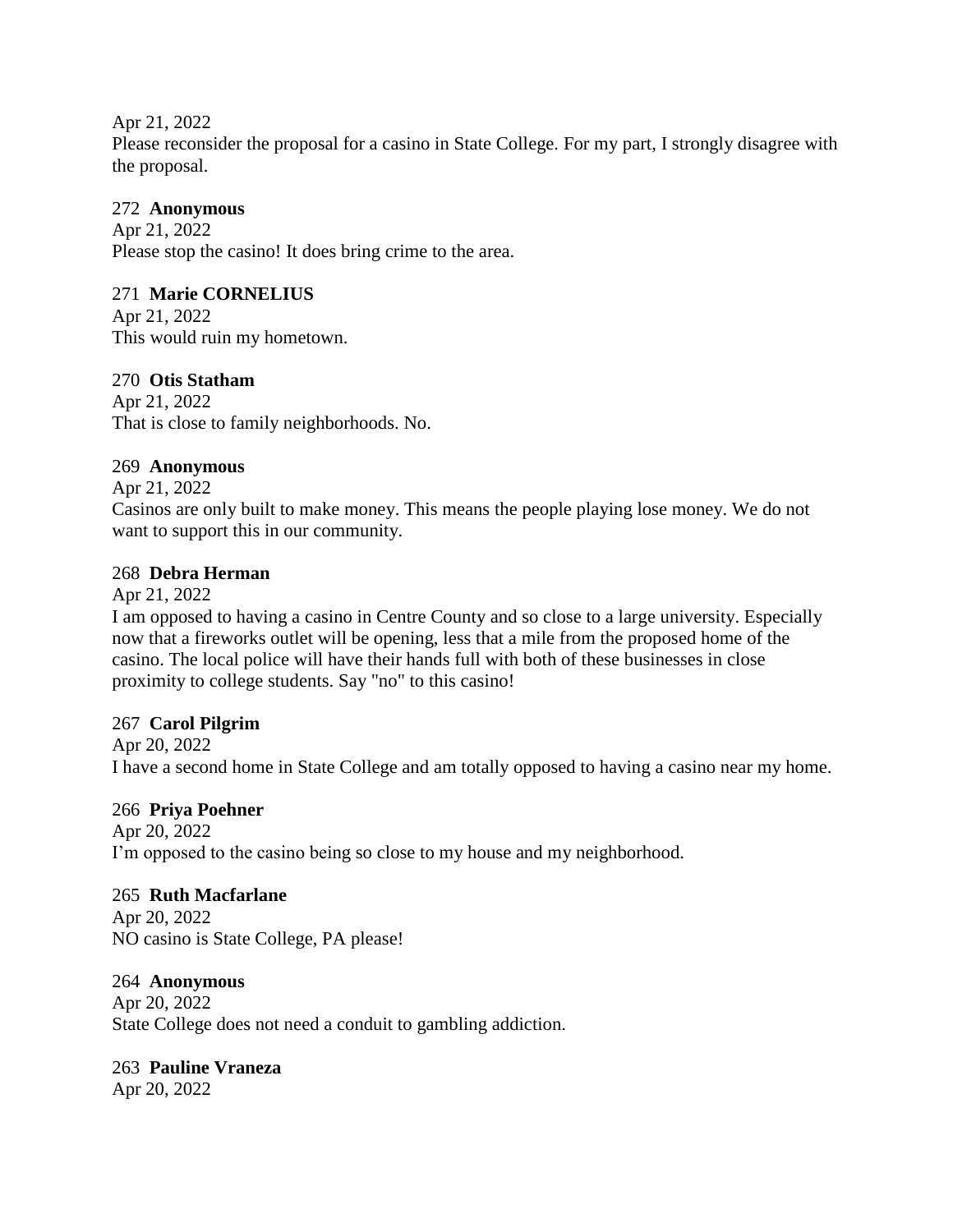It degrades the community.

## 262 **Jennifer marx**

Apr 20, 2022

Turning the mall into an outlet mall will be better for all local businesses/restaurants. A casino will hurt too many.

## 261 **Martha Ferguson**

Apr 20, 2022

A Casino close to such a large university where students already fight addictions and debt is a horrible idea. No good will come of it.

## 260 **Anonymous**

Apr 19, 2022 I do not support this casino in state college. Absolutely bad idea!

# 259 **Anonymous**

Apr 19, 2022 It's a bad idea to have casino in State College!

## 258 **Kimberly-Dawn Falk**

Apr 19, 2022

I disapprove of a casino in our town. I think there are better things to put inside that mall to help others. Let's be creative .... Also some say casinos bring higher suicide rates, are bad for compulsive gamblers or those with that personality trait, an increase in personal bankruptcies, the breakup of some families. I am not sure if it will affect our home property values but in some areas it does. A CNN report said, "Casinos do not revive local economies. They act as parasites upon them. Communities located within 10 miles of a casino exhibit double the rate of problem gambling. Unsurprisingly, such communities also suffer higher rates of home foreclosure and other forms of economic distress and domestic violence." The National Council on Problem Gambling estimates that gambling addictions cost the U.S. \$6.7 billion annually, and some experts believe that cost could be even higher. Let's not contribute to this.

## 257 **Anonymous**

Apr 19, 2022

Our community serves some very vulnerable populations who are prone to addictions. We do not need to add a casino to our community.

## 256 **Marc Warren**

## Apr 19, 2022

Because these are unusually stressful times people will flock to the casino for a false sense of relief. They will spend money the can't afford to lose.

## 255 **John Dziak**

Apr 19, 2022 I think we should protect students from exploitation and possible addiction.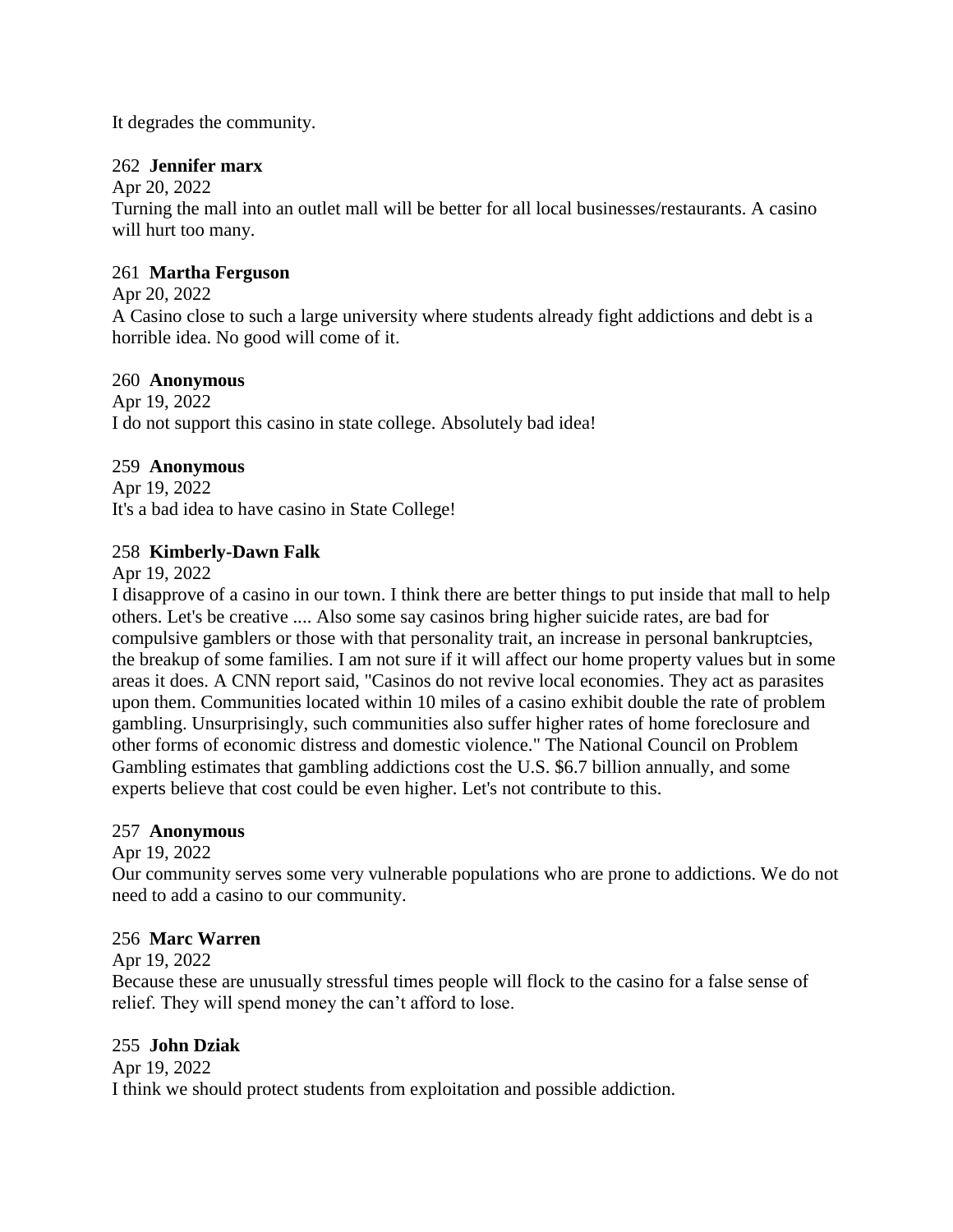## 254 **Anonymous**

Apr 19, 2022 I do not support this casino in ourcommunity.

# 253 **Anonymous**

Apr 19, 2022 A casino is not a plus for State College !

# 252 **Ruth Markle**

Apr 19, 2022 Gambling is not a good for anyone except the casino owners.

# 251 **Karen Clipper**

Apr 19, 2022

I lived in Las Vegas... A casino so close to residential and local businesses is wrong. While I can see the potential for jobs and entertainment, I have also witnessed how it attracts/ can provide place for things we might not want as part of our community. I'm being polite.. sometimes it gets ugly.

# 250 **Alan Claver**

Apr 19, 2022 Bad for the area. Having a PSU trustee as the key backer is despicable.

# 249 **Marcia Heitzmann**

Apr 19, 2022 I do not want the casino.

# 248 **Leslie Dyer**

Apr 19, 2022

This is not a positive or attractive addition to our community and it's certainly not anything essential for Centre County.

# 247 **Justin Patterson**

Apr 19, 2022

Please do not allow a casino to be built in our community. It is not the right kind of activity to promote and the ill effects that it brings to the surrounding area are not worth the investment that it brings.

# 246 **Mackenzie Sutfin**

Apr 19, 2022

Our community is deserving of positivity, health, and a lasting impact that will bring GOOD to the area. A casino is a poor excuse to prey on those who have little and are hoping for more, who will ultimately hurt themselves and develop bigger problems. How about a homeless shelter? A center for reintegration of previously convicted felons into the working community? A women's reproductive health clinic? The list of positive possibilities are endless, don't sully our community with more greed.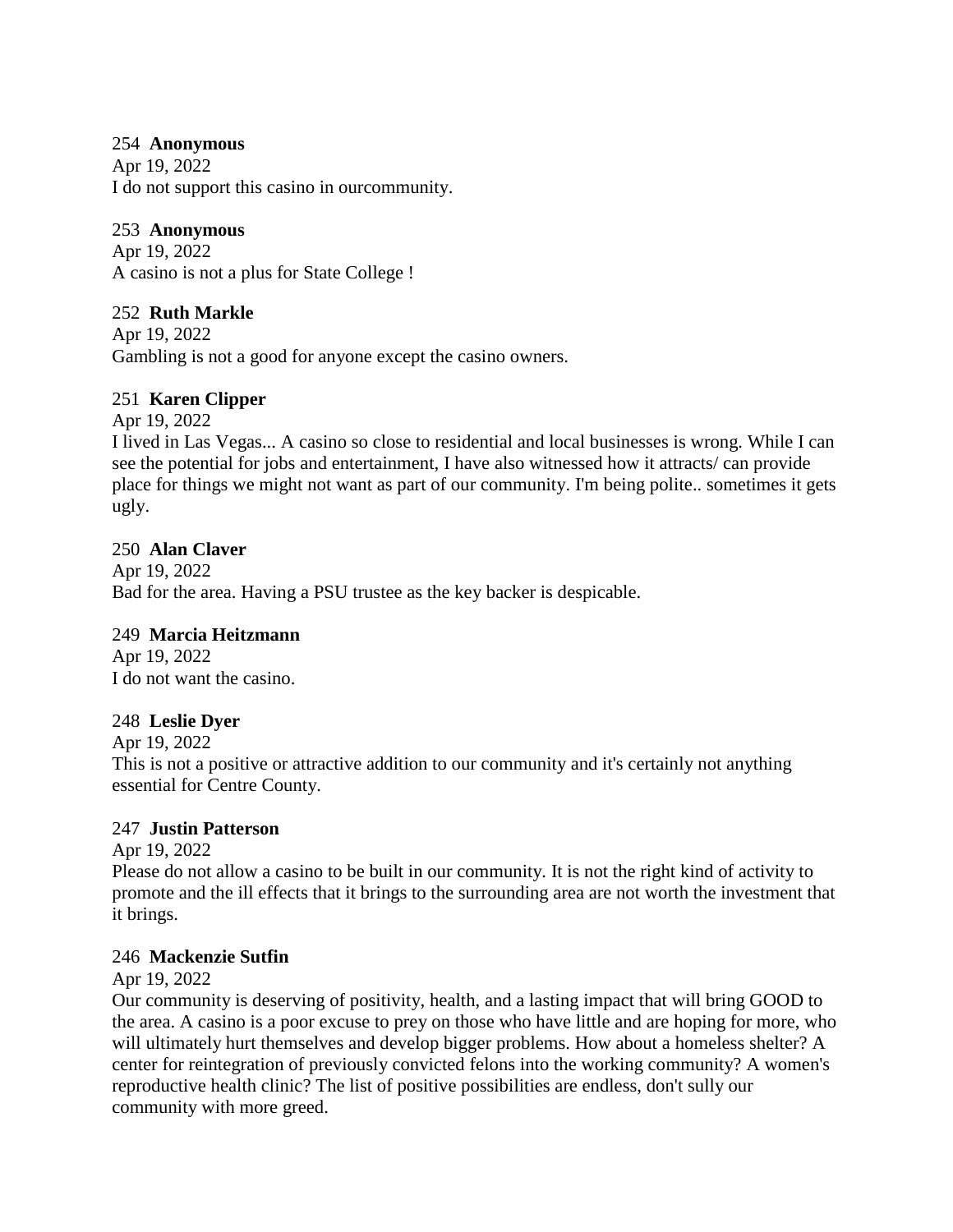## 245 **Rosemary J Jolly**

## Apr 19, 2022

The community will incur the high costs of all the socio-economic factors associated with gambling: addictions of all kinds; family break up and the inducement of our students to get on (more) addiction pathways here in the community. There are absolutely no good reasons for allowing this, if one has the community, rather than company, interests at heart. Look at other communities of our size that have allowed this to happen.

# 244 **Judy M Everly**

Apr 19, 2022

We don't need a casino in Happy Valley! It will make us "sad valley" to see a casino at the Nittany Mall. A casino is not a good use of that space

## 243 **Anonymous**

Apr 19, 2022

We don't need this. We have enough issues and being a college town, this would be detrimental. Bring in something beneficial, not a casino!

# 242 **Meredith Doran**

Apr 19, 2022

It's not a good fit for our small community, and seems likely to separate people from their money in a way that depresses our economy rather than strengthening it.

# 241 **Steve McDonald**

Apr 19, 2022 Terrible idea. Gambling is an addiction

# 240 **Amber Miller**

Apr 19, 2022

Please do not allow a casino to be built in our community. It is not the right kind of activity to promote near a college campus.

# 239 **Mark Katsouros**

Apr 19, 2022

Yes, let's throw gambling into the mix of vices those in our community, particularly young adult students, are struggling with.

# 238 **Patti Reddington**

Apr 19, 2022

We have enough vices in Centre County especially with the local PSU population. We don't need to add gambling at a casino.

# 237 **Anonymous**

Apr 19, 2022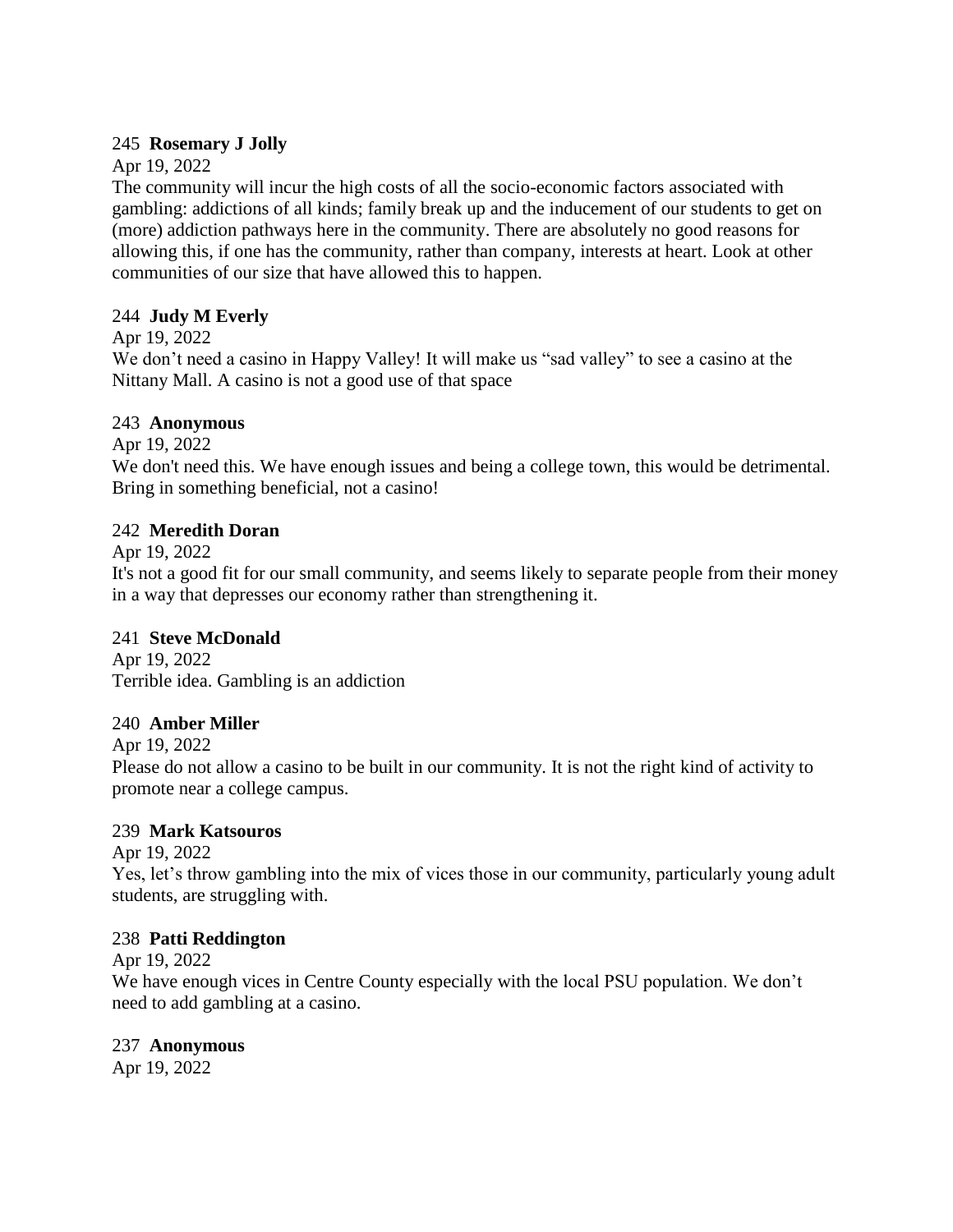I oppose the Casino occupied in State College. It will make a disastrous impact on PSU enrollment and the State College economy in the long term. No parent wants their child to live and study at a college close to Casino.

## 236 **Anonymous**

Apr 19, 2022 1

Please don't put a casino at the Nittany Mall . We don't have the infrastructure to handle the aftermath -- the addiction, the crime, the traffic, the garishness that come with it. Our sleepy valley isn't a Vegas strip or a boardwalk kind of town and we want to keep it this way. It is a great place to raise kids, to grow up and grow old Just as it is. What we need is to attract affordable retail stores geared toward the regular working class families in this town. We don't need more taking money from the locals through gambling and all that goes with it.

# 235 **Rod Burnham**

Apr 19, 2022 No to a casino

## 234 **Anonymous**

Apr 19, 2022

Isn't it enough that people can now piss away their money using their phones and online casinos? This area needs a casino about as much as it needs a bordello. Please vote no.

## 233 **Anonymous**

Apr 19, 2022 No to the casino.

# 232 **Lois Murphy**

Apr 19, 2022

I do not want a casino to occupy the former Macy's space. A casino would be detrimental to our community here in State College. An anchor department store would better serve our community.

# 231 **Robert Anderson Whitaker**

Apr 19, 2022 Lets keep gambling and its associated vices out of our community

# 230 **Scott Sheeder**

Apr 19, 2022 I request that the Pennsylvania Gaming Control Board NOT endorse/permit a new casino at the Nittany Mall in State College. I live nearby and don't want a casino in our town

# 229 **Betty Harper**

Apr 19, 2022 NO CASINO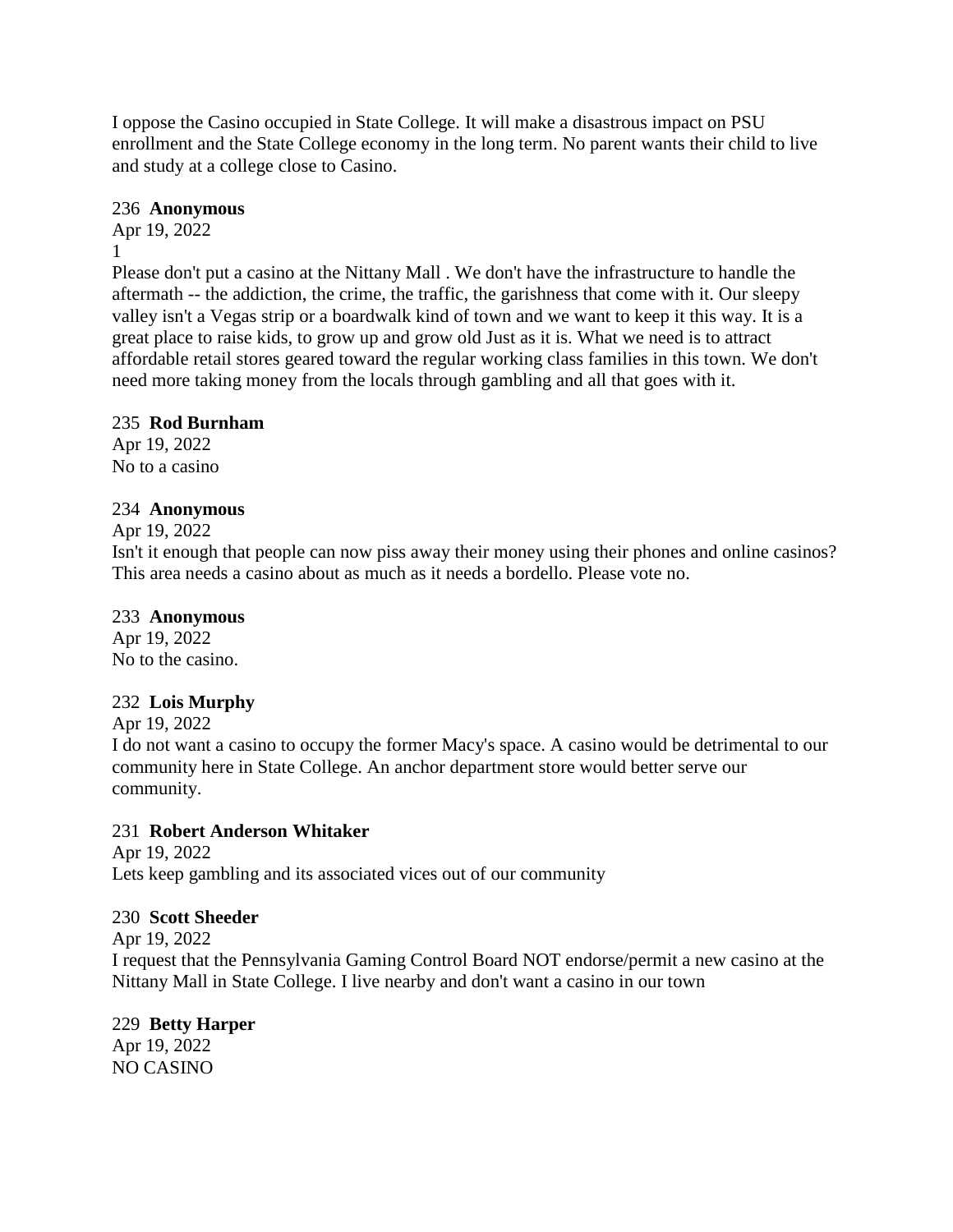## 228 **Ling Rothrock**

Apr 19, 2022 A casino is detrimental to a university community

# 227 **Katriona Shea**

Apr 19, 2022 I would strongly prefer NO casino in State College

## 226 **Anonymous**

Apr 19, 2022

I request that the Pennsylvania Gaming Control Board NOT endorse a new casino at the Nittany Mall in State College.

# 225 **Milly Hopkins**

Apr 19, 2022

As a former thrapist who worked weith students, I am concerned about the negative effects this will have for students. They have enough problems without getting involved in gambling, which no doubt will happen if a casino is here.

## 224 **Marjorie Devlin**

Apr 19, 2022 A casino near PSU is a terrible idea.

## 223 **Julie alleman**

Apr 19, 2022

My daughter is a student at Penn State University Park. My late father in law was a professor and my husband an alumni. I appreciate the revenue generation casinos can provide. However, the proximity to the college does not promote healthy behaviors for the 40,000 youth where a lack of maturity in the prefrontal cortex (impulse control) meets first years of independence.

## 222 **elizabeth g Haushalter**

Apr 19, 2022

Do not allow this casino to happen. How about an indoor market like Reading Terminal instead? Something that would make a positive impact on the community would be so much better for everyone.

## 221 **Patricia M Clancy**

Apr 19, 2022

I share the view of local residents who believe a casino in this location is not a good idea for State College.

## 220 **Anonymous**

Apr 19, 2022

A casino in State College is bad for the community, our children, and the students of Penn State. I am strongly opposed to any casino in our college town.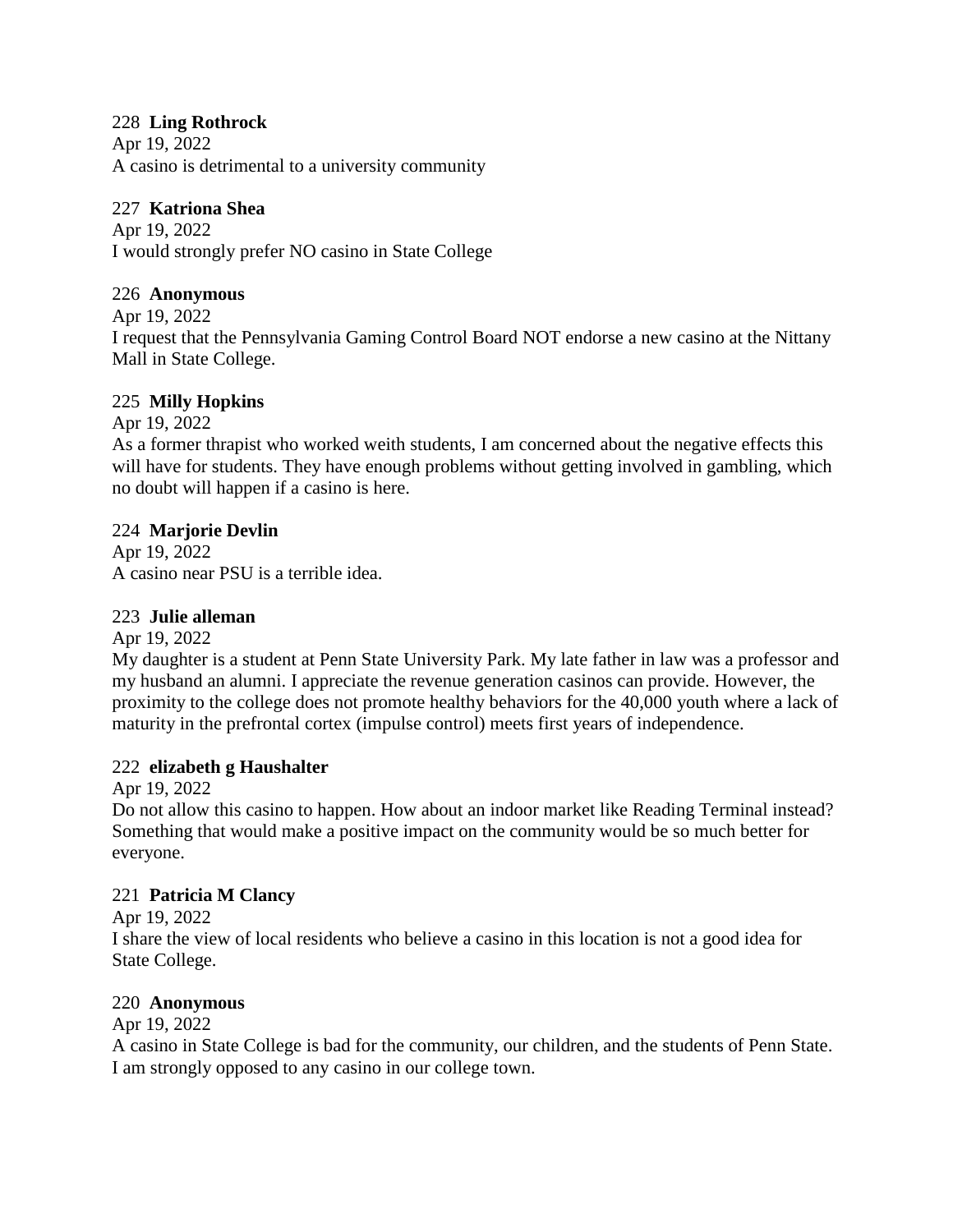# 219 **Frank Ritter**

Apr 19, 2022 don't need a casino

## 218 **Anonymous**

Apr 19, 2022 I oppose the building of a casino, It is a terrible idea.

# 217 **Anne Cortese**

Apr 19, 2022

I request that the PA Gaming Control Board NOT endorse a new casino at the Nittany Mall in State College, PA.

# 216 **Noah Coleman**

Apr 19, 2022 1

As a small business owner, I'd appreciate local spending staying local, and going to better causes. Gambling addiction is all too real and it creates knock-on effects on families and on marginalized people in our community. Allowing this casino to operate will only burden our already strained human service nonprofits in Centre County. I'm not convinced that the economic benefits outweigh the potential harm. Enough already!

# 215 **Maleah Crader**

Apr 19, 2022 This is a terrible idea.

# 214 **Anonymous**

Apr 19, 2022 I oppose the building of a casino in the State College community.

# 213 **Joan Mary Koester**

Apr 19, 2022

It's just another way to ruin people's lives and the lives of their children. And who are the winners? Not the people of State College

# 212 **Catherine Cohan**

Apr 19, 2022 I request that the PA Gaming Control Board NOT endorse a new casino at the Nittany Mall in State College, PA.

# 211 **Lori Kowalski**

Apr 19, 2022 We used to live In Connecticut where there are two casinos. We were in one after a concert and saw tons of people with kids

# 210 **Mary Anne Daley**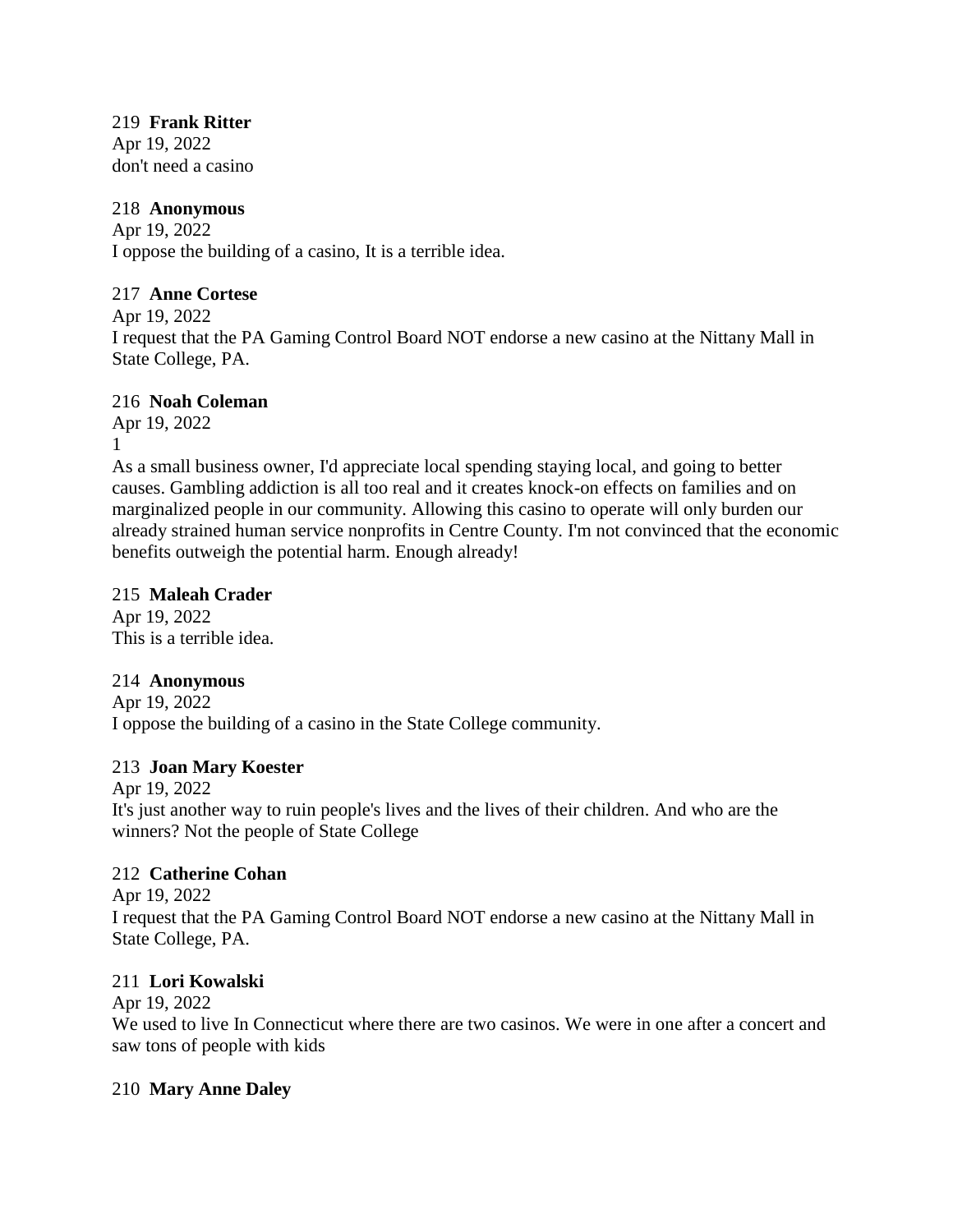Apr 19, 2022 Very bad idea in beautiful college area. Please do not allow this to happen

## 209 [Anonymous .](https://www.ipetitions.com/user/anonymous/19489374)

Apr 19, 2022

The leadership at the Pennsylvania Gaming Control Board should be asking why Penn State refuses to comment either for or against this particular casino at the Nittany Mall? If one of those many well-known Las Vegas or Atlantic City casino developers planned to open a 24/7 gambling den in State College, Penn State would not hesitate to speak out swiftly, loudly, and publicly! The license for this Nittany Mall Casino needs to be strongly and swiftly denied! We do not want a casino in Happy Valley!

# 208 **Katharine Adams**

Apr 19, 2022 No good has ever come to a town that built a casino.

# 207 **Maria francis**

Apr 19, 2022 College campus is not appropriate for a casino

206 **Jean Sanders** Apr 18, 2022 Vote no on casino in State College

# 205 **Daniela Saraka**

Apr 18, 2022 I am strongly against casino building in our town!!

# 204 **Tracie Hockenberry**

Apr 18, 2022 Please do not allow this to go in to state college. I have sen first hand the deviation of gambling. It's addicting. And Pa citizens get nothing. Move on

# 203 **Anonymous**

Apr 18, 2022 A casino is no place near a college campus…. Gambling addiction is real….

# 202 **Alice Hsi**

Apr 18, 2022

There is so much potential in Nittany Mall. A casino will make the mall worse than it is. New management is needed not a new casino.

## 201 **Anonymous**

Apr 18, 2022

I strongly oppose the casino at State College -- we do not need to bring in that kind of negative influence and impact on our college students or community.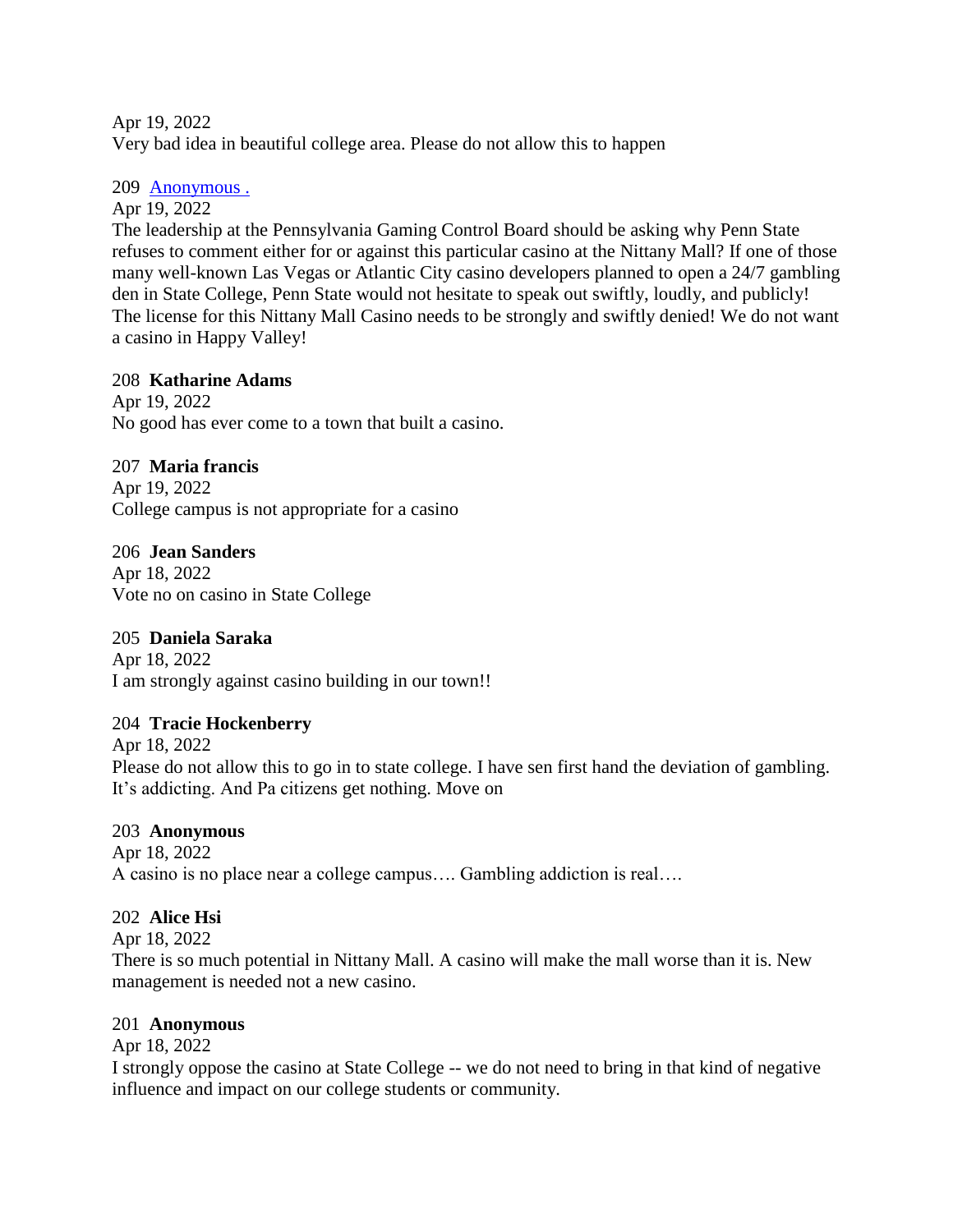## 200 [Michal Stump](https://www.ipetitions.com/user/michal-stump/19490815)

## Apr 18, 2022

Casinos target those who can least afford to lose and get almost all their revenue from local folks with a 'gambling problem'. Gambling addicts keep the casino in business, not the occasional visitor.

## 199 **Mary Dean**

## Apr 18, 2022

Please don't allow this casino to be brought to the mall. There are much better uses for this space that will create jobs and can do more than feed gambling addiction.

## 198 **Julie Bresson**

Apr 18, 2022 No. Just no.

## 197 **John Leon**

## Apr 18, 2022

Horrible idea to allow a casino near a college community, kids are there to study not to fall into the vices that a casino could bring. Also all sorts of crowds that will be around the college. Not in favor at all.

## 196 **Anonymous**

## Apr 18, 2022

As we recover from the pandemic, we don't need folks being tempted to relieve financial stress by gambling and likely losing even more money. It will put a strain on our social services and in familiar relationships.

When I lived in OR, there were multiple advertisements on the radio explaining to KIDS about how to talk to a family member dealing with gambling addiction. We don't need children to be "adulting" for their parents in Centre Co.

We need holistic economic improvements after the pandemic - not short sighted, addictioncausing snake oil solutions.

## 195 **Kaley Hallmark**

## Apr 18, 2022

I am a graduate student at Penn State, and though I will be leaving town shortly I oppose the proposal for a casino in the area. If there had been one around before I came here to study it would have impacted my decision to come. I love the small-town atmosphere of State College and do not see how giving college students another way to waste their time and money will be beneficial for them or for the larger community. Casinos take more from hard-working citizens than they give back.

## 194 **Michelle Shipley**

Apr 18, 2022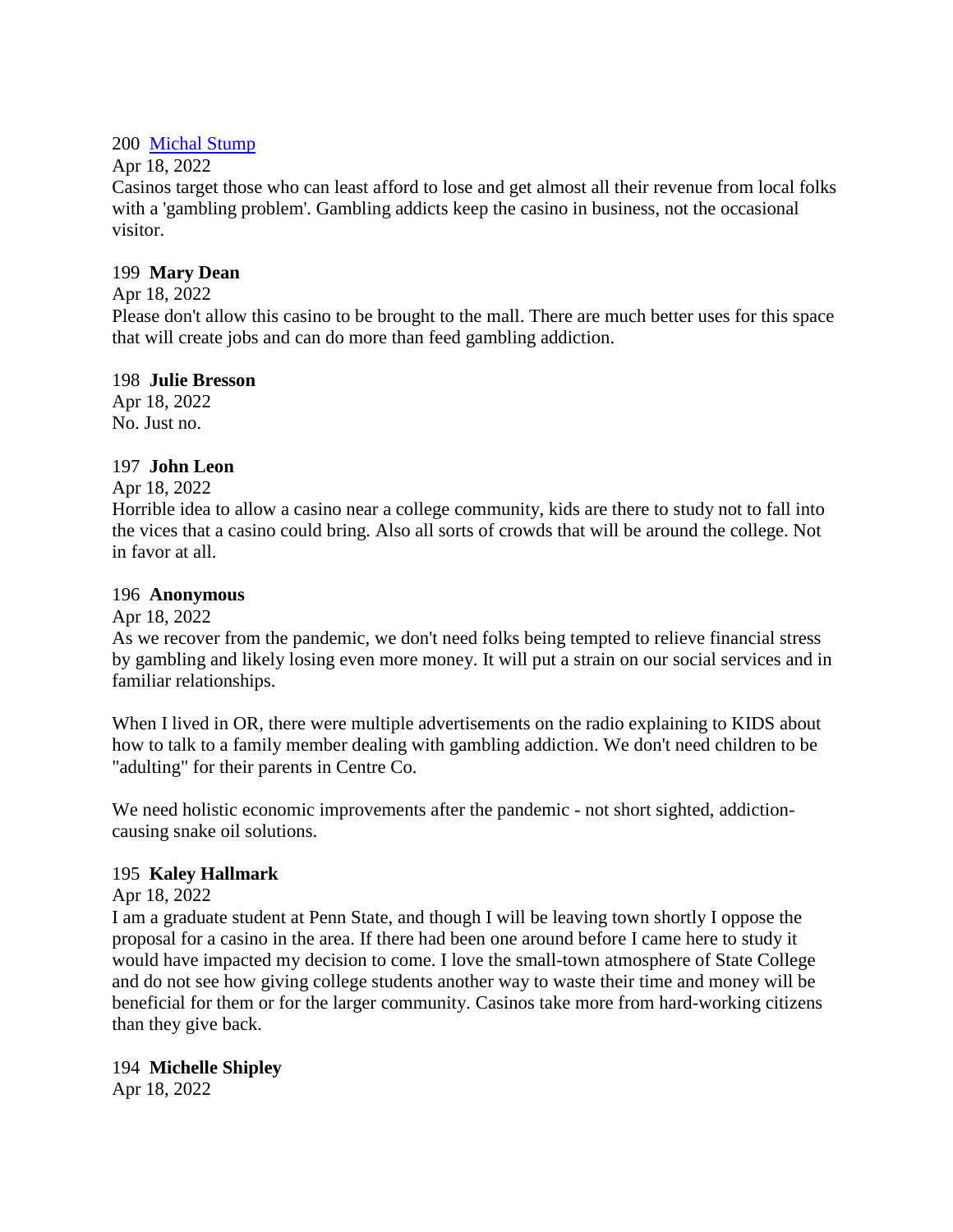I strongly oppose the casino at State College

## 193 **Sadhna Agrawal**

Apr 18, 2022

I oppose this casino in the Nittany Mall. Our town is a college town and we would like to keep it this way.

## 192 **Anonymous**

## Apr 18, 2022

I oppose the Nittany Mall casino. It will put undo stress on already limited volunteer first responders due to increased alcohol & drug overdoses as well as increased police calls. It will burden the community more than benefit it.

## 191 **Anonymous**

Apr 18, 2022 My daughter is a student at Penn State Univ and lives in University Park

# 190 **Rhys John**

Apr 18, 2022

I opposed the casino project for the Nittany Mall. I have lived in State College Borough for over 20 years and do NOT want a casino in our town.

## 189 **Rebecca John**

Apr 18, 2022

Bringing a casino to Happy Valley will be detrimental to our community. We don't want casino companies preying on vulnerable people to enrich themselves.

# 188 **Skip Dreibelbis**

Apr 18, 2022

NOTHING good can ever result from a casino. History has proven that it is not good for society. Not ONE example can be given where people's lives have not been ruined by the lure of fast and easy money and the burden it places upon a community with the increase in all the social ills that result from it being in a community. It is reprehensible that the State would approve and even be part of the destruction of people's lives and downfall of communities. The only reason the State wants any part of gambling is because of its own covetousness as manifested by its insatiable quest of money regardless if it is ill-gotten or not to then waste in one way or another with social experimentation on projects of elitists.

God hating pagans may reject the prohibitions in Scripture of gambling. The problem with their worldview is they have no standard of measuring good or evil apart from their own existential experience or where tyranny by the majority makes that determination. Practical effects of rejection of God's laws have an effect in this life as well as the next and nobody escapes judgment on the great day.

Don't kid yourself, gambling is sin because it is not being a good steward of what God has provided you and the quality of life is diminished (6th commandment).

There is no "win-win" situation because the transaction is not equitable.

Casinos are not in business as a "non-profit" and even if they were, we know already about how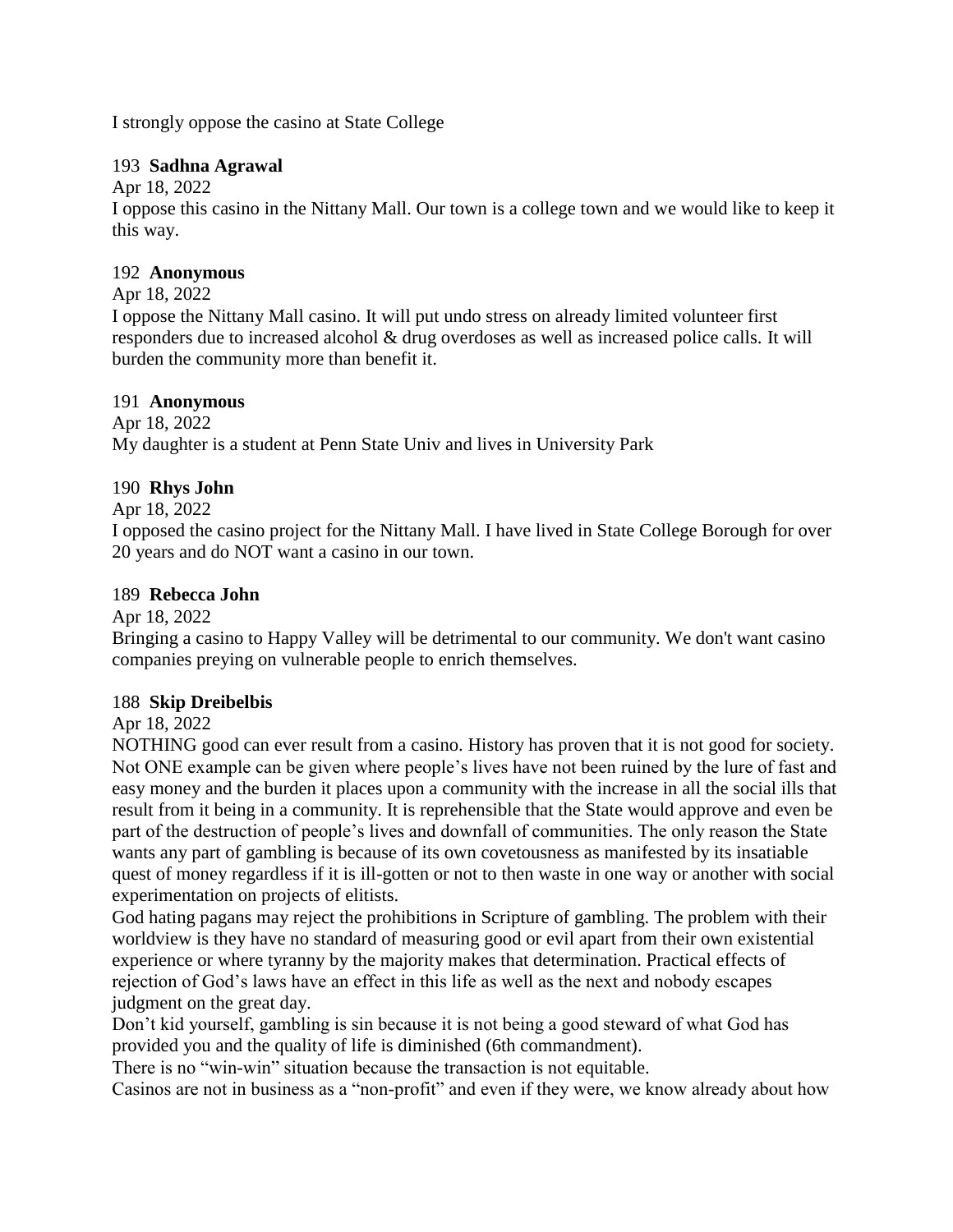the so-called "non-profit" scams and schemes work to "employ" via cronyism and nepotism filling the coffers one another in perpetuity. Rest assured that anyone who has any role or responsibility in the determination of this casino will face KING Jesus and His wrath if they are reprobate.

Ephesians 5:6

Let no one deceive you with empty words, for because of these things the wrath of God comes upon the sons of disobedience.

Romans 2:5

But because of your stubbornness and unrepentant heart you are storing up wrath for yourself in the day of wrath and revelation of the righteous judgment of God

## 187 **Anonymous**

Apr 18, 2022 Should not be near college kids!

## 186 **Cathie kenny**

Apr 18, 2022

Our community does not need a casino. State College is a college town, not a destination for gaming. There are plenty of casinos for gambling and outlets for fun. Let's preserve the integrity of our college town.

## 185 **Barbara Furman**

Apr 18, 2022 Nothing good will come from this casino

# 184 **Anonymous**

Apr 18, 2022 one casino will be just the start...so lets stop it before it starts

# 183 **Denise DeGeorge**

Apr 18, 2022 I believe this venture is a way to take advantage of vulnerable people. Casino owners always come out on top.

# 182 **Letitia Bullock**

Apr 18, 2022 Casinos invite poverty by making people poorer as they gamble their income away, which has a devastating impact on community life.

# 181 **Karen McGill** Apr 18, 2022 No to a casino

180 **Anonymous** Apr 18, 2022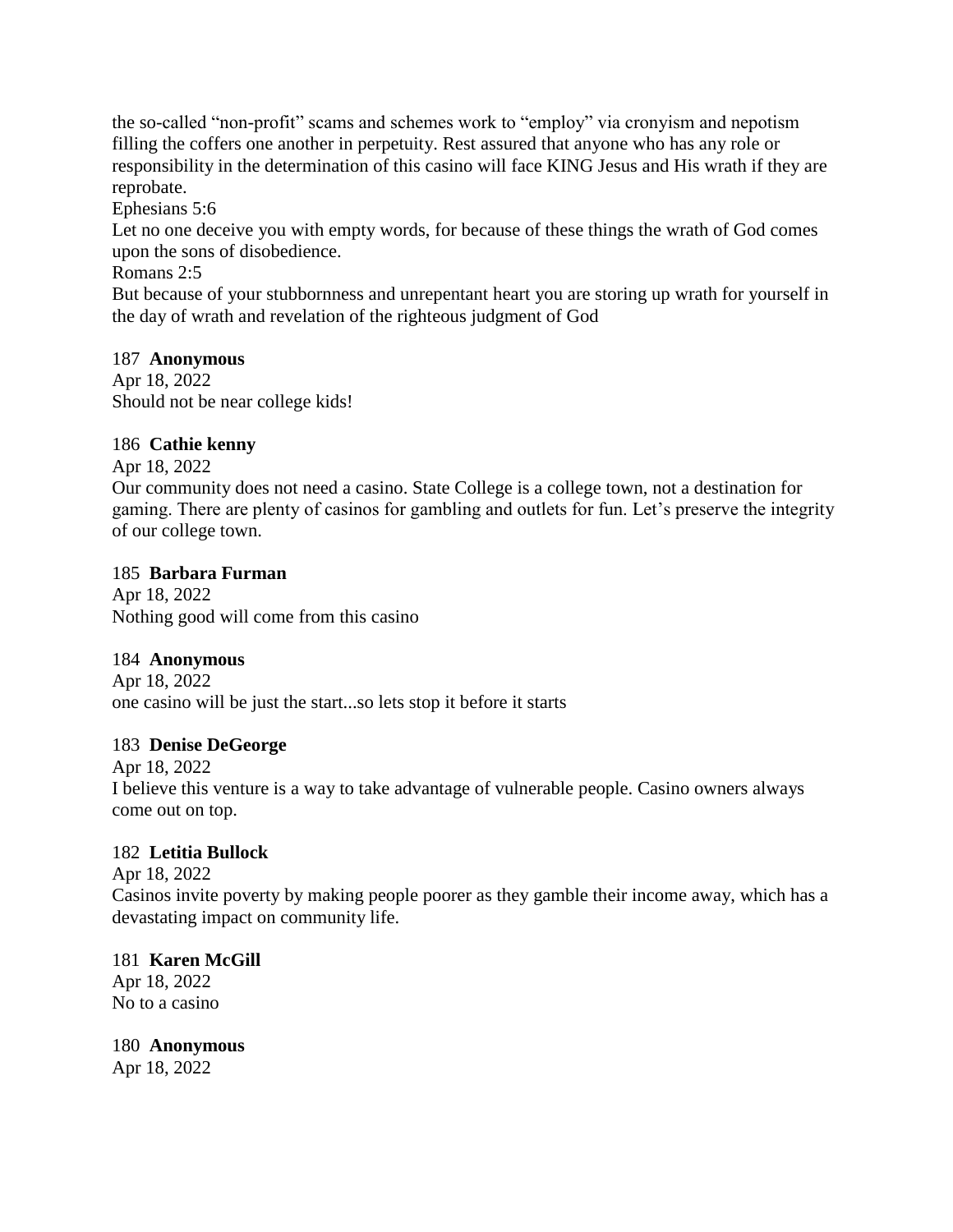40,000 students at Penn State do not need to be introduced to a gambling lifestyle. Besides, has anyone determined the carbon footprint of all these slot machines?

179 [Nadine Swanson](https://www.ipetitions.com/user/nadine-swanson/19489713) Apr 18, 2022 The casino is a bad idea.

# 178 **Jason Maas**

Apr 18, 2022

Gambling preys upon people who are bad at math, and who usually can't afford it. The "house" always wins. Let's avoid adding more addictive gambling options.

## 177 **Laura Baker**

Apr 18, 2022 I think this is a bad move for our county.

## 176 **Desiree Kelly**

Apr 18, 2022

Does State College not have enough revenue from the school? In addition it's already difficult to be a parent who wants to stay involved with their children in town, it's a turn off to parents to cause even more congestion.

## 175 **Dianne Stansbury**

Apr 18, 2022

I am opposing this because my son attends Penn State. There is no 'good' reason to put up a casino. It only breeds criminal activity.

## 174 **Jessie Green**

Apr 18, 2022

While I do not live in the area I have an undergraduate attending Penn State. I feel a gambling business is NOT a good fit so close to campus!!

## 173 **Ashley Elizabeth Hamlin**

Apr 18, 2022

Please do not bring a casino to State College. We do not want the destructive consequences of it in our community and at Penn State.

## 172 **Jeffrey Catchmark**

Apr 18, 2022

We cannot allow a casino to come to State College. This does not build community. It is not wanted. Stop this now.

171 **Lemmy**  Apr 18, 2022 I don't agree that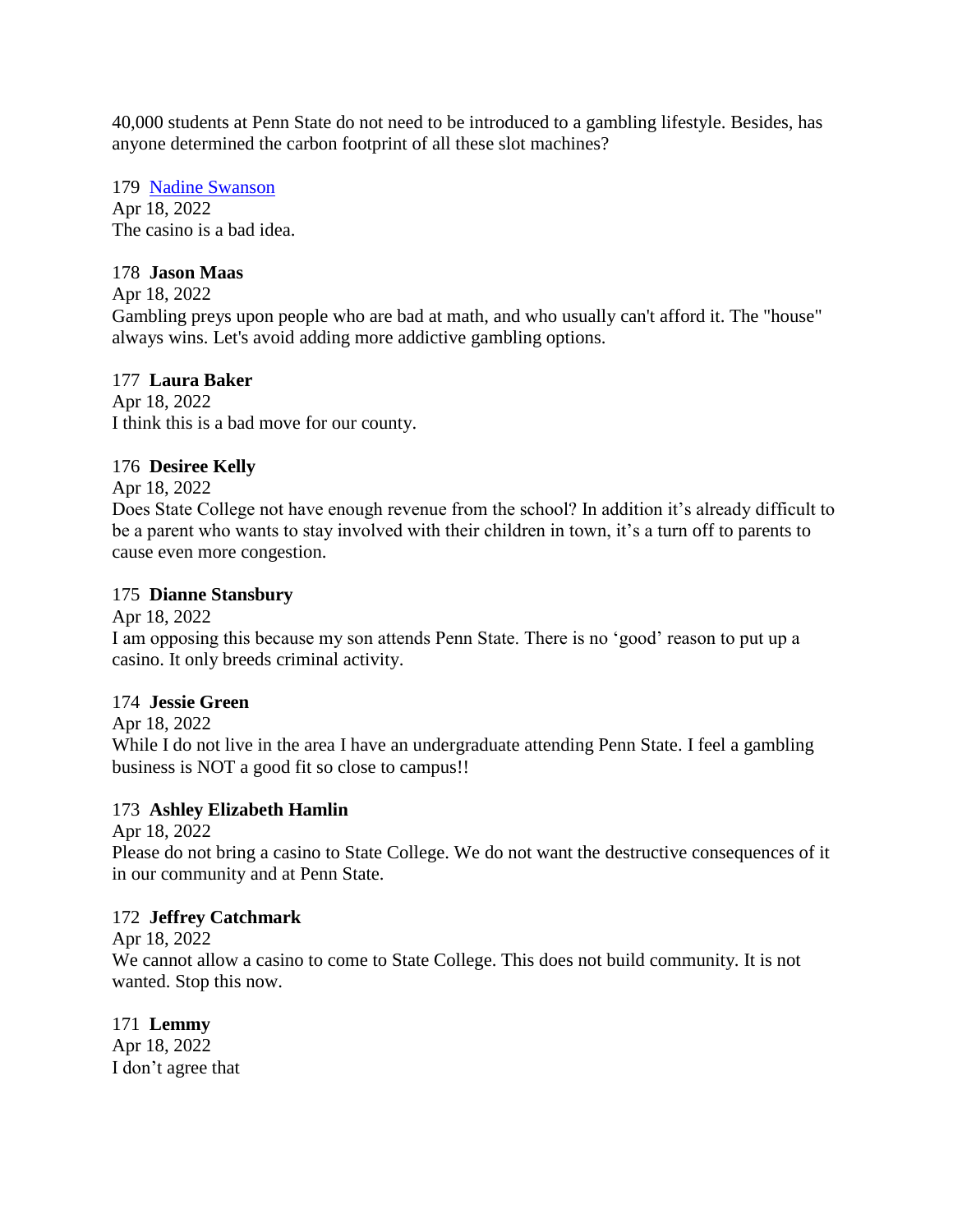170 **Yang** Apr 18, 2022 We love state college. It's safe here. Please don't destroy this happy valley!b

## 169 **Biqin Xie**

Apr 18, 2022 Happy Valley will lose its name if a casino is built right here!

## 168 **Ying Deng**

Apr 18, 2022 Worry about high criminals and bad effecting for youth and young adults

## 167 **Yaxian Li**

Apr 18, 2022

I am strongly against having a casino in the centre county as this is NOT what I want my kids to grow up around.

## 166 **yanqiong yang**

Apr 18, 2022 No casino forever in happy valley

## 165 **Anonymous**

Apr 18, 2022 No casino near college please. Too dangerous for young adults and residents living here.

## 164 **Lisa Sleigh**

Apr 18, 2022 Please deny the license for the proposed casino. Thank you.

## 163 **Roxanne Shiels**

Apr 18, 2022 A really bad idea and we want no part of it.

# 162 **Libby Gage**

Apr 18, 2022 Gambling leads to poverty and crime. No to organized crime in our town.

## 161 **Anonymous**

Apr 18, 2022 The costs to the community will outweigh the benefits.

## 160 **Paul G Knight**

Apr 18, 2022 I do not agree with licensing a casino at the Nittany Mall. There are so many better ways to increase tax revenue.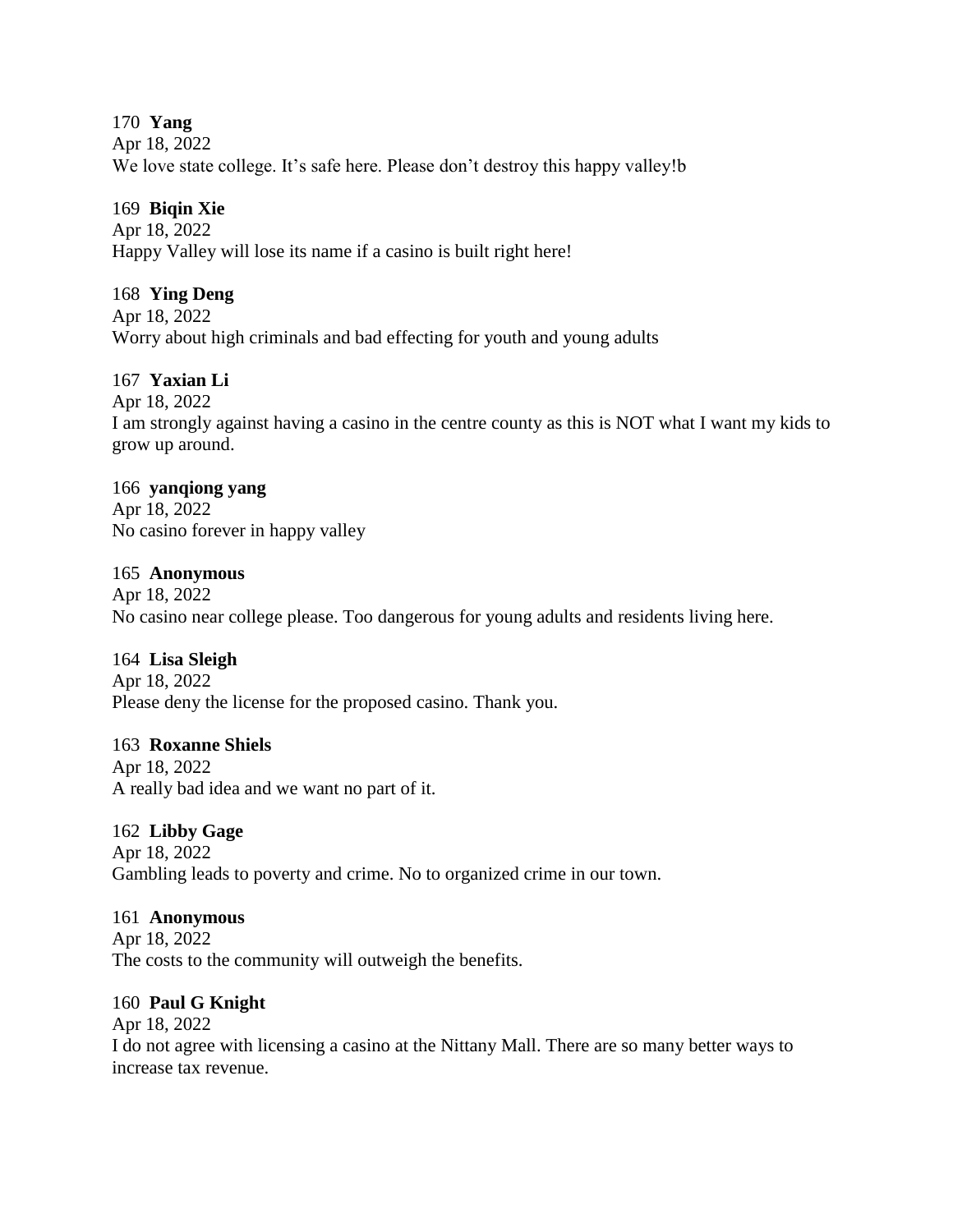#### 159 **Anonymous**

Apr 18, 2022 Strongly oppose the casino

## 158 **Dawn Maguire**

Apr 18, 2022 I am strongly opposed to a casino in my town.

## 157 **Anonymous**

Apr 18, 2022 I oppose this casino, anywhere in Centre County!

## 156 **Heidi Biever**

Apr 18, 2022 We do not want a casino in this beautiful town devoted to nature and education.

# 155 **Ruth Japinga**

Apr 18, 2022 I wouldn't want to visit that area if there was a casino in such a lovely town.

## 154 **Clara Strausser**

Apr 18, 2022

Please no casino at the Nittany Mall. We have a clean, well ordered community with enough problems already we do not need the increase in crime and people spending money on gamblng instead of for their ligitimate needs and their family's needs that will come with the casino.

# 153 **Kelly L Keefe**

Apr 18, 2022 I have lived in places with a casino where pawn shops and check cashing stores spring up around. This is not something that will benefit our community.

# 152 **Tracy Warren**

Apr 18, 2022 Strongly oppose a casino!

151 **Cristina Houtz** Apr 18, 2022 Strongly opposed.

150 **Beth Williams**  Apr 18, 2022 Do NOT want the Casino.

149 **Jeanne Walsh** Apr 18, 2022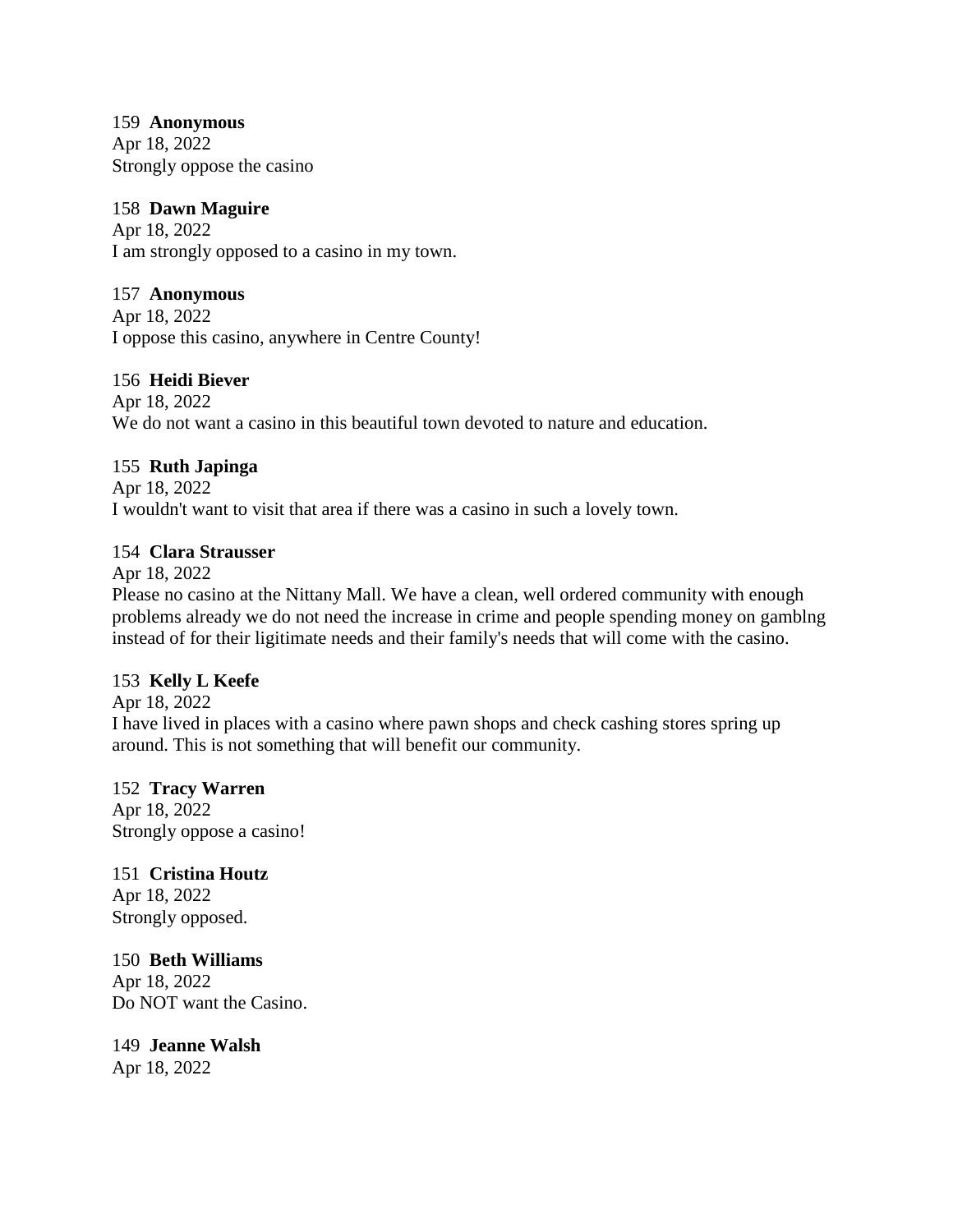a casino would be so wrong for a town that educates so many young people in how to be a good person. Many vices come with gambling which will not help our community

#### 148 **Anonymous**

Apr 18, 2022 Oppose the casino!

## 147 **Anonymous**

Apr 18, 2022 A casino will bring no good to our community. It will create problems with substance abuse, alcohol and gambling. Social issues may arise. I see no value in having a casino in our community.

## 146 **Marie Hamilton**

Apr 18, 2022 Please count my opposition to the Casino in State College. Thank You

# 145 **Mary Gage**

Apr 18, 2022 Crazy - the last thing we need.

## 144 **Parastou Feiz**

Apr 18, 2022

As a Penn State alumna, I am horrified at the possibility of opening a casino in State College. Please deny this request and save our young, vulnerable students from debt and addiction.

# 143 **Anonymous**

Apr 18, 2022 No casino in Nittany mall

# 142 **Carmen M Strand**

Apr 18, 2022

We do not need a casino to distract our students from their studies or impoverish our neighborhoods. It's not worth the revenue. I don't hear anyone saying "How do we improve our community? Oh, I know, let's open a casino!" We are fortunate to have a strong community but we cannot take it for granted. A casino will not add value to our wonderful community. I am against a casino in this community and feel it is the wrong move here.

## 141 **David Kolasa**

## Apr 18, 2022

I worked for a short time at Harrah's Club in Reno, NV. It was a depressing place. The people most vulnerable and least able to afford it trying to hit it rich. This casino will cause misery throughout the area. People will lose their homes and families trying to get even.

## 140 **Brenda Black**

Apr 18, 2022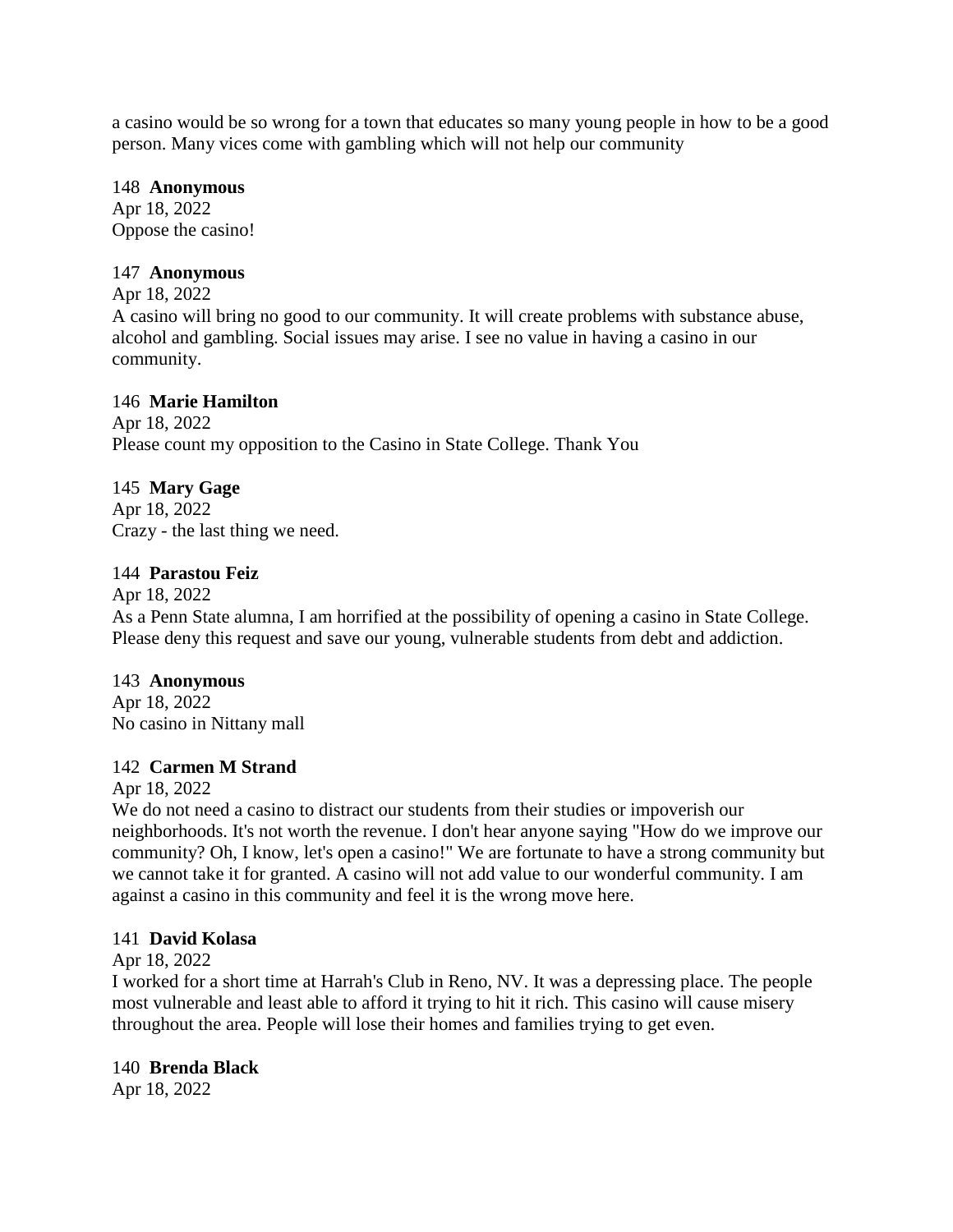This casino would become a magnet for our youth and unsavory elements looking to compromise them and other vulnerable individuals.

## 139 **Tapas Mal**

Apr 18, 2022 A Casino will pollute the purity of this college town. Please NO Casino in Centre County!

# 138 **Anonymous**

Apr 18, 2022 The proposed casino bring no good to State College

# 137 **George Vraneza**

Apr 17, 2022 All gambling does is incourage wagering moneys against the stacked odds!

# 136 **Anonymous**

Apr 17, 2022 this is not good for a college town. where is the research telling us this is a healthy and safe addition to a town with thousands of young adults and rural individuals. Will this improve their health and wellbeing? I think the answer is no.

# 135 **Anonymous**

Apr 17, 2022

A casino would be a detriment to the culture of State College and Centre County. Surely other ways exist to enhance revenues for the community without the obvious drawbacks.

# 134 **Suzanne Woodring**

Apr 17, 2022

At a time when we're all picking ourselves back up from the sting of covid the last thing we need is somewhere to throw away more money we don't have. Addiction in any form is not only destructive to one's self but the whole family and community.

# 133 **Judy Gromis**

Apr 17, 2022 This casino would be detrimental to our community.

# 132 **Anonymous**

Apr 17, 2022 Please don't allow a casino in the State College area!

# 131 **Linda Burns**

Apr 17, 2022

There are more positive options to bring more viable retail or other businesses that would fit into our community better. A casino would only bring more substance abuse, as well as gambling and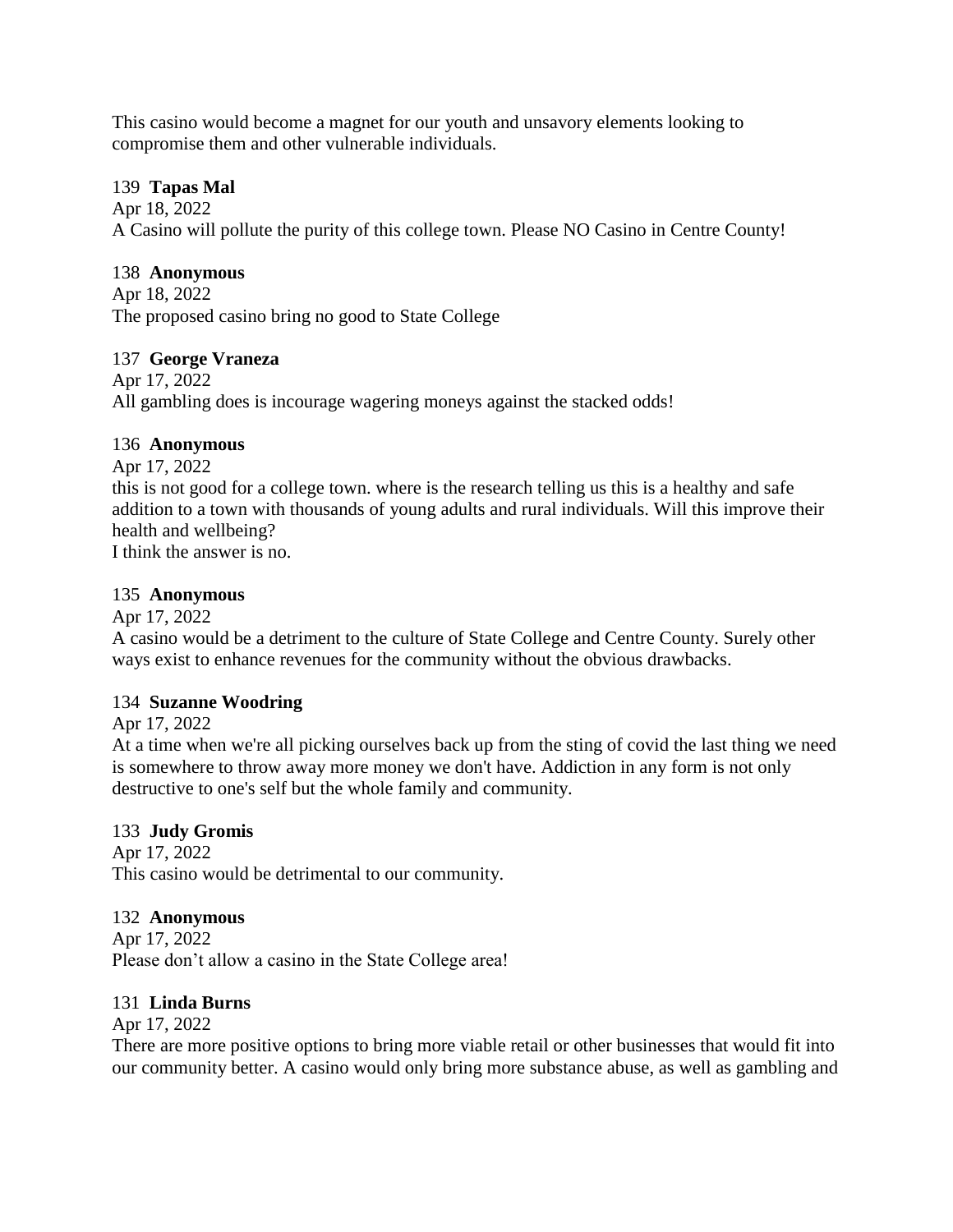alcohol. I also hate to say it this way, but most of us know what kind of "riff raff" it may bring into the area as well. Happy Valley does not need any of this negativity.

## 130 **Christine Bailey**

Apr 17, 2022

A casino is too much of a temptation to people who can ill-afford to gamble, hoping for the big win.

## 129 **John corr**

Apr 17, 2022 No casino in Centre County please.

# 128 **Bonnie**

Apr 17, 2022 A casino would disrupt the established culture of State College.

# 127 **Arthur Goldschmidt**

Apr 17, 2022 There are many vulnerable young adults living here. I also fear an upsurge of sports gambling

## 126 **Anonymous**

Apr 17, 2022 I am opposed to casino

# 125 **Anonymous**

Apr 17, 2022 Not good for our community

# 124 **Susan Smith**

Apr 17, 2022

It would make a lot more sense to create affordable housing at the Mall, than something that will contribute to poverty among those who can least afford it.

# 123 **Anonymous**

Apr 17, 2022

Let's bring health-promoting businesses to the area rather than businesses which promote activities that may lead to an increase in substance use and gambling disorders.

# 122 **Laurie Troyer**

Apr 17, 2022

Let's look to enhancing our community with a positive outlet instead- a roller rink, a bowling alley, an indoor playground, a Dave & Busters, so many other options.

## 121 **Lisa Richardson**

Apr 17, 2022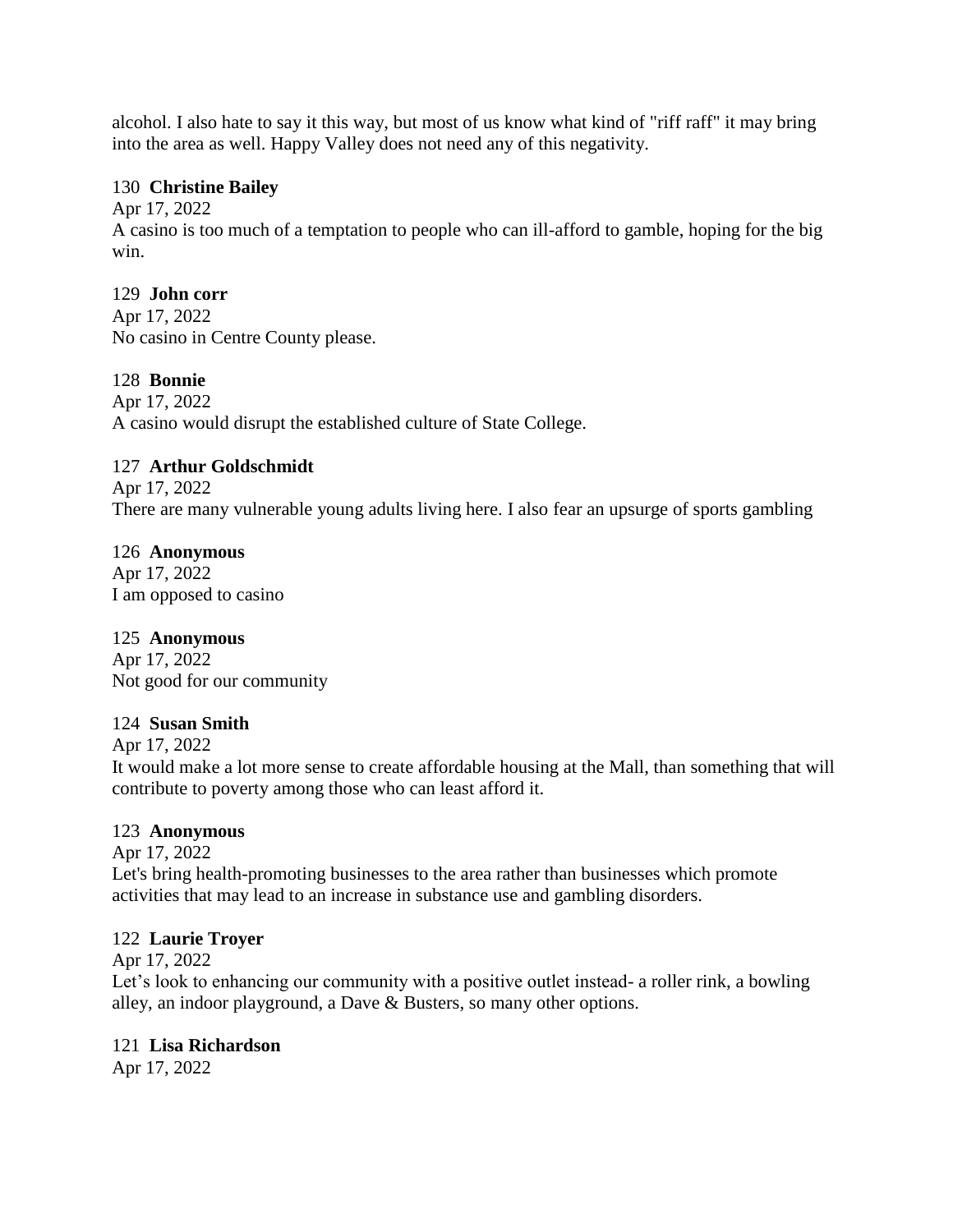I am opposed to the casino at Nittany Mall because of the negative impact on property values. In addition, a casino is not consistent with our community- based values. Casinos prey on the uneducated and lower income residents, lowering limited resources even further. This creates more hardship on the community that outweighs whatever tax benefits you are promising. It is an extractive industry and the toll is too high.

# 120 **Anne Burgevin**

# Apr 17, 2022

It is important to maintain a level of integrity in our community that our children and young adults recognize and can count on. This integrity would be eroded by a casino and the ensuing ripple effects.

# 119 **Patricia Reddington**

Apr 17, 2022 Please do not allow a casino in the Centre Region.

# 118 **Kayla McCartney**

Apr 17, 2022

The negative impact of a casino in our area would be much more substantial than a positive one. I can foresee a rise in gambling addiction, not to mention drunk driving in an area already so bad for it.

# 117 **Anonymous**

Apr 17, 2022

So many people who can least afford to, go to casinos. I am concerned about property values decreasing in the area.

# 116 **Brandon Daubenspeck**

Apr 17, 2022

For the benefit of our neighbors, our emergency workers, the students, and the addicts in our community, stop the casino.

# 115 **Laura Waldhier**

Apr 17, 2022

I am very concerned about how the proposed casino will increase traffic late at night and affect the quality of our neighborhoods close to the mall.

# 114 **Paula Gebicki**

Apr 16, 2022

A casino in this area would be a real detriment to property values. This is not a community based on gambling. It is based on education & family values.

# 113 **Anonymous**

Apr 16, 2022

My two cents, I went to college at Lehigh University before Sands casino came into town. My college experience was good and relatively safe in south Bethlehem, while I was at school there,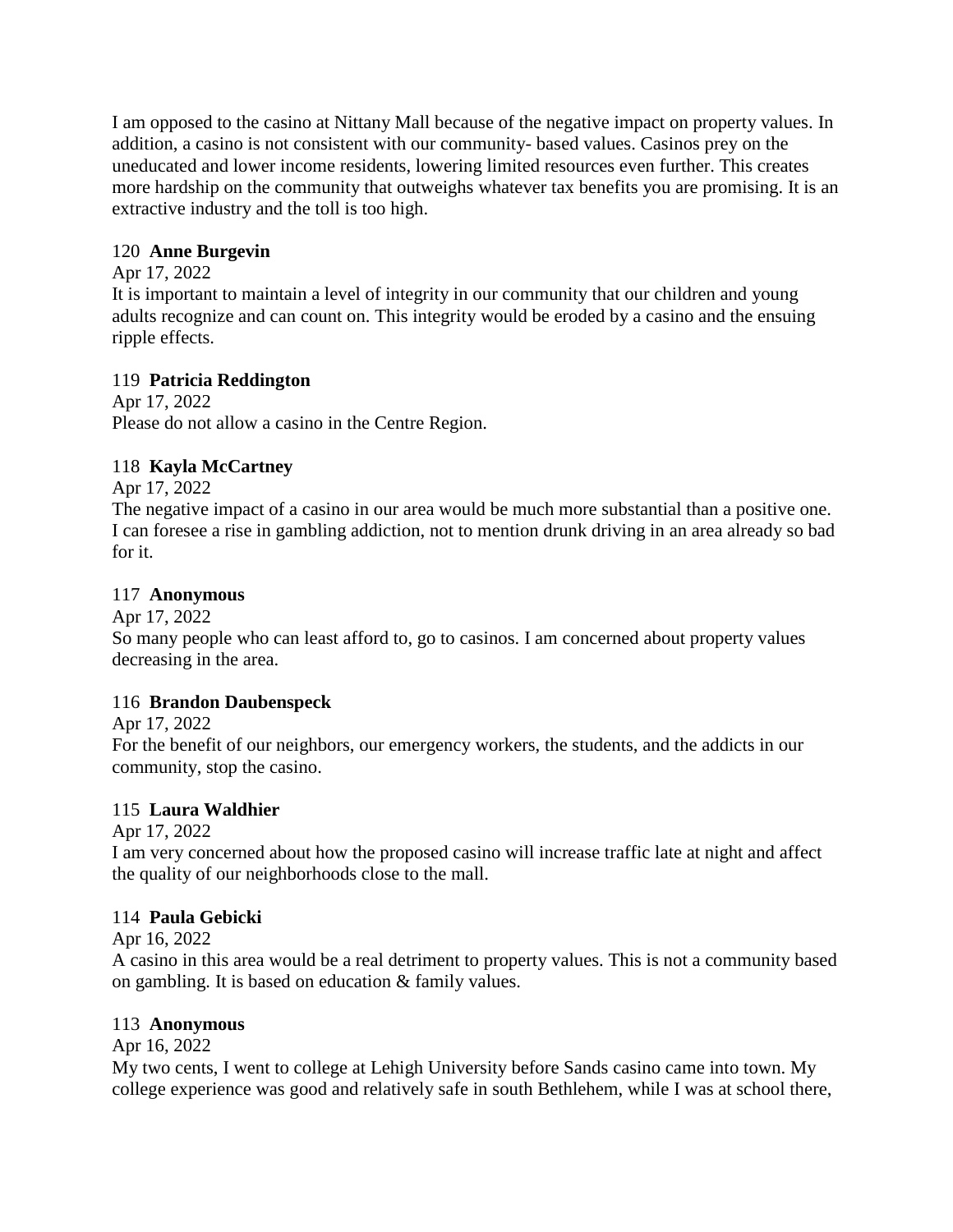but the student president had a gambling addition which he keep concealed, he lost a ton of money, and was desperate to pay it off, he ended up robbing a bank in town in attempt to pay off his gambling debt, and was caught and arrested. To say the least his gambling addiction had a negative impact on his life and the school's image. I feel adding the convenience of a casino in town would only amplify the dangers of gambling addictions in our town of State College. I went to the casino site near Lehigh later and the adjacent steel stacks park as part of American planning association meeting, and saw the steel stacks high line and beautiful art and music venue campus renovated from an old Bethlehem steel factory... the city of Bethlehem and Artsfest, nonprofit organization, negotiated with casino before they moved into town to pay for the steel stacks music and arts campus development which was a plus. However, when we went to visit the steel stacks with my family later to show them, we witnessed a scene between local law enforcement and some elderly Chinese immigrants from NYC who did not speak English, and who were apparently living at the steel stacks site in large number. We asked the police office why he was trying to get them to leave the park, and he said organized crime in NYC was busing immigrants to the casino, because the casino offered a free meal and a gambling voucher, he said the organized crime group would pay for a one way bus ticket for recent immigrant, in exchange for the gambling voucher, with no ride back after they received their free meal, so he said this was contributing to the rising homeless rate in Bethlehem after the casino opened, and they found several dead homeless under the bridges, it was really sad to hear all this. We welcome diversity in our town and welcome people of all walks of life, but we also have to be aware of some of the social issues that could arise in our town after the casino opens. I also lived next to Atlantic City NJ for part of undergrad, and my neighbors worked at the casino or in association with it, not saying everyone who works at a casino fits this profile but one was a stripper, the other a crack addict and the third a recent convict. The casino industry attracts a certain type of person, and also takes advantage of people who have gambling addictions and are desperate for money, people who really should not be encouraged to gamble their life saving away. I am not in favor of having a casino in our community.

## 112 **Amber Houk**

## Apr 16, 2022

I am very concerned that this casino would have mainly negative effects on our residents, in both our local area, in College Township and nearby municipalities, as well as on the whole region, including Penn State University.

## 111 **Anonymous**

Apr 16, 2022 Please do not put a casino in Happy Valley. I'm a PSU alum and my adult children still consider SC to be "home". Please don't spoil it with this.

## 110 **Andrea Brown**

Apr 16, 2022 This would ultimately put our community at risk for problems that would be irreversible.

# 109 **Katherine E Torres**

Apr 16, 2022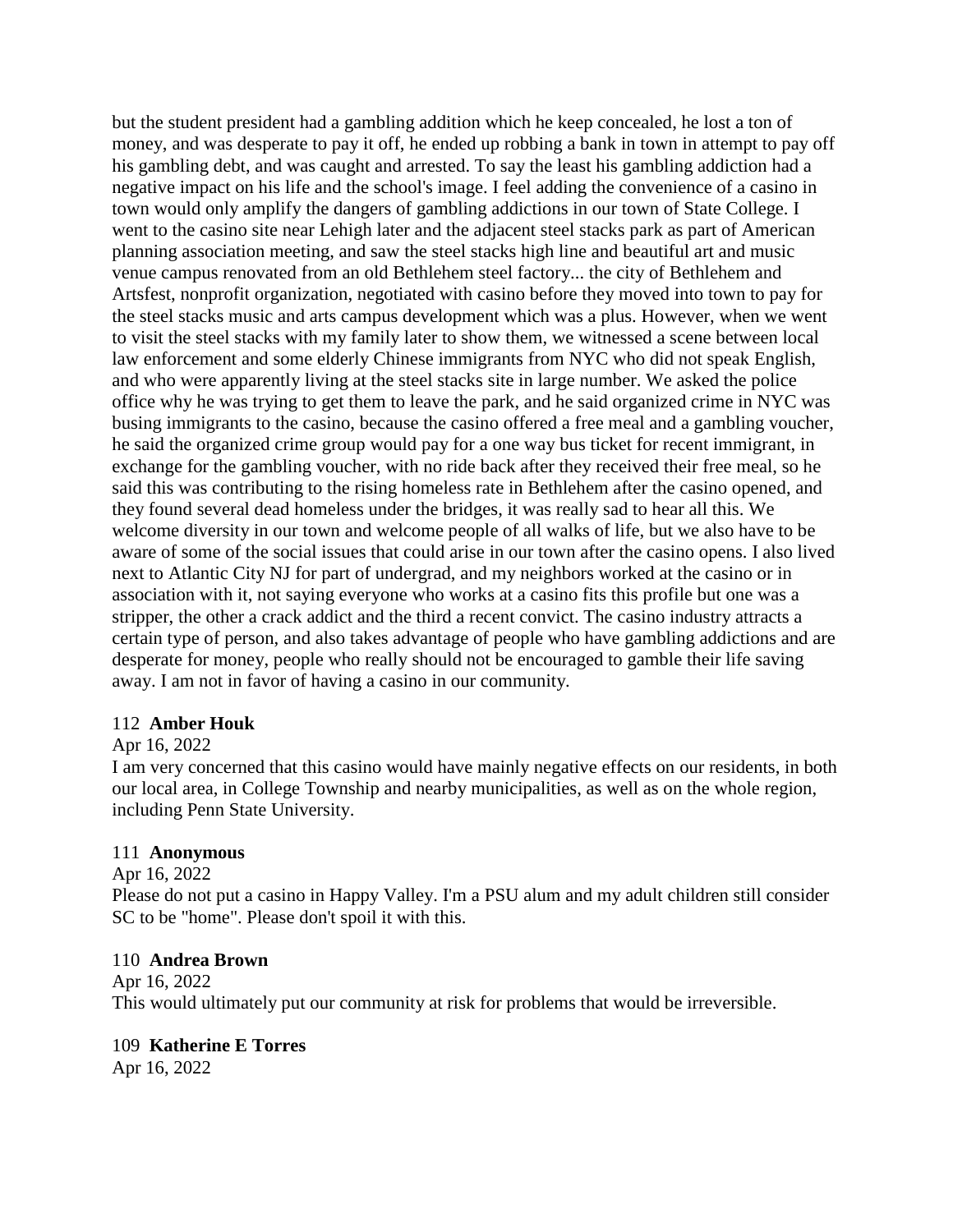I don't want this where we have kids- the mall is currently one of the very few places where parents can safely take their kids year-round. Please block this casino!

#### 108 **Anonymous**

Apr 16, 2022 I am vehemently opposed to a casino operating in our community.

## 107 **Anonymous**

Apr 16, 2022 It's a bad decision to bring a casino into the town.

## 106 **Anonymous**

Apr 16, 2022 I am opposed to the Casino.

## 105 **janet engeman**

Apr 16, 2022 Bad idea!!

## 104 **Sarah Homan**

Apr 16, 2022 I believe that a casino will not be a benefit to State College or the surrounding community.

## 103 **Adanech Strausss**

Apr 16, 2022 This town has always been safe place, and with Casino opening, State College will never the same.

## 102 **Diana Fishbein**

Apr 16, 2022 Locating a casino near a major college campus where drinking and risky behaviors are already prevalent is just a bad idea. Research supports this conclusion.

## 101 **Anonymous**

Apr 16, 2022

A casino will do nothing to add to the State College community except foster and encourage addictive behavior. The negatives far out weigh the positives.

## 100 **Anonymous**

Apr 16, 2022

Too much gambling in P A. Enough is Enough. Cause's Many Problems for families. Suicides, Big Mental Health Problems, Some lose everything. It is not all glitz and glamor. M

## 99 **Thomas Engel**

Apr 16, 2022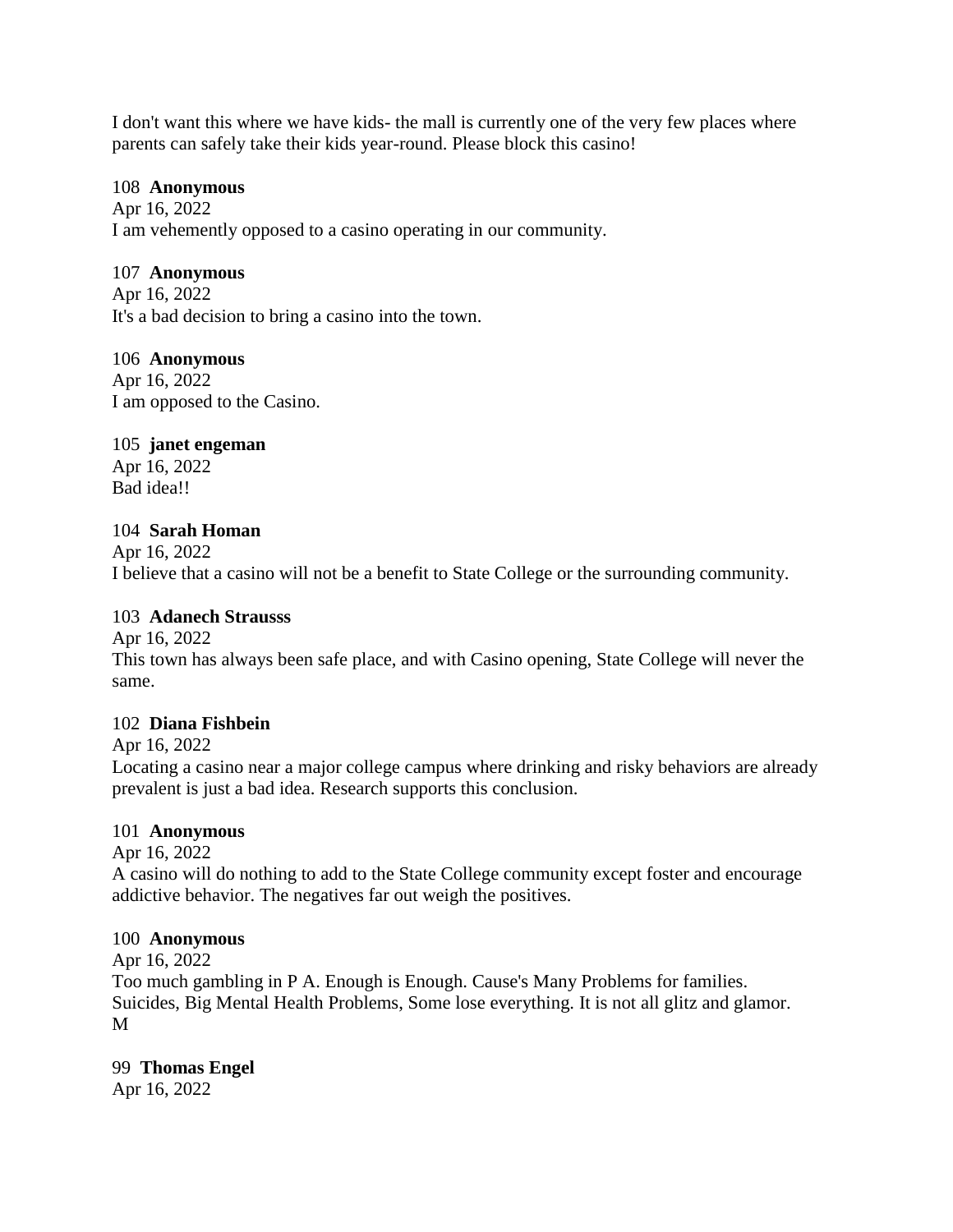The casino, with associated businesses, will degrade the historical, cultural and environmental life of the area, turning a once special part of PA to just another area of urban sprawl.

## 98 **Ulziimaa Chimed-Ochir**

Apr 16, 2022 I fear for my children's safety as I live in the neighborhood

## 97 **Alan Finnecy**

Apr 16, 2022

I live and work in Centre County. I see no value in having a casino in our community with its large college student population.

## 96 **William Ling**

Apr 16, 2022

I am a PSU alumni class of 1972. I believe a casino in the PSU/State College area will degrade the university and town. I am not opposed to casino's in general, just locating them in residential communities and by schools or universities—-very bad idea that could attract bad elements

## 95 **Anonymous**

Apr 16, 2022

Gambling nearly ruined my life and put me in a HUGE amount of debt. These places are designed to create compulsive gambling habits/gambling addictions. we need a local rehab for various addictions not a casinos

## 94 **Anonymous**

Apr 16, 2022

This is a university town with a high population of young impressionable students. It's in the best interest of the thriving scientific community and young students to not have a Casino here. I truly believe a Casino would be antithetical to the spirit of this academic town and runs the danger of disturbing the peace and safety.

# 93 **Vicka Pevzner**

Apr 16, 2022 No Casino!

92 **Anonymous** Apr 16, 2022 We do not want this!

91 **Phyllis Gardener** Apr 16, 2022 No Casino!

90 **Scott Walther** Apr 16, 2022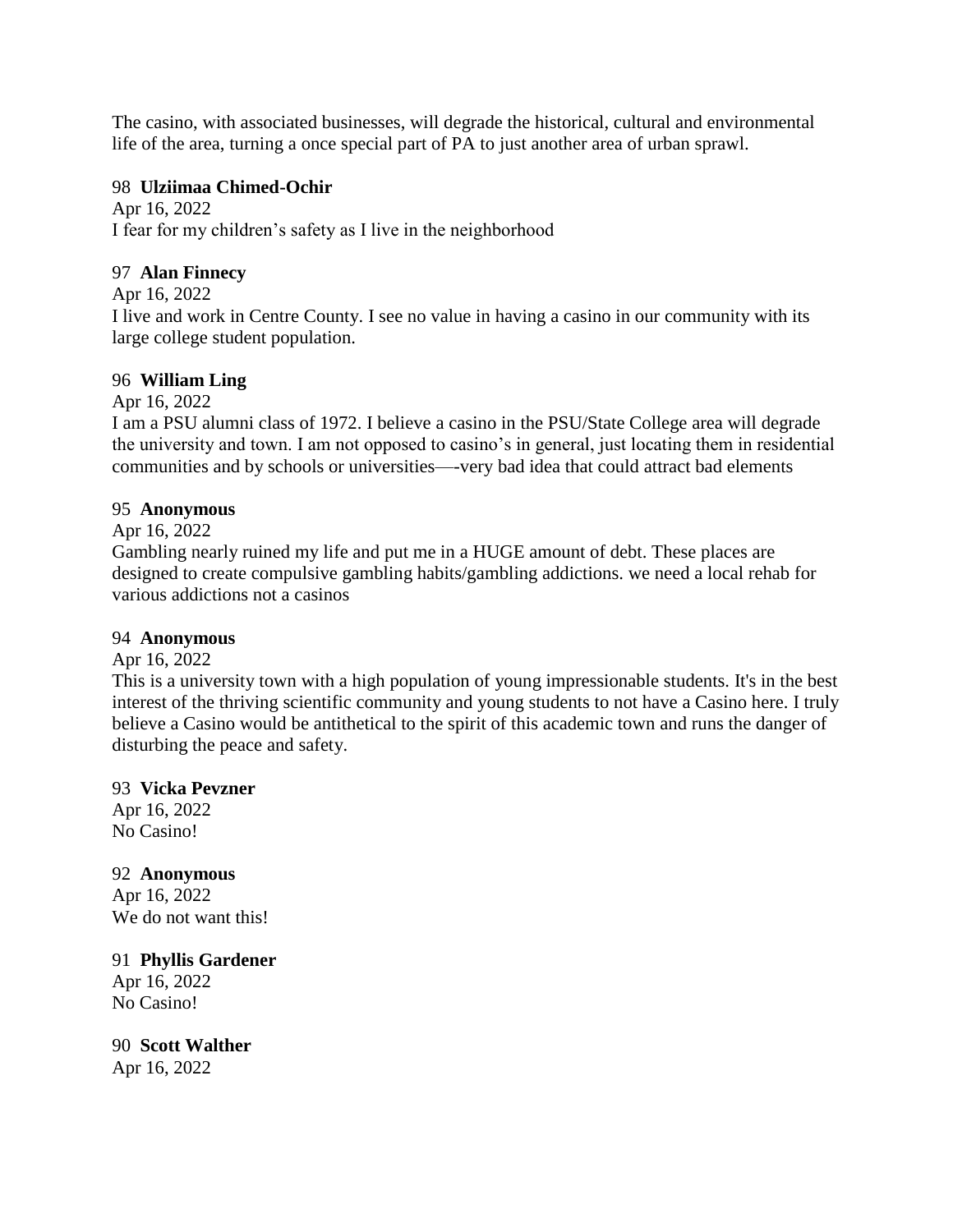This county does not need a casino here in State College. The threat of crime and gambling addiction, especially with a large university student body, should be a major concern to those who actually live here. Additionally, a casino typically has a negative affect local property values, which is something we who own property in this area of greatly concerned with due to the investment we've made to live here. I am greatly against this casino and I do hope that it is not approved to move forward.

## 89 **Barbara Perkons**

## Apr 16, 2022

I lived in NJ when the first casinos were proposed there. They became degrading blights on all those communities that they went into. PLEASE don't allow this in our small town.

## 88 **Sarah Christian**

Apr 16, 2022 Please do not bring this casino to State College!

# 87 **Morgan**

Apr 16, 2022

Our community is already struggling financially, there are more productive ways to spend our money in centre county.

# 86 **Anonymous**

Apr 16, 2022 This area does not need a casino.

# 85 **Anonymous Family with Children**

Apr 16, 2022

Please find something else more suitable for a more family-friendly environment. Very concerned that this area will be consumed higher crime and addictions. Let's promote a more peaceful and welcoming environment for all ages. A Costco would be much preferred.

# 84 **JACK BASIAGO**

Apr 16, 2022

I'm very concerned about the potential negative impacts that a casino may impart on our community. There is already a significant need to support homelessness and poverty here in State College. I would hate to see an increase in addictive behaviors add to these problems. I also feel it would be a bad influence on our student population.

## 83 **Anonymous**

Apr 16, 2022

Opposed to a casino in college town. Will bring nothing to community but crime and problems. No financial benefit. A scourge on the area.

# 82 **Anonymous**

Apr 16, 2022 We strongly oppose to casino in state college.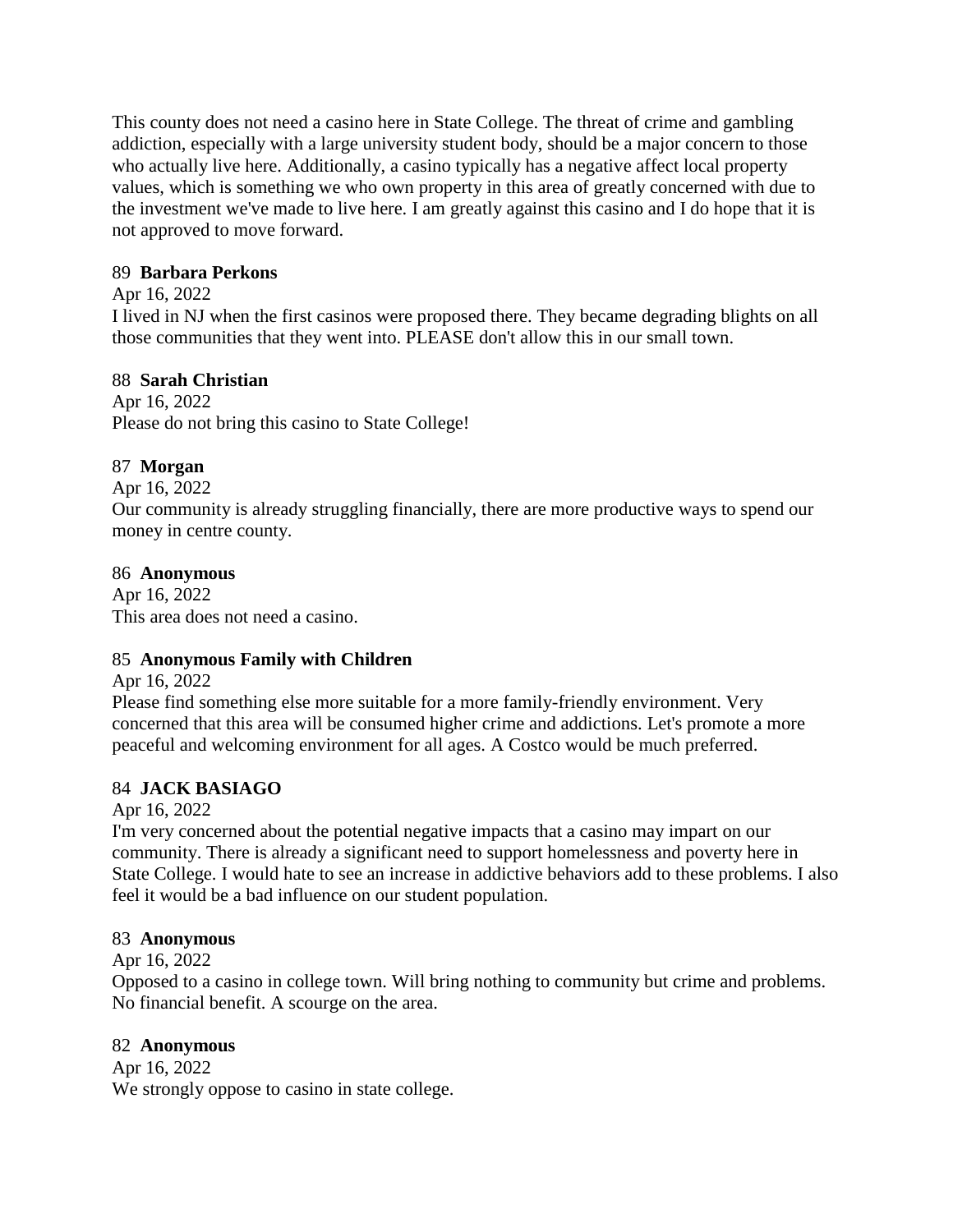## 81 **Julia Hix**

Apr 16, 2022

The negative addictive behavior enabled by casinos is not good or healthy for our community.

# 80 **Ian Duh**

Apr 16, 2022 Plz don't

# 79 **Diane Collins**

Apr 16, 2022 NO casino in State College area!

# 78 **Susan Strauss**

Apr 16, 2022

I live in College Township and am adamantly opposed to this casino for many reasons, including but not limited to: This is a university town with more than 40,000 students enrolled at PSU, a casino will constitute a major risk to the student body with regard to gambling activity and addiction (PSU videos feature President Barron himself discussing these issues with experts), it will not serve the needs of our broader community (State College and PSU) as a whole, the Nittany Mall can/should be repurposed to better serve the wellbeing of our community, the only winners here are the real estate developers and the state (who will also benefit immensely from the revenues generated from gambling)...

There are far better ways to bring revenue to State College and College Township.

We need to get the word out to PSU parents, PSU alumni, and our local residents (many of whom are not aware that a casino has even been proposed to occupy the space of the former Macy's).

College Township residents who are not in favor of this casino: We are counting on your to express your concerns as well.

It will take many many voices for us to be heard...please get the word out as loudly and as widely as possible.

# 77 [Daniel Materna](https://www.ipetitions.com/user/daniel-materna/19484901)

Apr 16, 2022

We strongly oppose a casino in State College. Don't forget, just as an addiction to alcohol does not go away, an addiction to problem gambling also does not go away. A casino near Penn State University will bring more problems and total chaos than can ever be alphabetically listed here. Please deny the license for the Nittany Mall Casino!

# 76 **Julie Hoy-Ryland**

Apr 16, 2022 There are better uses for this space.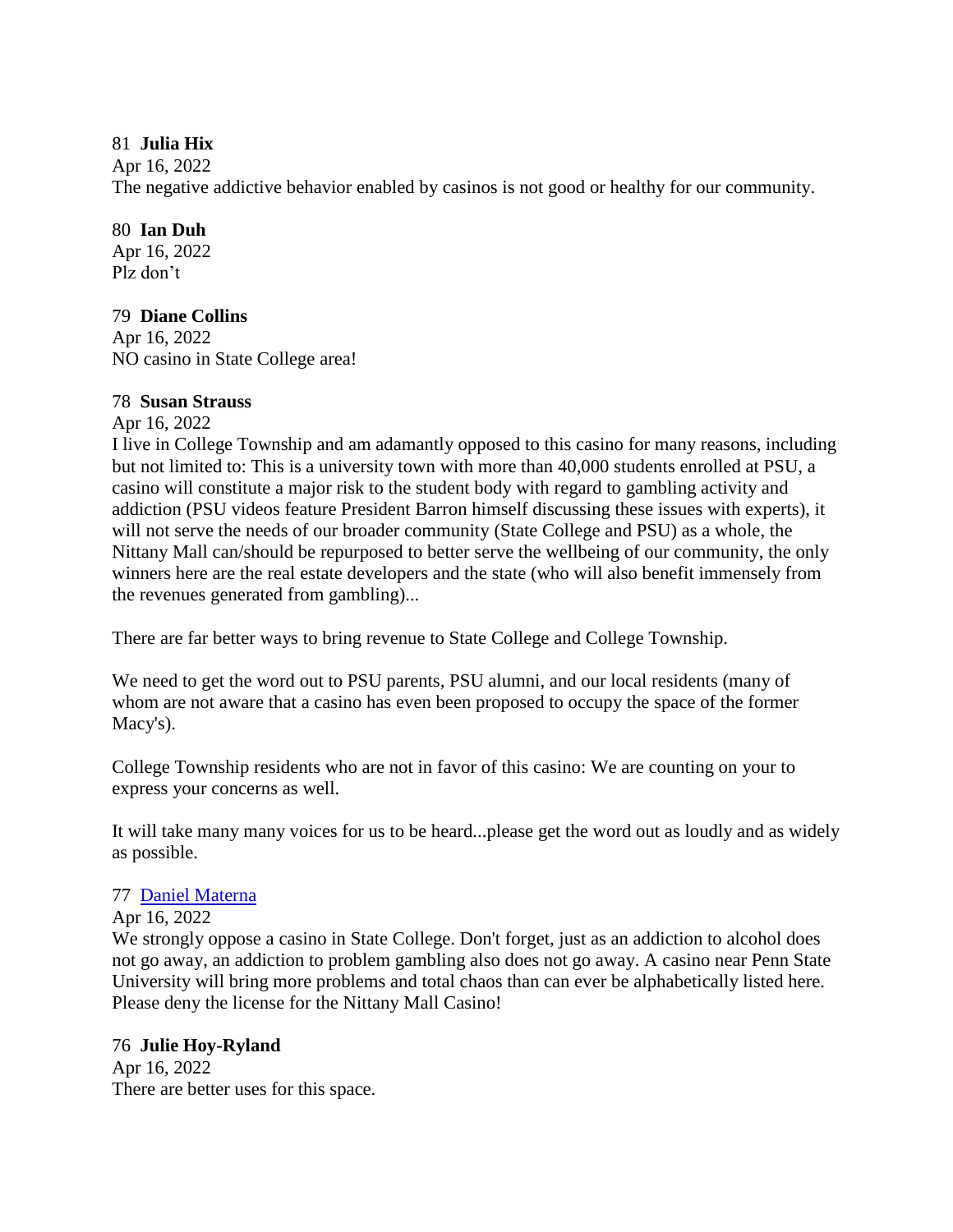## 75 **Carol Phillips**

Apr 16, 2022 No casino please

# 74 **Douglas Sharp**

Apr 16, 2022 A casino would be bad for our community through increased addiction to gambling and increased crime.

## 73 **Christina ombalski**

Apr 16, 2022 There are much Better recreational uses for this space that would/could benefit our town/community/youth/health

## 72 **Michael Ludwig**

Apr 16, 2022 A local casino will increase crime and gambling addictions. The negative impacts will far exceed the gain in tax revenue.

## 71 **Anonymous**

Apr 16, 2022 We do not believe this is what we need. We need more toddler play inside for locals not bring outsiders in.

## 70 **Patricia Moore**

Apr 16, 2022 I am against the casino

## 69 **Anonymous**

Apr 16, 2022 I used to live in an area with casinos. It brought nothing good to the community.

## 68 **Jessica**

Apr 16, 2022 No casino in centre co.!

## 67 **Eileen Pfaff**

Apr 16, 2022 A casino will not bring anything good to our community. It's a very bad idea.

## 66 [Barry Voight](https://www.ipetitions.com/user/barry-voight/19485337)

Apr 16, 2022 No casino for Centre county. It will produce great harm to community Barry voight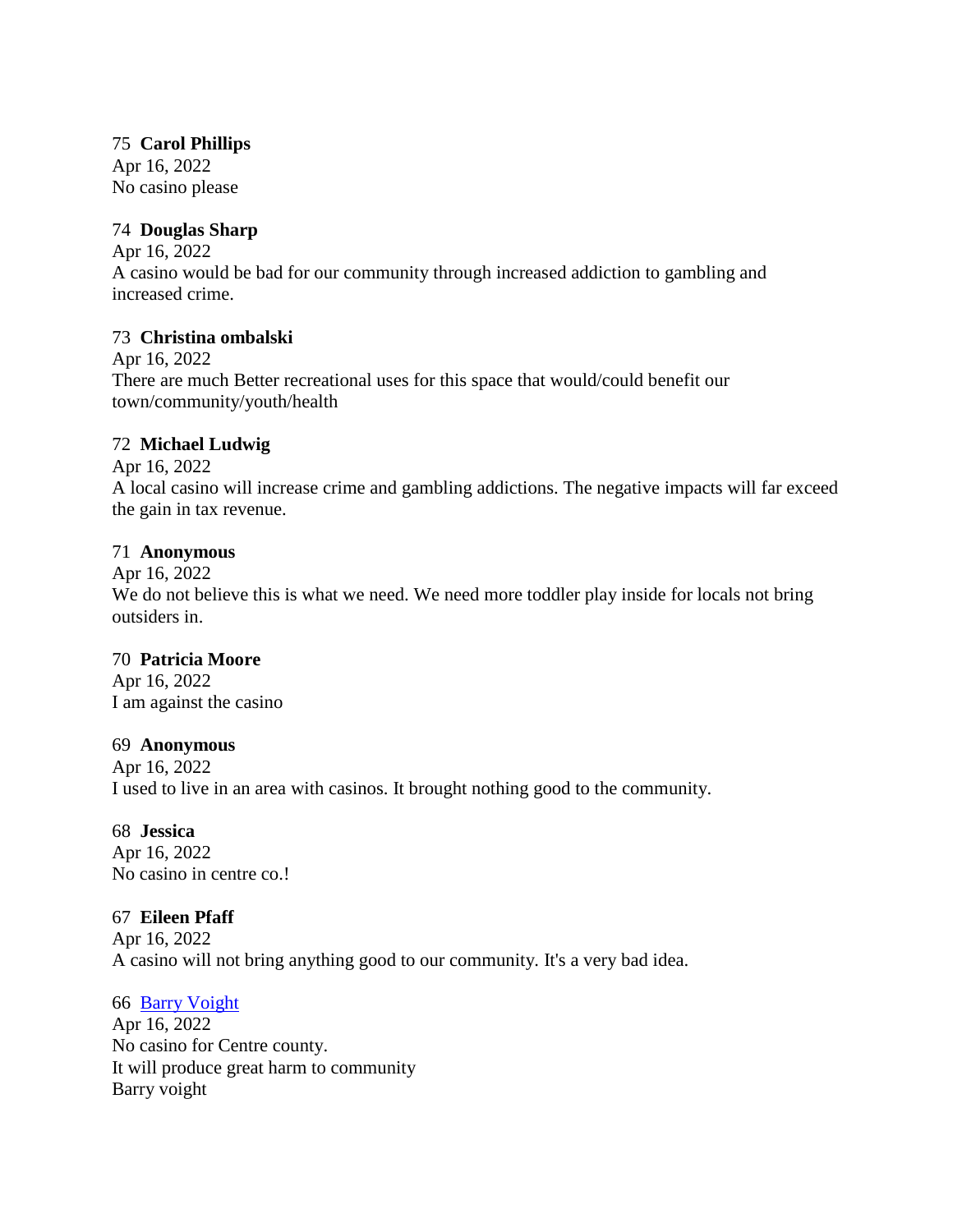## 65 **Carole Fillmann**

Apr 16, 2022

As a parent and teacher I am greatly concerned about the casino and all the side industries that build up around them.

#### 64 **Debbie Harrison**

Apr 16, 2022 A casino will have a very negative impact on our community!

#### 63 **Peggy Myers**

Apr 16, 2022 I absolutely oppose the casino coming to the Nittany Mall.

#### 62 **Renee Ford**

Apr 16, 2022 People thinking of revenue from the casino need to count the cost that we will pay for the negative impact it will have on our community and its residents.

#### 61 **Gizem Satici**

Apr 16, 2022 I do NOT want a Casino in my town

## 60 **Larry Rumbel**

Apr 16, 2022 NO CASINO

## 59 **Jaylene Smith**

Apr 16, 2022 I am against a casino at the Nittany Mall.

## 58 **Ron Dvorkin**

Apr 16, 2022 NO CASINO

## 57 **John Exley**

Apr 16, 2022 NO CASINO

## 56 **Ellyn Exley**

Apr 16, 2022 NO CASINO

## 55 **Bob Hohn**

Apr 16, 2022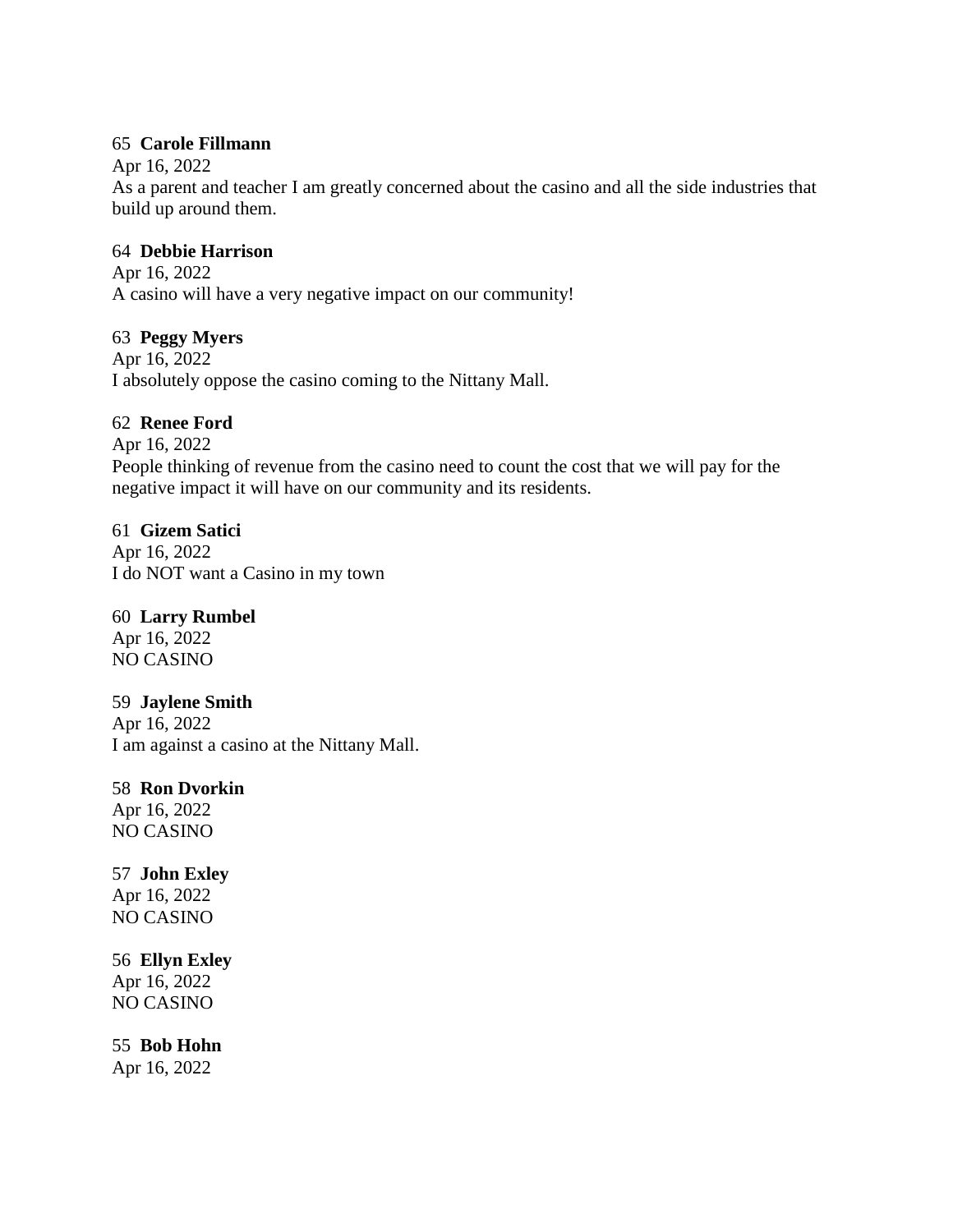A casino would be detrimental to Centre County. It would only benefit the casino owners and will cause untold misery to families that can't afford gambling losses.

## 54 **Jessica Lehman**

Apr 16, 2022

This casino is not going to do anything but make state college even more expensive. It's already hard to find a place to rent for anything under 1,000. Adding this is only going to be worse.

## 53 **Girts Perkons**

Apr 16, 2022

To whose benefit is this but to the owners who get to see everyone lose their money. Of all places, a college town, to burden all of us to such a worthless business.

## 52 **Theresa Heinz**

Apr 16, 2022 No Casino.

# 51 **James Cartey**

Apr 16, 2022 I am opposed to addiction driven entities threatening the quality of life in the Centre region.

# 50 **Daniel L Shields**

Apr 15, 2022 The negative aspects of gambling are many. I am unaware of any benefits to gamblers.

# 49 **Leigh Pitterle**

Apr 15, 2022 I do not support bringing a casino to College Township. Gambling addictions destroy families.

# 48 **Barbara McKeehen**

Apr 15, 2022 A casino is a negative influence on a town like State College.

# 47 **Enrique del Castillo**

Apr 15, 2022 We say absolutely NO to a casino in this town. State College is a university town, not a gambling town. The economy of central PA does not need this either. It needs real investment in productive means and services.

## 46 **Anonymous**

Apr 15, 2022 Please NO casino

45 **Derek L Kalp** Apr 15, 2022 We do not want or need a casino.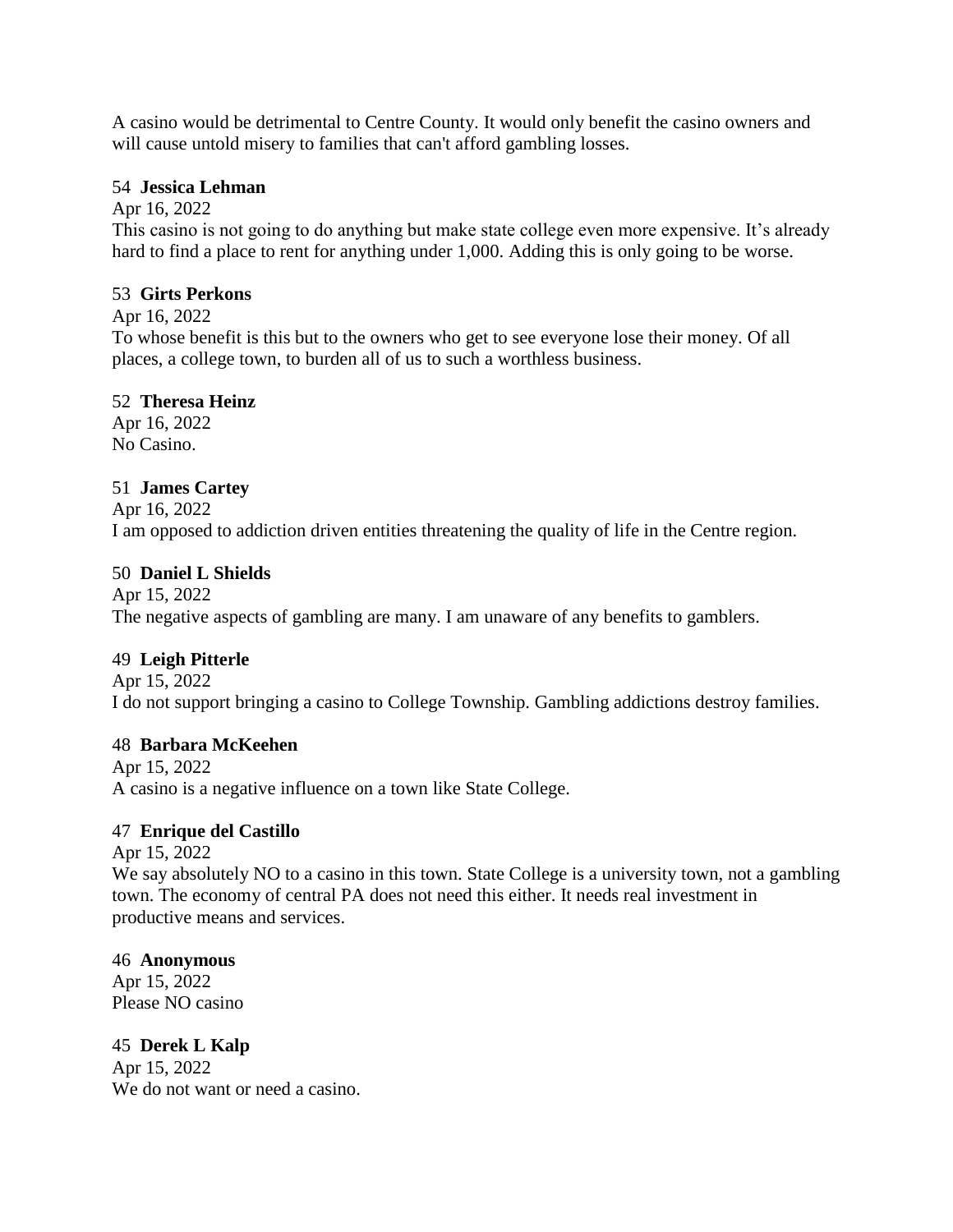## 44 **John Pitterle**

## Apr 15, 2022

We do not want a casino in State College and the many negative things that come with one, including some addicted and challenged people and families.

## 43 **Kendra McDuffie**

Apr 15, 2022

Casinos are detrimental to the overall health of a community and I strongly oppose bringing one here.

# 42 **Anonymous**

Apr 15, 2022 No Casino

## 41 **Anonymous**

Apr 15, 2022 I don't want a casino in my community!

## 40 [Thomas Smith](https://www.ipetitions.com/user/thomas-smith/19485026)

Apr 15, 2022

I cannot find any valid reason for a casino in Centre County, other than to serve the pleasure of a very small percentage of the permanent residents, and I foresee a substantial rise in gambling addiction among young adults.

# 39 **Anonymous**

Apr 15, 2022 I vehemently oppose the casino project. Get IKEA to occupy the space so that the community has access to decent furniture, thank you!!

## 38 **Donna Miller**

Apr 15, 2022 Please do not bring a casino to Happy Valley.

# 37 [Kristen Boccumini](https://www.ipetitions.com/user/kristen-boccumini/19484482)

## Apr 15, 2022

I strongly oppose any casino in this town or the surrounding areas. My experience is casinos deplete the health and wealth from the surrounding towns. Rather it attracts illegal or harmful practices like drug use, addiction, and prostitution. This is not what Happy Valley needs which is full of college students and families. This are will deteriorate just like Atlantic City, aside from the casino owners. Seems like a fun getaway but the town is a wasteland. Hear my voice loud a clear, I SAY NO CASINO!!!

36 **Grace Irwin** Apr 15, 2022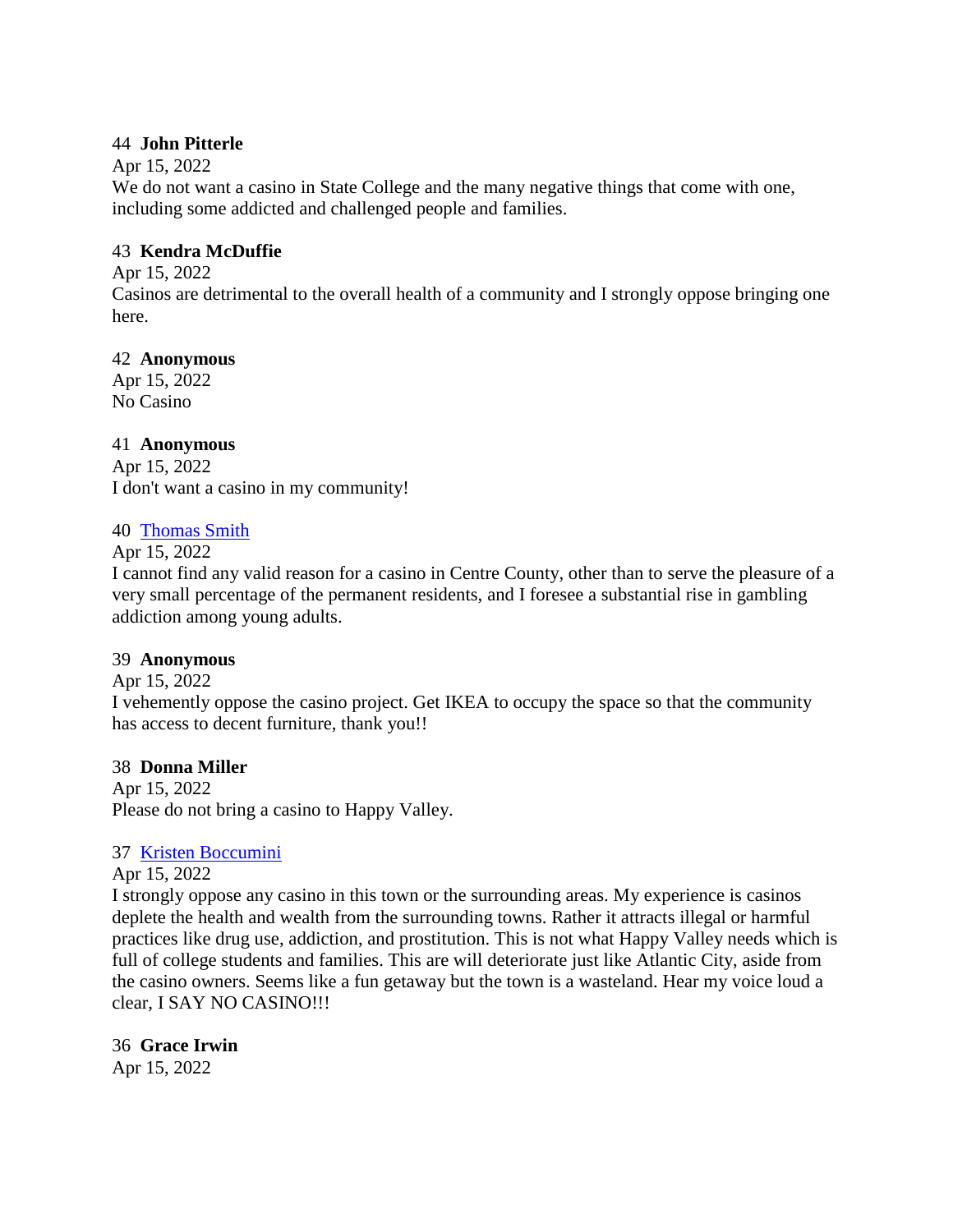I strongly oppose the casino at Nittany Mall in State College. We do NOT need a casino in our small Penn State community. The negative impact - gambling and drug addiction, crime, etc. on our community - would be catastrophic. It is NOT what our college town needs.

# 35 **Anna Engels**

## Apr 15, 2022

I'm writing once again to voice my strong opposition to the Nittany Mall Casino. I'm very concerned about the effect this casino will have on the health and well-being of the State College community. I hope you take note of the volume of opposition feedback from our community, and deny the license for the proposed casino at the Nittany Mall.

## 34 **Valerie Silecchia**

## Apr 15, 2022

I vehemently object to a casino operating in Centre county. The risks to our community far outweigh any employment opportunities and other alleged "benefits" the pro-casino crowd has thus far provided. Our community will not benefit -- in either the short term or long term -- from bringing a casino to our area. We need more opportunities for our community members to engage in activities for all ages, and which will not carry risks of gambling addiction, drug use, and misuse of family savings. The house \*always\* wins, so this is a losing opportunity for State College. Please do not allow a casino to be built here.

## 33 **Patti Hartle**

Apr 15, 2022

I strongly oppose the casino and the negative impact it will have on our community and quality of life in State College.

# 32 **Sonya Woods**

Apr 15, 2022

I strongly oppose having a casino in State College. This is not what our community needs.

## 31 **Daniel Materna**

## Apr 15, 2022

Casino chaos will impact the State College community in ways we won't be able to precisely describe in advance. If the casino has that grand-opening ceremony it will then be too late to change anything, ever. The community will get to watch those alluring flashing lights at the Nittany Mall for the next 30 years or more! Please don't think for even one moment the original developers will manage that 24/7 joy indefinitely. It'll be sold to another casino corporation faster than you might ever imagine. If this proposed casino license is approved in Harrisburg, the folks who have already locked in Penn State's invisible pledge of allegiance will be doing highfives while laughing all the way to the bank. Don't wait for an eloquent list describing the casino chaos that finally meet your expectations. Don't wait until the casino's ribbon-cutting at their opening ceremony at the Nittany Mall to look back and realize the area residents in Happy Valley should have done something other than what we did. Please unanimously vote to deny the approval of the Nittany Mall Casino's license application!

## 30 **Mary Jane Stout**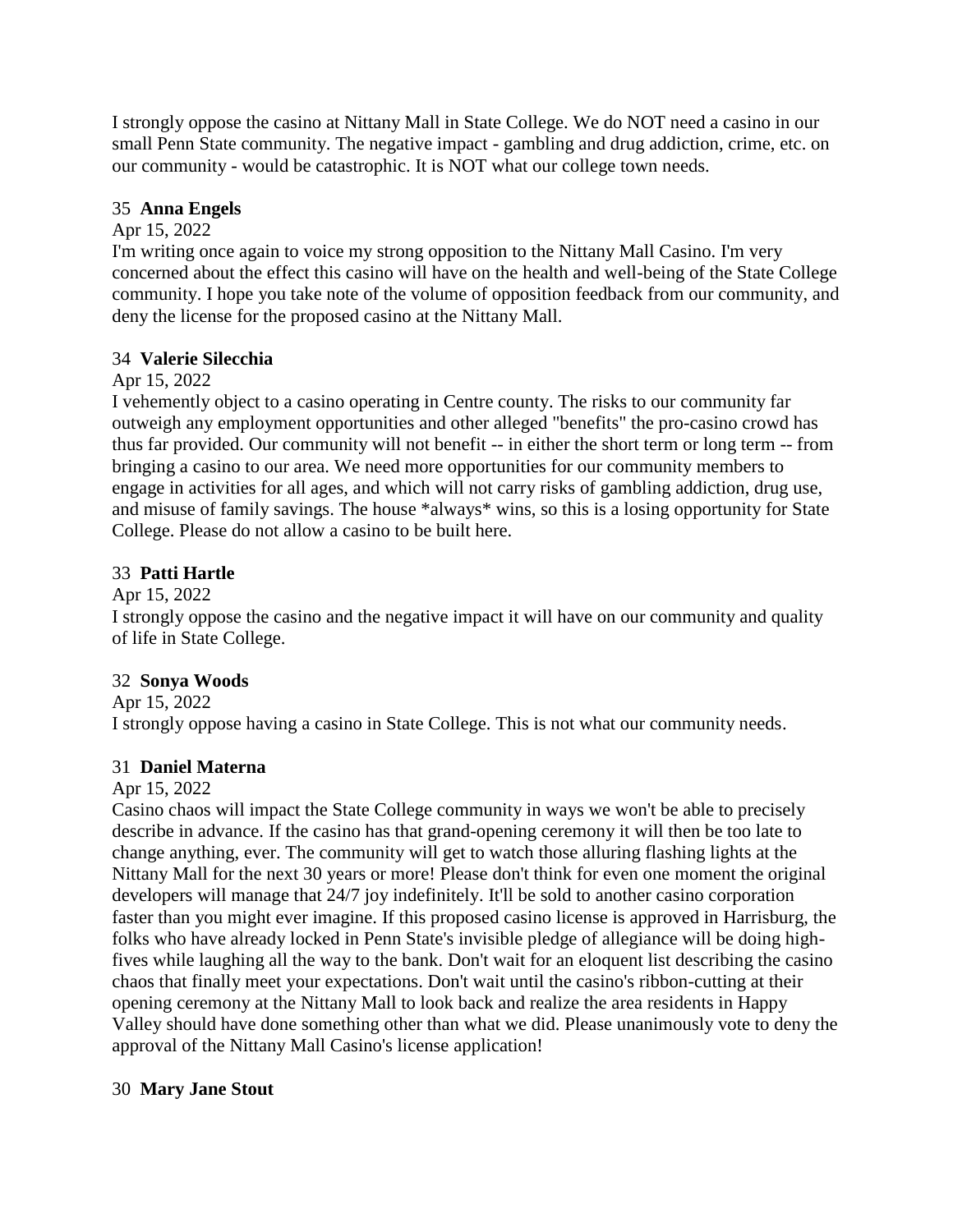Apr 15, 2022

I strongly oppose a casino in our area. What a horrible thing for a college town. We are now a desirable location and a casino would detract from our college town, family friendly charm. We have University sports, high school sport competitions, theatre, music and other events that attract many. Visitors and tourists feel that we are a safe environment. Students and others are known to be vulnerable to gambling addiction and sports betting is already out of hand

Gambling will pull "entertainment" dollars from local business and University activities; big negatives to consider.

Would this attract "loan sharks" and those pay-day lending places as some over extend their finances? Have any of you seen the undesirable surroundings of some other casinos? I have traveled quite a bit and have seen some pathetic little casinos surrounded by undesirable shops. This plan isn't a high end Las Vegas type setting.

Why on earth would this community allow this sort of thing here? I cannot think of a single thing except the power of the greedy developer owners…..

## 29 **Robert Thorpe**

Apr 15, 2022

I oppose a Casino in the Nittany Mall in Centre County, both for the potentially negative property value consequences as well as the negative societal issues these types of facilities ultimately create.

# 28 **Esther Lauchle**

Apr 15, 2022

Nothing good could come from having a casino approved for our community. I only see destruction, more crime, and tragic outcomes.

# 27 **Melinda Ampthor**

Apr 15, 2022 No to the Cadino to feed the greedy

## 26 **Anonymous**

Apr 15, 2022 I strongly oppose a casino in Centre County.

25 **Kathy Boughter** Apr 15, 2022

NONONONONO CASINO!

24 **Gina Leon** Apr 15, 2022 Absolutely the \*last\* thing this area needs....

# 23 **Karen M Crabtree**

Apr 15, 2022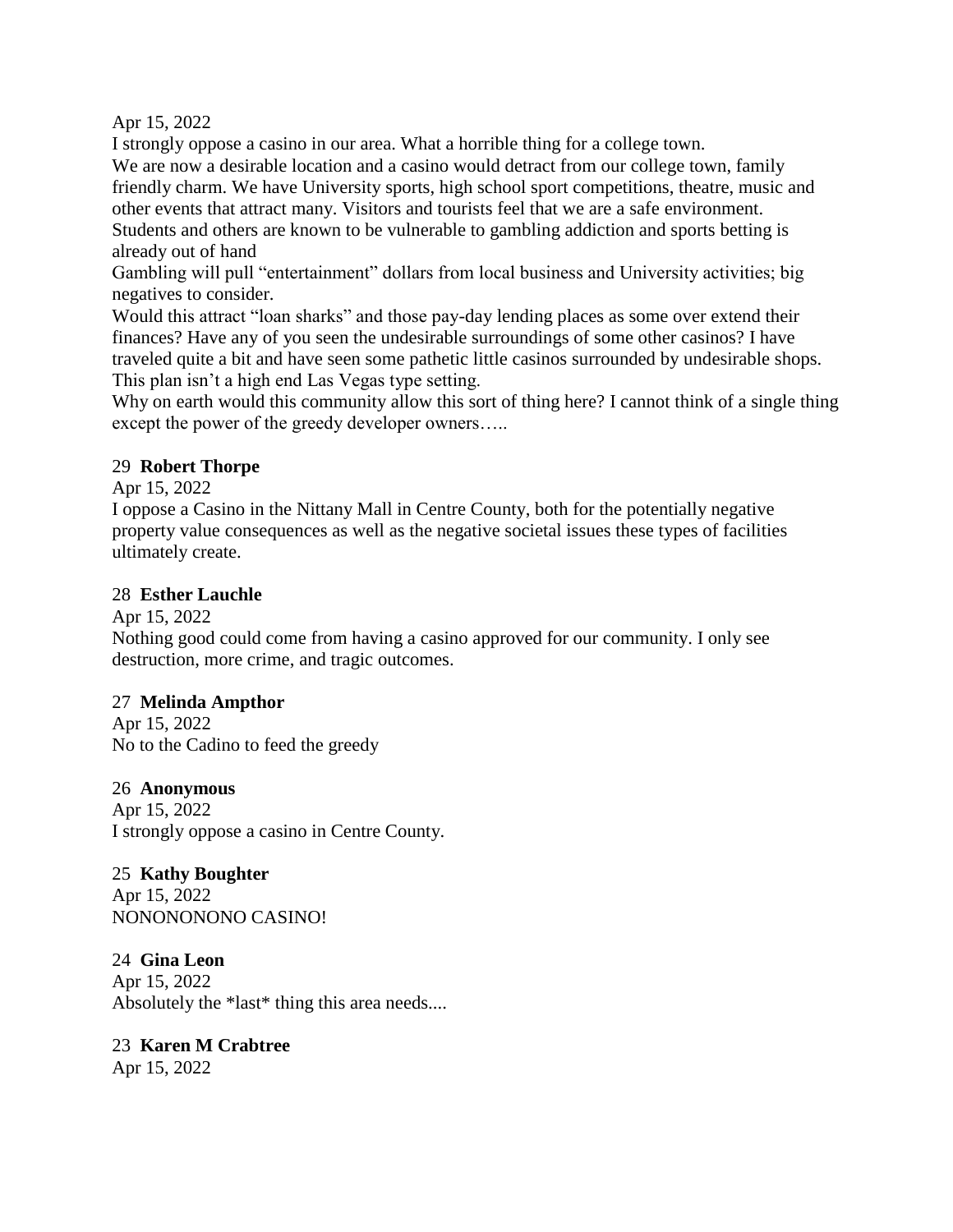This area already has MANY types of amusements and other forms of leisure activities. We DO NOT NEED a casino! In fact, casinos ALWAYS create social problems that the community at large ends up having to pay for. NO CASINO FOR CENTRE COUNTY!!! It would bring only GRIEF in the long run!

## 22 **Barbara Hofstrom**

Apr 15, 2022 A casino is not in keeping with the values Centre County stands for.

## 21 **Jed Neilson**

Apr 15, 2022

Please do not put a casino in Centre county. Gambling and lotteries are attractive to governments as an alternate form of raising revenue without officially raising taxes, but they often end up disproportionately 'taxing' lower-income citizens. In addition to being a regressive tax on the poor, they bring many other undesirable consequences to communities.

## 20 **Zipeng Wang**

Apr 15, 2022 no casino

# 19 **Julie Gittings**

Apr 15, 2022 I oppose a casino - too much risk for neighbors to lose money and develop problems.

# 18 **Beth Eckert**

Apr 15, 2022 I oppose a casino in the State College/Centre region.

# 17 **Andrew S Yablonsky**

Apr 15, 2022 It is unconscionable that a casino is attempting to pollute Happy Valley, 3.1 miles away from Penn State's flagship campus! Is nothing sacred?Say NO APPROVAL for its license, by the Pa Gaming Control Board!!

## 16 **Joan M Bouchard**

Apr 15, 2022

My son is a gambling addict because there was a casino too close to where we lived up when he was in college. I don't want any other family to have to go through this.

## 15 **Dave Borch**

Apr 15, 2022

I lived in Maryland and saw first-hand what happens to a community when a casino is introduced. Believe me, it's not pretty.

## 14 **Anonymous**

Apr 15, 2022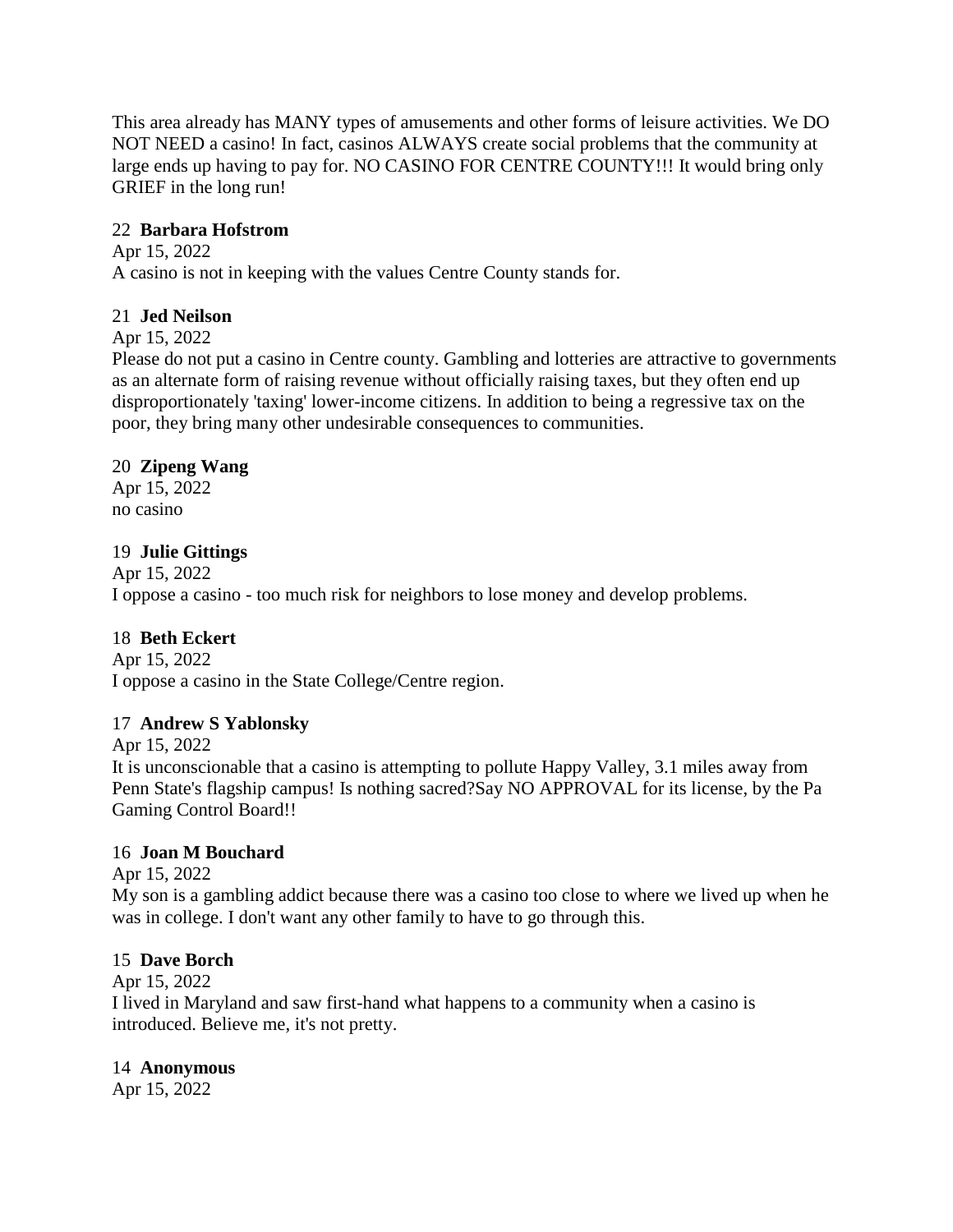I'm strongly opposed to permitting the proposed mini casino in the Nittany Mall in Centre County.

Mini casinos do not offer the big star entertainment, restaurants, hotels, glitz, etc. that large casinos offer; therefore they are not entertainment destinations, and do not pull a large number of outsiders into the community to spend their \$.

Instead, they become a depository for local gamblers to drop their hard earned \$, often resulting in stress on their personal, emotional, mental, financial, and family situations.

They also attract unsavory legal and illegal businesses . . . pawn shops, payday loans, petty theft, prostitution, drugs, etc. I spent many years working at a plant in northern Idaho and could see the demise in the character of a region resulting from the introduction of a mini-casino.

The Centre region provides a unique and enjoyable locale to live, to raise a family, and to work; as well as a destination for many alumni, sports enthusiasts, and others who are attracted to the many special activities that this extraordinary region provides.

Permitting this mini-casino will be the start of an insidious infection which will gradually deteriorate the health and character of our sacred region. It will be the entry point onto a slippery slope which will lead to significant emotional and financial strain on those individuals and families who succumb to its destructive temptation; and open the door to unsavory legal and illegal business activity that will spoil this region's special character that we all enjoy.

## 13 [Christy LaForce](https://www.ipetitions.com/user/christy-laforce/19484787)

## Apr 15, 2022

One does not need t be addicted to lose a lot of money in a casino. It will not bring any benefits to the citizens of this county.

## 12 **george harrigan**

## Apr 15, 2022

We are State College, We are College township ... Neither of these are consistent with promoting casino development . Take this bad business elsewhere. What follows these openings is undesirable. This is not progress, this is not positive, this is the opposite of family oriented values we support and promote.

## 11 **Lidong Luo**

Apr 15, 2022 We don't want the Casino in State College!

## 10 **Anonymous**

Apr 15, 2022 No.casino.

## 9 **Dorothy Sandusky**

Apr 15, 2022 We do not want to see a Casino in the State College Area.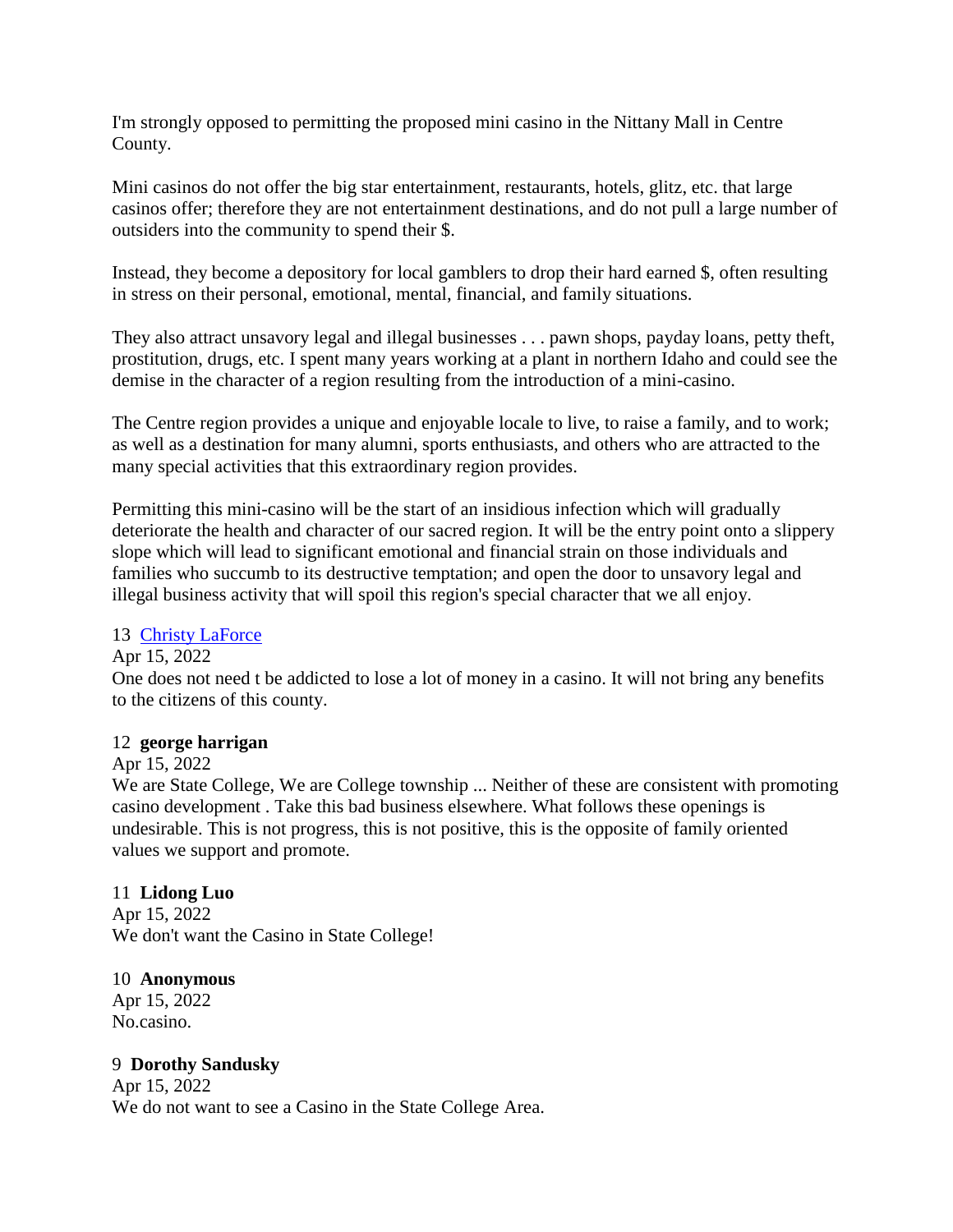## 8 **Anonymous**

## Apr 15, 2022

A casino will not help build our community in a positive way at all- increased crime, drug use, and gambling addiction will all be a problem.

## 7 **Anonymous**

Apr 15, 2022 College Twp. Does not need or want a casino!

## 6 **Connie Puckett**

Apr 15, 2022

I am opposed to having a casino in our community as I am concerned about increased crime, drug and gambling addiction as well as the increased impact on our already stressed law enforcement and other social services.

# 5 **Kirk Heller**

Apr 15, 2022 No to the Casino. There is no net positive in this scenario. Put in a KidsEmpire instead.

## 4 **Richard Perini**

## Apr 15, 2022

Having lived in New York for 40+ years before moving to Bellefonte, I have observed the "rise" of the Native People's casinos. I understand that there are some jobs created, but no net gain in living conditions around the Casinos. Hence, I am not in favor of one in this area.

## 3 **Cassie Konkle**

# Apr 15, 2022

I believe a casino will draw money away from Centre County. People have limited funds to spend, and it would be better for that money to go towards supporting local businesses. I believe a casino would also be dangerous for college students. There is already a large problem in the area because of the excessive drinking done by students. I would not want to see gambling addictions added to those problems.

# 2 **Nancy Cone**

## Apr 15, 2022

For the safety of our children, youth and community do not allow a casino in Centre County. No dollars can buy back the wasted lives that are lost in gambling and debt that follow this hopeless form of entertainment that results in more homelessness and suicide in communities.

## 1 **Andrew Shaffer**

## Apr 15, 2022

Discretionary spending in Central Pennsylvania is limited, and a casino would compete with our area's existing businesses both for local customers' spending and also for employees - redirecting our community's resources away from productive economic activity into wasteful spending on addictive forms of entertainment. By reducing the amount of money available for non-casino